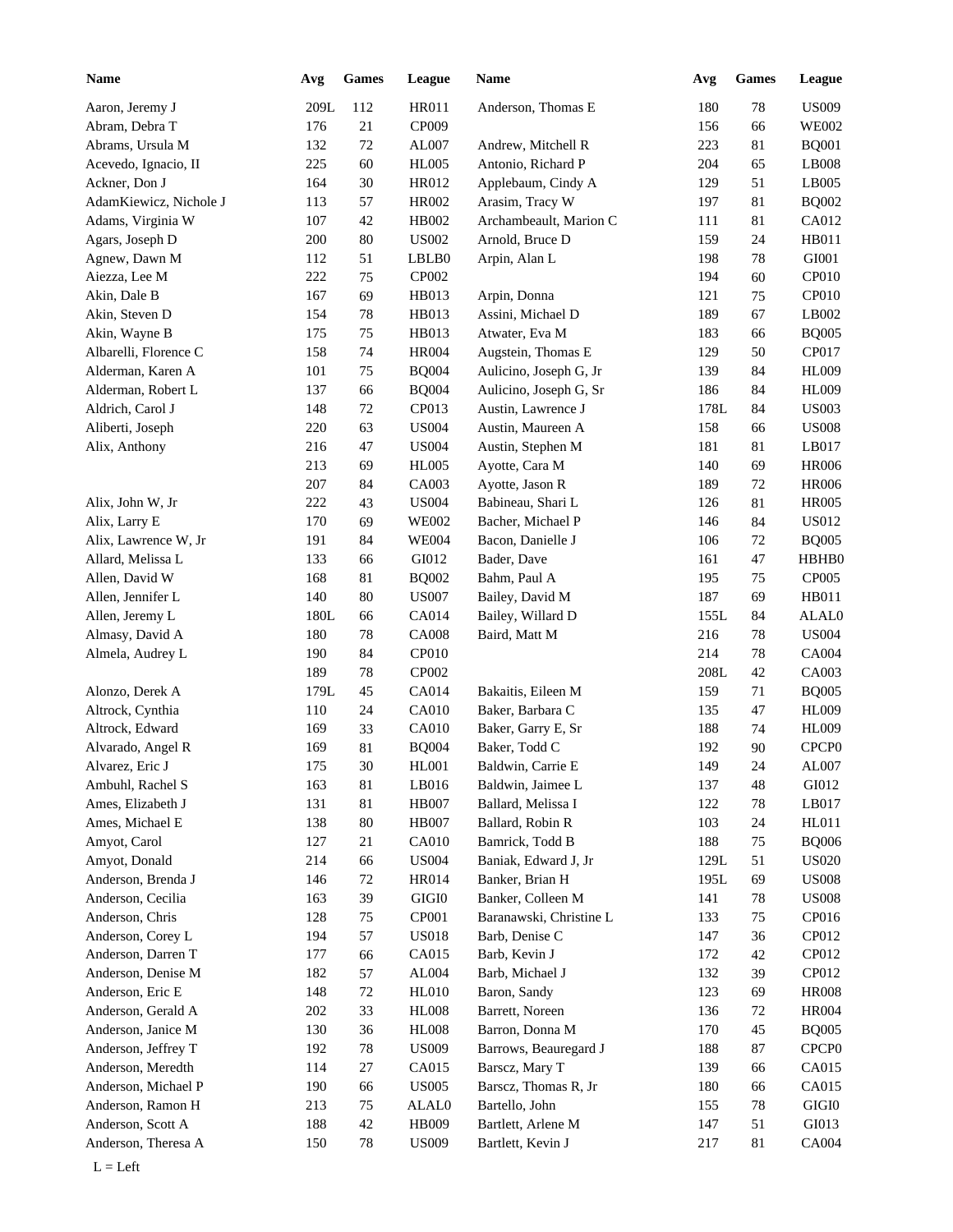| <b>Name</b>             | Avg  | <b>Games</b> | League            | Name                    | Avg | <b>Games</b> | League       |
|-------------------------|------|--------------|-------------------|-------------------------|-----|--------------|--------------|
| Bartlett, Timothy D     | 204  | $81\,$       | CPCP <sub>0</sub> | Bennett, Linda M        | 137 | 66           | <b>BQ005</b> |
|                         | 198  | $72\,$       | CP016             | Bennett, Richard J      | 216 | 78           | <b>BQ003</b> |
|                         | 194  | 83           | GI010             |                         | 213 | 84           | <b>BQ002</b> |
| Bartley, Angelina M     | 134  | 48           | LB015             | Bennett, Ryan E         | 199 | 81           | AL002        |
| Bartley, Daniel M       | 189  | 48           | LB015             |                         | 197 | 78           | AL007        |
| Basle, Derek J          | 185  | $77 \,$      | GI003             | Benoit, Jay W           | 213 | 76           | <b>HL005</b> |
| Battaglia, Joseph J     | 160  | 57           | <b>US020</b>      |                         | 207 | 75           | HL011        |
| Batza, Michael          | 191  | 42           | CP012             | Benoit, Joseph D        | 150 | 77           | <b>WE003</b> |
| Bauer, Donna M          | 116  | 57           | <b>WE003</b>      | Benoit, Linda A         | 137 | 72           | HL011        |
| Bauer, Frank P          | 96   | 51           | <b>WE003</b>      | Benoit, Marcia M        | 97  | 81           | <b>WE003</b> |
| Baxter, Rosann M        | 120  | 45           | CA015             | Benoit, Patty           | 167 | 78           | HL011        |
| Beach, Richard A        | 173  | 63           | LB001             | Benoit, Paul J, Jr      | 193 | 84           | <b>HL005</b> |
| Beagle, James M         | 139  | 75           | <b>BQ003</b>      |                         | 192 | 75           | HL011        |
| Beattie, Darrell R      | 143  | 81           | AL004             | Benoit, Robert J, Jr    | 214 | 82           | <b>HL005</b> |
| Beattie, Jeff M         | 126  | 84           | ${\rm AL004}$     |                         | 208 | 72           | HL011        |
| Beattie, Kristen L      | 146  | 84           | ${\rm AL004}$     | Benoit, Robert J, Sr    | 217 | 78           | HL011        |
| Beattie, Neil S         | 179  | 84           | ${\rm AL004}$     |                         | 215 | 84           | <b>HL005</b> |
| Beaufort, Blondell      | 148  | 53           | <b>US017</b>      | Bentley, Richard K      | 193 | 72           | <b>BQ003</b> |
| Beaulac, David C, II    | 121  | 60           | HBHB0             |                         | 185 | 75           | <b>BQ001</b> |
| Beaulac, David C, Sr    | 142  | 48           | HBHB0             | Berdar, Robert A, Jr    | 216 | 69           | <b>US004</b> |
| Beaulac, Paul J         | 179  | 84           | HB004             |                         | 211 | 78           | <b>HL005</b> |
| Beck, Matthew           | 177  | 54           | <b>BQ002</b>      | Berger, Keith E         | 202 | 48           | LB015        |
| Becker, Michael G       | 176L | 63           | HR012             | Berkley, Stephen A      | 182 | 84           | CP017        |
| Bedford, Alma M         | 154  | 81           | AL004             | Bernard, Lisa A         | 149 | 75           | AL007        |
| Bedford, George W, II   | 210  | 81           | <b>BQ001</b>      | Bernard, Paul R, Jr     | 163 | 60           | AL007        |
|                         | 200  | 78           | <b>BQ003</b>      | Bernardo, Ruby          | 133 | 81           | <b>WE005</b> |
| Bedford, Kathy A        | 182  | 81           | <b>BQ001</b>      | Bernash, Adam J         | 205 | 68           | HL003        |
| Bedford, Richard W      | 195  | 48           | ALAL0             |                         | 202 | 81           | <b>HL009</b> |
|                         | 183  | 68           | AL004             | Berner, Betty J         | 130 | 57           | <b>HR008</b> |
| Bedford, Ryan M         | 204  | 81           | <b>BQ001</b>      | Berner, Blaine E        | 183 | 54           | <b>HR001</b> |
|                         | 195  | 78           | <b>BQ003</b>      | Berner, Wayne F         | 189 | 66           | <b>HR001</b> |
| Bedford, Shelly E       | 170L | 54           | <b>BQ005</b>      | Bertrand, Pamela A      | 221 | 82           | <b>HL005</b> |
|                         | 162  | 30           | BQS01             |                         | 217 | 84           | <b>HL009</b> |
| Bedford, Theodore C, Jr | 200  | 78           | <b>BQ001</b>      |                         | 206 | 84           | CA004        |
| Bedford, Theodore C, Sr | 188  | 39           | <b>BQ003</b>      | Bertrand, Richard P     | 210 | 72           | <b>HL009</b> |
|                         | 187  | $81\,$       | <b>BQ001</b>      |                         | 209 | $78\,$       | CA011        |
|                         | 176  | $30\,$       | BQS01             | Bessette, David E       | 167 | 75           | CA015        |
| Bedford, Zachary R      | 194  | 84           | ${\rm AL004}$     | Bessette, LeRoy J       | 185 | 84           | <b>CP008</b> |
| Bee, Bryan C            | 192  | $72\,$       | <b>HL006</b>      | Bessette-Reilly, Gail F | 153 | 30           | CA015        |
| Bee, Kenneth B          | 184  | 75           | <b>HL006</b>      | Betts, Dallas B         | 173 | 84           | CP001        |
| Beeble, Tristan         | 151  | $27\,$       | <b>CA010</b>      | Betts, Donald H         | 221 | 81           | <b>HB001</b> |
| Begin, Drake E          | 231  | 33           | HL009             | Betts, William C        | 192 | 45           | CP016        |
|                         | 228  | 67           | <b>HL006</b>      | Betzler, Donna L        | 158 | 80           | GI007        |
|                         | 226  | 84           | <b>HL005</b>      | Bevis, Cale A           | 155 | 71           | HB013        |
|                         | 223  | 75           | <b>US004</b>      | Bevis, Joshua O         | 168 | 69           | HB013        |
|                         | 214  | 75           | CA003             | Bewsher, Eli            | 200 | 81           | <b>CA004</b> |
| Begin, Victor A         | 198  | $81\,$       | <b>HL005</b>      | Beza, Anton C           | 147 | 39           | LB009        |
|                         | 196  | $72\,$       | <b>HL006</b>      | Beza, Lori C            | 166 | 39           | LB009        |
|                         | 192  | 21           | HL009             | Bhatia, Anoop           | 148 | 74           | CP001        |
| Bellair, Kayla A        | 98   | 57           | LB005             | Biance, Amanda          | 104 | 80           | CA011        |
| Bellard, Louis A        | 136  | $30\,$       | AL003             | Bianchi, Anthony J, Jr  | 220 | 111          | LB006        |
| Belleard, Robert E      | 160  | $30\,$       | CA010             |                         | 214 | 24           | GIS01        |
|                         | 157  | 63           | CA004             | Bieber, Scott           | 176 | $72\,$       | CP016        |
| Belli, Jason D          | 146  | $72\,$       | CP009             | Bielawa, Edward T       | 165 | 96           | LB016        |
| Benjamin, William J     | 152  | 66           | <b>US002</b>      | Bierwirth, Thomas W     | 185 | 69           | HR012        |
| Bennett, Kristopher W   | 151  | 48           | CP001             | Bifaro, Joseph M, Jr    | 210 | $27\,$       | <b>HL006</b> |
|                         |      |              |                   |                         |     |              |              |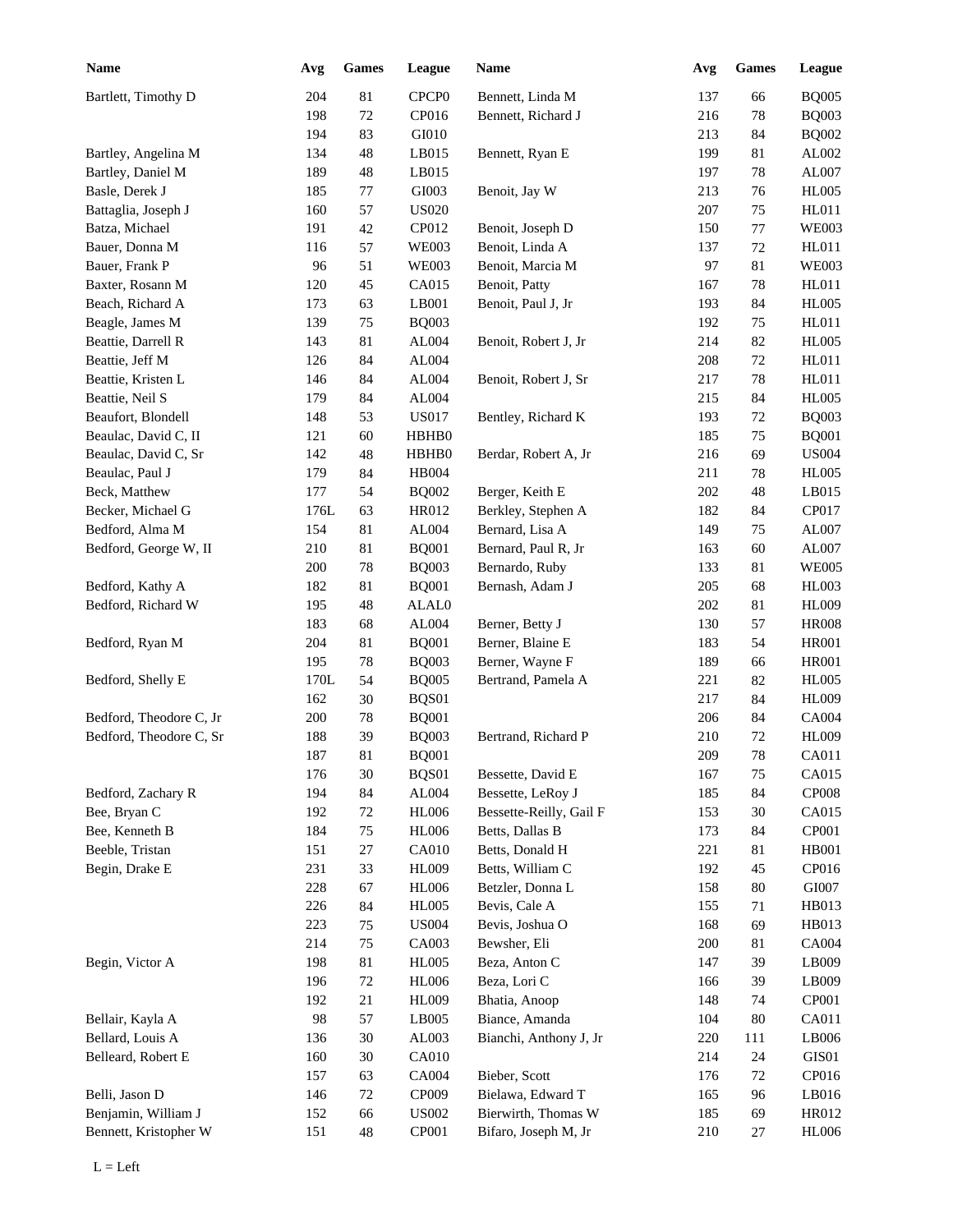| <b>Name</b>                            | Avg             | Games            | League                 | Name                               | Avg        | Games    | League                |
|----------------------------------------|-----------------|------------------|------------------------|------------------------------------|------------|----------|-----------------------|
| Billings, Dave M                       | 165             | 63               | <b>HB004</b>           | Bornt, Kenny R                     | 179        | 48       | HB009                 |
| Billings, Kenneth J, Jr                | 194             | 56               | CP016                  | Bornt, Steve L                     | 164        | 84       | HB010                 |
| Bills, Thomas J                        | 204             | 84               | <b>HB004</b>           | Boschelli, Shawn D                 | 210        | 81       | HL010                 |
| Birdsall, Corianne M                   | 146             | 83               | <b>HB007</b>           | Boschelli, Taryn M                 | 182        | 63       | <b>HL010</b>          |
| Bishop, Dave R                         | 174             | 84               | $\operatorname{LB}004$ | Bosco, Matthew W                   | 202        | 51       | LB004                 |
| Bissell, Donna M                       | 133             | 72               | <b>HL010</b>           | Bosko, David M                     | 232L       | 84       | <b>HL005</b>          |
| Bissell, Jessica L                     | 150             | 60               | <b>HL010</b>           |                                    | 223        | 78       | <b>US004</b>          |
| Bixler, Michael L                      | 234L            | 39               | HB001                  | Bosko, Margaret M                  | 202        | 81       | <b>HL005</b>          |
| Bizzigotti, Seth W                     | 172             | 33               | <b>US007</b>           | Bosko, Matthew G                   | 233        | 78       | <b>US004</b>          |
| Blaauw, Mary Jane                      | 154             | 60               | <b>HR016</b>           |                                    | 228        | 84       | <b>HL005</b>          |
| Black, Bruce D                         | 213             | 78               | AL008                  | Boucher, Mary E                    | 145        | 63       | <b>HL007</b>          |
|                                        | 204             | 80               | HR011                  | Boudreau, Danielle                 | 176        | 69       | GI012                 |
| Black, Darlene M                       | 142             | 42               | LB015                  | Bouleris, Mary J                   | 139        | 69       | GI013                 |
| Black, Nicholas T                      | 213             | 78               | AL008                  | Bourassa, Kristen N                | 151        | 81       | LB013                 |
|                                        | 205             | 81               | AL002                  | Bowen, James R                     | 191        | 75       | <b>HB004</b>          |
| Black, Steven D                        | 214             | 30               | GIS01                  | Bowles, Eric M                     | 158        | 81       | <b>HB004</b>          |
|                                        | 212             | 84               | CA003                  | Boyce, Carolyn M                   | 150        | 57       | HB002                 |
|                                        | 198             | 96               | <b>HR011</b>           | Boyce, James A                     | 165        | 81       | <b>HL004</b>          |
| Blair, Arthur J, Sr                    | 140             | 38               | AL003                  | Boyce, Kenneth W                   | 201        | 72       | <b>HB010</b>          |
| Blair, Darren D                        | 201             | $72\,$           | CA011                  |                                    | 198        | 78       | HB013                 |
| Blair, Michael J                       | 194             | 69               | <b>BQ006</b>           | Boyce, Kimberly A                  | 147        | 84       | <b>HL004</b>          |
| Blais, John                            | 147             | 45               | <b>WE003</b>           | Boyce, Rita M                      | 141        | 72       | HB010                 |
| Blake, Diana L                         | 184             | 39               | $\rm GIGI0$            | Brackley, Lynda                    | 107        | 81       | CA012                 |
|                                        | 176             | 96               | LB016                  | Bradley, Marilyn E                 | 166        | 54       | <b>US017</b>          |
| Blanchet, Roland C                     | 176             | 66               | HB011                  | Bradt, Daniel F                    | 173        | 75       | CP016                 |
|                                        | 175             | $72\,$           | <b>HB004</b>           | Bramlett, Anna L                   | 178        | 23       | HL010                 |
| Bleau, Jed W                           | 177             | $72\,$           | <b>US009</b>           |                                    | 170        | 71       | <b>HL009</b>          |
| Blinstrub, Virginia M                  | 121             | 66               | <b>BQ005</b>           |                                    | 168        | 65       | HL003                 |
| Bloomfield, Pat W                      | 165             | 75               | <b>US003</b>           | Brammer, Doris A                   | 96L        | 47       | CA013                 |
| Blowers, Floyd H, IV                   | 200L            | 78               | $\rm GIGI0$            | Brandt, Susan A                    | 143        | 50       | <b>BQ005</b>          |
| Bobersky, Guy T                        | 188             | 96               | LB004                  | Brenenstuhl, Clark P               | 158        | 80       | <b>BQ001</b>          |
| Bodak, Susan M                         | 144             | 84               | CP004                  | Brenenstuhl, Robert O, Jr          | 208        | 74       | <b>BQ006</b>          |
|                                        |                 |                  |                        | Brennan, Andrew J                  |            |          |                       |
| Bodnar, Paul S                         | 197<br>113      | $72\,$<br>$72\,$ | <b>BQ003</b><br>GI012  | Brennan, Bryan D                   | 195<br>133 | 81<br>78 | HB004<br><b>US014</b> |
| Bodo, Cheryl A<br>Bodo, Jami M         | 170             | 72               | GI012                  | Brennan, Jean A                    | 128        | 75       | <b>US014</b>          |
|                                        | 167             | 34               | GI010                  | Brennan, John F                    | 176        | $81\,$   | HB004                 |
|                                        |                 |                  |                        |                                    |            |          |                       |
| Bodo, Stephen R                        | 137             | 69               | GI010                  | Bressette, Sharon A                | 126        | 48       | <b>US009</b>          |
| Bogardus, Richard J                    | 191             | $78\,$           | <b>BQ003</b>           | Bridge, Jon J                      | 184        | 36       | CP016                 |
| Bogardus, Trevor J                     | 172             | $78\,$           | <b>BQ003</b>           | Brierley, Jackie                   | 136        | 78       | CA011                 |
| Bold, Lisa D                           | 169             | $\sqrt{48}$      | HL007                  | Briggs, Tyson M                    | 200        | 66       | <b>BQ006</b>          |
| Bolesky, Sue                           | 134             | 84               | CP010                  | Bright, Gary J<br>Bristol, Colleen | 159        | 69       | <b>US007</b>          |
| Bolognino, Peter J<br>Bombard, Kathy S | 191<br>135      | 42<br>39         | LB015<br>HL011         | Bristol, John P                    | 152<br>187 | 75<br>81 | HB012<br>HB012        |
| Bommer-Jenks, Solon                    | 154             |                  | $\rm GIGI0$            |                                    | 149        |          | <b>HB007</b>          |
|                                        |                 | 54               |                        | Bristol, Kelly J                   |            | 72       |                       |
| Boncaro, Paul D                        | 155             | 75               | LB005                  | Bristol, Thomas J                  | 205        | 75       | <b>HB004</b>          |
| Bondi, Dan                             | 149             | 96               | LB004                  | Brizzell, Beckey L                 | 150        | 60       | LB010                 |
| Bonesteel, Alexander C                 | 196             | 48               | LB015                  | Brizzell, Benjamin D               | 184        | 92       | LB014                 |
| Bonesteel, Evan A                      | 196             | 42               | LB015                  | Brizzell, David E                  | 166        | 93       | LB014                 |
| Bonner, Richard W                      | 174             | $27\,$           | HR012                  | Brizzell, James P                  | 188        | 96       | LB014                 |
| Bonneville, Kevin A                    | 200             | 75               | GI003                  | Brizzell, Kathy                    | 121        | 90       | LB014                 |
| Boomhower, Cathy E                     | 126             | 69               | <b>BQ005</b>           | Brock, Allan B                     | 219        | 75       | <b>BQ006</b>          |
| Boomhower, Claude A                    | 158             | 81               | <b>BQ004</b>           |                                    | 218        | 48       | <b>BQ002</b>          |
| Boomhower, Lisa M                      | 127             | 81               | <b>BQ004</b>           |                                    | 206        | 72       | <b>BQ003</b>          |
| Boomhower, Mary Jane                   | 142             | 67               | CP004                  | Brock, Clinton A                   | 221        | 36       | <b>BQ003</b>          |
| Bopp, Wendy J                          | 154             | 72               | HL009                  |                                    | 216        | 78       | <b>BQ002</b>          |
| Borden, Gary M                         | $202\mathrm{L}$ | 71               | GI004                  | Brock, Corey D                     | 120        | 24       | <b>BQ002</b>          |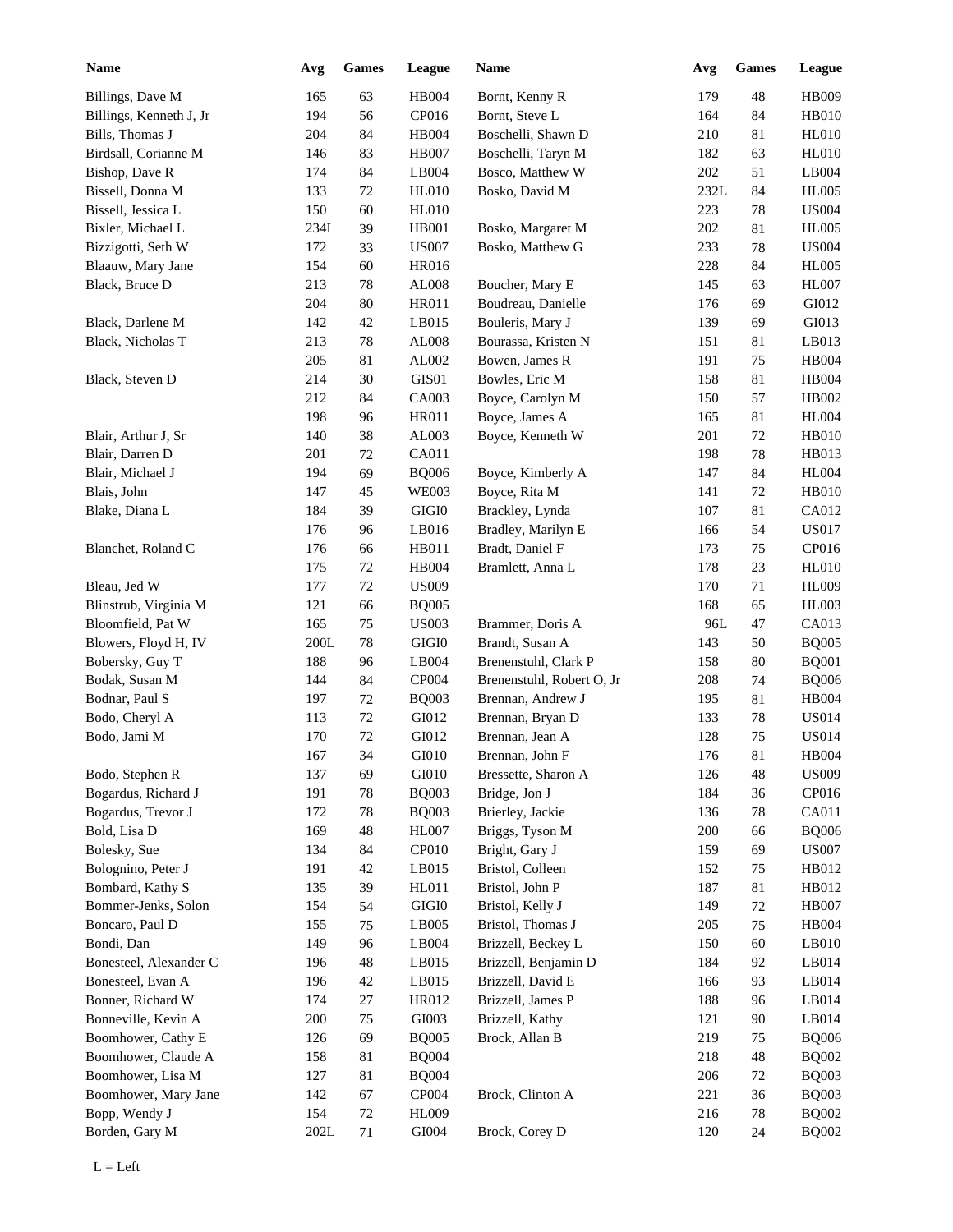| <b>Name</b>          | Avg  | <b>Games</b> | League       | Name                     | Avg     | Games  | League        |
|----------------------|------|--------------|--------------|--------------------------|---------|--------|---------------|
| Brock, Daniel J      | 199  | 87           | <b>BQ002</b> | Buck, Jola               | 133     | 78     | <b>HR009</b>  |
| Brock, David E       | 176  | 81           | <b>BQ002</b> | Buckley, Paul J          | 154     | 72     | AL003         |
| Brock, Jeffrey A     | 159  | 36           | <b>BQ004</b> | Budka, Dan, Jr           | 163     | 78     | <b>US002</b>  |
| Brock, Jon D         | 219  | 48           | <b>BQ004</b> | Budka, Richard           | 172     | 81     | <b>US002</b>  |
| Brock, Karl D        | 174  | 54           | <b>BQ003</b> | Bufalini, Mark E         | 175     | 69     | LB004         |
| Broderick, Diane C   | 115  | 63           | CA009        | Bull, Joshua T           | 149     | 51     | <b>BQ006</b>  |
| Brogue, Barry W      | 219  | 78           | <b>BQ006</b> | Bull, Paul L, Jr         | 202     | 51     | <b>HL006</b>  |
| Brogue, Beverly      | 131  | 66           | <b>BQ005</b> | Bullis, Kathy M          | 172     | 81     | <b>HL004</b>  |
| Brogue, Theodore V   | 157  | 62           | <b>BQ006</b> | Bullis, Roger A          | 213     | 72     | <b>HL010</b>  |
| Brophy, Kate A       | 139  | 60           | HR012        |                          | 208     | 74     | <b>HL004</b>  |
| Brothers, Laura      | 169  | 53           | <b>HL007</b> | Bullis, Thomas           | 145L    | 78     | GI004         |
| Browe, William T, Jr | 190  | 48           | $\rm HR001$  | Bullock, Dai-Jhon H      | 158     | 75     | <b>US018</b>  |
| Browe, William T, Sr | 172  | 48           | <b>HR001</b> | Bullock, Patricia A      | 160     | 78     | CA009         |
| Brown, Charles M     | 209L | 75           | AL002        | Bulson, Jennifer L       | 144     | 95     | GI010         |
|                      | 208  | 30           | $\rm GIS01$  | Buono, Kristy M          | 100     | 69     | LBLB0         |
| Brown, Christopher J | 132  | 63           | <b>US012</b> | Burdick, Shawn D         | 184     | 58     | HB004         |
| Brown, Dave          | 152  | 72           | CP010        | Burger, Kathleen E       | 140     | 78     | <b>WE005</b>  |
| Brown, David W, Jr   | 167L | 75           | GI002        | Burke, Carol A           | 146     | 75     | <b>US006</b>  |
| Brown, Debra S       | 189  | 81           | <b>HB010</b> | Burke, Josephine A       | 145     | 66     | <b>HR003</b>  |
| Brown, Edward W      | 153  | 80           | <b>HL010</b> | Burke, Michele A         | 142     | 81     | CP004         |
| Brown, Frank C       | 201  | 30           | CP017        | Burke, Richard J, Jr     | 163     | 84     | <b>HR003</b>  |
| Brown, James A       | 187  | 54           | CA006        | Burke, Richard J, Sr     | 162     | 63     | <b>HR003</b>  |
| Brown, James L       | 218  | 45           | CP002        | Burke, Ronald J          | 195     | 75     | <b>HB001</b>  |
|                      | 216  | 81           | <b>HB010</b> | Burke, Shane T           | 200     | 72     | CP002         |
|                      | 211  | 66           | <b>HL005</b> | Burke, Thomas P          | 156     | 48     | <b>WE002</b>  |
| Brown, Kyle R        | 229  | 75           | <b>US004</b> | Burke, Timothy M         | 209     | 33     | <b>HB001</b>  |
|                      | 227  | 78           | <b>CA004</b> |                          | 200     | 30     | HB004         |
|                      | 221L | 69           | CA003        | Burkhart, Charles H, III | 214     | 72     | <b>HL005</b>  |
| Brown, Mike C        | 174  | 78           | AL002        | Burkhart, Stacy L        | 140     | 71     | AL005         |
| Brown, Sandy         | 118  | 84           | CP010        | Burnell, Cathleen        | 95L     | 42     | $\rm GIGI0$   |
| Brown, Timothy F     | 183  | 24           | CP012        | Burns, Donald G          | 173     | 48     | HB011         |
| Brownell, Matthew J  | 242  | 72           | <b>BQ001</b> | Burns, Paul D            | 196     | 69     | HB011         |
|                      | 232  | 78           | <b>BQ002</b> | Burns, Robert W          | 149     | 36     | $\rm GIGI0$   |
|                      | 228  | 75           | <b>BQ006</b> | Burrello, Paul D         | 226     | 69     | <b>HL006</b>  |
| Brownell, Tammy L    | 150  | 69           | <b>HL007</b> |                          | 218     | 77     | <b>HL005</b>  |
| Bruce, John R        | 161  | $72\,$       | <b>WE002</b> |                          | 209     | 75     | <b>HB001</b>  |
| Brun, Dawn           | 120  | 81           | CP010        | Burt, James V, Jr        | 195     | 108    | HR011         |
| Brundige, Eric J     | 146  | $30\,$       | HB009        | Burton, Brooke A         | 168     | $90\,$ | LB014         |
| Brundige, Glen C     | 200  | 42           | <b>HL006</b> | Burton, Dustin G         | 192     | $90\,$ | LB014         |
| Brundige, Robert J   | 198  | 75           | GI002        | Burton, James J          | 224     | 75     | <b>US004</b>  |
| Brundige, Scott M    | 202  | 84           | <b>HB010</b> | Busch, Kaitlyn A         | 105     | 66     | <b>US009</b>  |
| Bruni, Joseph C      | 173  | 27           | <b>HR004</b> | Busdiecker, James        | 163     | 21     | LB009         |
| Bruni, Michael A     | 137  | 78           | <b>HR004</b> | Busdiecker, Linda        | 116     | 39     | LB009         |
| Bruno, James S       | 194  | 78           | GI002        | Bush, Kurt F             | 150     | 67     | <b>BQ004</b>  |
| Brunson, Laquisha M  | 172  | 30           | GI007        | Bush, Nicole M           | 173     | 65     | <b>HL003</b>  |
| Brunt, Penelope G    | 194  | 66           | CP016        | Bussey, Edna E           | 110     | 29     | GI013         |
| Bruso, Brian P       | 212  | 75           | CP002        | Buszta, John W           | 204     | 81     | AL003         |
| Bruso, William A     | 179  | 66           | HR012        | Buttermore, Brent        | 185     | 78     | CP001         |
| Bryan, Bruce W, Jr   | 156  | 36           | GI004        | Button, Rebecca J        | 144     |        | LB016         |
|                      |      |              |              | Cahill, Christine E      |         | 96     | LB009         |
|                      | 148  | 84           | <b>US019</b> |                          | 151     | 39     |               |
| Bryan, Dionne        | 136  | 26           | HL007        | Cahill, Timothy E        | 222     | 78     | <b>BQ003</b>  |
| Bryant, Michael D    | 162  | 87           | LB004        | Caivana, Helen L         | 153     | 84     | <b>HL004</b>  |
| Bryant, Rusty        | 203  | 100          | LB006        | Caivana, Thomas G        | 201     | 84     | HL004         |
| Bub, Tracy L         | 119  | 33           | <b>WE005</b> | Calahucci, Joe J         | 117     | 89     | LB014         |
| Buck, Bryan M        | 212  | $78\,$       | HR009        | Caldwell, Jeannette M    | 135     | $78\,$ | ${\rm AL005}$ |
| Buck, John M         | 191  | 78           | HR009        | Calhoun, Ed J, Jr        | $202\,$ | 72     | HL004         |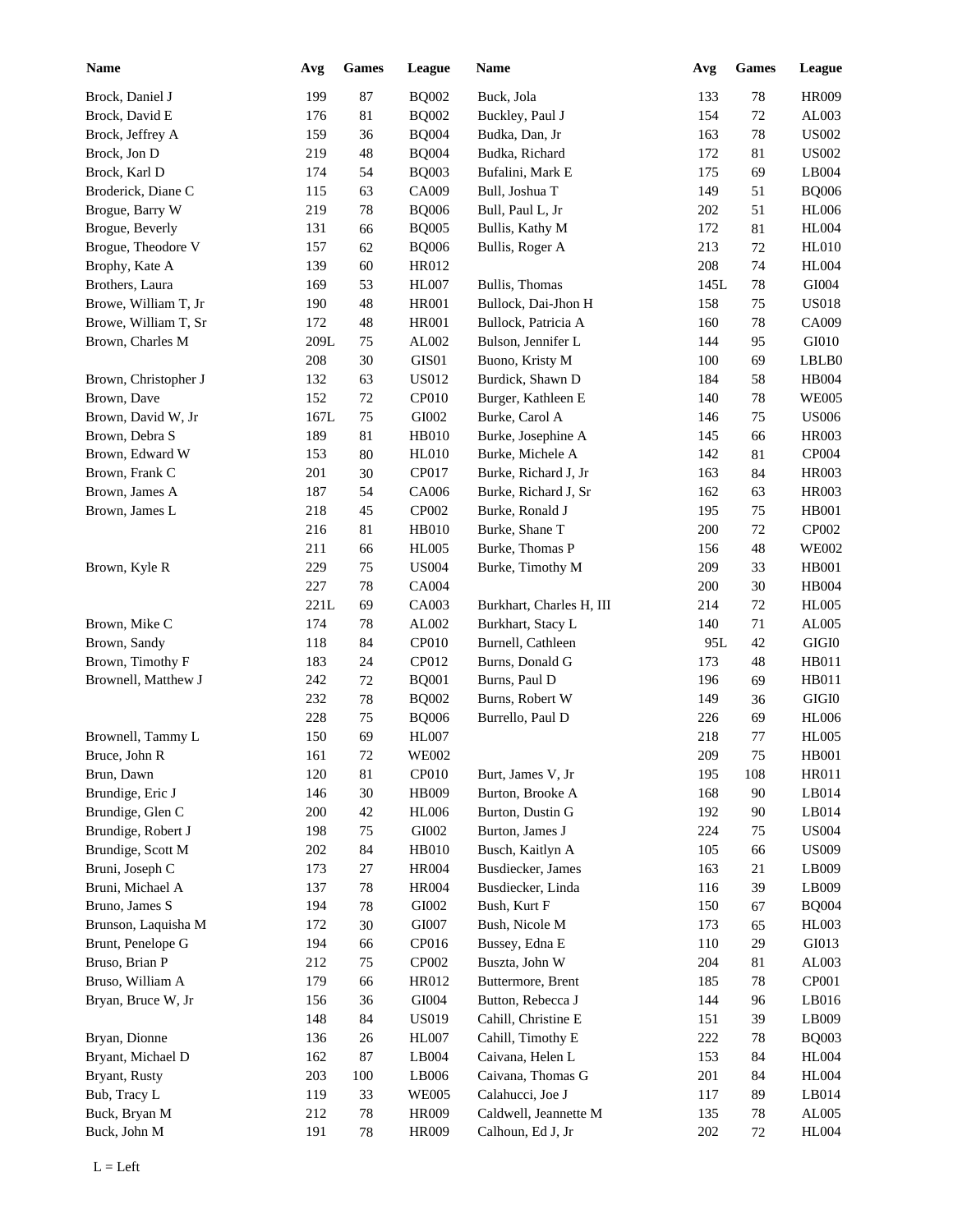| <b>Name</b>              | Avg  | <b>Games</b> | League            | <b>Name</b>               | Avg        | <b>Games</b> | League        |
|--------------------------|------|--------------|-------------------|---------------------------|------------|--------------|---------------|
|                          | 199  | 42           | HB009             | Carhart, Therese A        | 160        | 78           | <b>US011</b>  |
| Calhoun, Tammy           | 149  | 42           | HB009             | Carlo, Steven M           | 194        | $30\,$       | HB013         |
|                          | 147  | 72           | <b>HL004</b>      | Carmody, Kevin J          | 159        | 24           | <b>HR005</b>  |
| Callagan, Ryan C         | 151  | 81           | <b>US011</b>      |                           | 154        | 72           | <b>HR015</b>  |
| Callagan, Thomas         | 129  | 69           | <b>US011</b>      | Carnevale, Dennis C       | 198        | 78           | CP002         |
| Callahan, Michael E      | 146  | 75           | <b>HL004</b>      | Carney, Raymond A         | 182        | 84           | <b>HB007</b>  |
| Callahan, Priscilla      | 139  | $78\,$       | <b>HL004</b>      | Caron, Ron A              | 193        | 81           | <b>BQ001</b>  |
| Callahan, Walter W       | 220  | 78           | <b>BQ003</b>      | Caron, Ronald A, Sr       | 174        | 69           | <b>BQ003</b>  |
|                          | 201  | 30           | BQS01             |                           | 156        | 21           | <b>BQ001</b>  |
| Callander, Leonard G     | 177  | 72           | <b>HR006</b>      | Carpenter, James          | 186        | 54           | AL007         |
|                          | 173  | $78\,$       | <b>HR016</b>      |                           | 186        | 75           | AL002         |
| Callander, Ruth A        | 155  | 78           | <b>HR016</b>      | Carpentier, Lynne M       | 146        | 60           | <b>WE001</b>  |
|                          | 146  | 66           | <b>HR006</b>      | Carreiro, Walter          | 136        | 83           | LB016         |
| Caloprete, Mario J       | 158  | 75           | GI004             | Carroll, Nicole L         | 154        | 81           | <b>US010</b>  |
| Calvanese, Diane L       | 131  | 69           | CP013             | Carroll, Peter F, III     | 195        | 54           | <b>US003</b>  |
| Camadine, Cindy          | 138  | 71           | <b>HR014</b>      | Carroll, Peter F, IV      | 193        | 54           | <b>US003</b>  |
| Caminiti, Michael S      | 163  | 69           | <b>WE002</b>      | Carroll, Regina M         | 135        | 30           | <b>CA010</b>  |
| Campana, William C       | 180L | 84           | ALAL0             | Carson, Bonnie S          | 148        | 72           | <b>HR006</b>  |
|                          | 178  | 81           | GI001             | Carter, Homer M           | 169        | 78           | AL007         |
| Canam, Merl H            | 161  | 54           | HBHB0             | Carter, Jonathan M, Sr    | 166        | 78           | AL007         |
| Canfield, Bliss C        | 172  | 60           | HL009             | Carter, Nicole            | 80         | 39           | CP010         |
| Cannistraci, Salvatore   | 184  | 96           | LB016             | Carter, Robin M           | 143        | 75           | AL007         |
| Cannizzo, Frank A        | 113  | 66           | LB002             | Carter, Wayne M           | 177        | 66           | AL007         |
| Cannizzo, Thomas J, Sr   | 171  | 75           | LB002             | Carter, William T, Jr     | 188        | 75           | CP002         |
| Canty, Bennie, Jr        | 167  | 66           | <b>US018</b>      | Caruso, Michelle A        | 144        | 36           | HB012         |
| Canty, Lucille R         | 161  | 57           | <b>US017</b>      | Caruso, Thomas J          | 168        | 66           | HB012         |
| Capano, Mary Agnes       | 143  | 36           | CA009             | Casavant, Cindy S.P.      | 127        | 72           | <b>BQ004</b>  |
| Capece, Anthony J        | 101  | 69           | <b>HR010</b>      | Casavant, Jim L           | 161        | 81           | <b>BQ004</b>  |
| Capozzelli, Joseph P, Sr | 168  | 75           | CA006             | Casavant, Larry S         | 174        | 75           | <b>BQ004</b>  |
| Capparello, Nick M       | 170  | 66           | <b>HR003</b>      | Case, Joshua J            | 213        | 84           | <b>BQ002</b>  |
| Carabis, Thomas C        | 198  | 81           | GI002             | Cassella, Ann M           | 131        | 81           | CP007         |
| Carabis, Timothy C, Sr   | 208  | 72           | AL003             | Casterella, John, Jr      | 208        | 30           | <b>HL009</b>  |
| Carabis, Timothy, Jr     | 189  | 78           | AL003             | Castle, Timothy J         | 163        | 72           | LB005         |
| Caravaty, Mark           | 147  | 67           | CP004             | Castlegrande, Rocco A     | 173        | 72           | CP001         |
| Carboni, Marge           | 126  | 81           | CA012             |                           | 173        | 81           | CP017         |
| Carbonneau, Gary T, III  | 208  | 78           | AL002             | Castracane, Becki         | 134        | $80\,$       | CA015         |
| Carbonneau, Gary T, Jr   | 186  | 80           | AL002             | Castracane, Michael R, II | 191L       | 77           | GI004         |
| Carcia, Daniel J         | 183  | 57           | LB016             |                           | 184        | 80           | CA015         |
| Card, Donald E           | 161  | 54           | LB013             | Caswell, Dennis E         | 175        | 21           | <b>CP008</b>  |
| Card, Julie A            | 151  | 57           | <b>US009</b>      | Catalfamo, Amy N          | 139        | 21           | <b>HL009</b>  |
| Cardany, Barbara A       | 140  | $72\,$       | GI013             | Catalfamo, Derek S        | 206        | 78           | <b>HL009</b>  |
| Carden, Jeffery W        | 133  | $27\,$       | CP012             | Catalfamo, Joseph M       | 188        | 24           | <b>HL010</b>  |
| Cardinal, Steven M       | 187  | 78           | <b>BQ002</b>      | Catlin, Corey S           | 174        | 69           | <b>HR010</b>  |
| Cardona, Carlos J        | 151  | 93           | LB016             | Catrine, Michael          | 156        | 36           | LB009         |
| Cardona, Maria T         | 115  | 81           | LB016             | Caulfield, Gary J         | 189        | 74           | <b>HB004</b>  |
| Carey, Diane M           | 138  | $78\,$       | <b>US011</b>      | Caulfield, Joseph P       | 149        | 57           | GI003         |
| Carey, James E           | 175  | 51           | CA011             | Caulfield, Michael M      | 157        | 75           | ${\rm G}1003$ |
| Carey, Matthew S         | 175  | 87           | CPCP <sub>0</sub> | Cavanaugh, Lisa           | 146        | 84           | LB010         |
| Carey, Patricia A        | 145  | 51           | <b>US011</b>      | Caverly, Brian C          |            | 81           | <b>HR001</b>  |
| Cargile, Anne M          | 124  | 69           | <b>HL010</b>      | Caverly, Steven F         | 200<br>213 | 60           | HR015         |
|                          | 187  | 78           | <b>HL010</b>      |                           | 211        | 104          | HR011         |
| Cargile, Harry M         |      |              |                   |                           |            |              |               |
| Carhart, Kevin M         | 217  | 78           | <b>US011</b>      |                           | 206        | 81           | <b>HR001</b>  |
| Carhart, Philip R, Jr    | 183  | 75           | <b>US011</b>      | Cazasta, Robert           | 181        | 30           | LB009         |
| Carhart, Ray J           | 215  | 27           | GIS01             | Cazasta, Sandra L         | 151        | 30           | LB009         |
|                          | 215L | 75           | CA003             | Cea, Joseph R             | 192        | 80           | CA014         |
|                          | 209  | 75           | CA004             | Cerone, Kim A             | 147        | 78           | LBLB0         |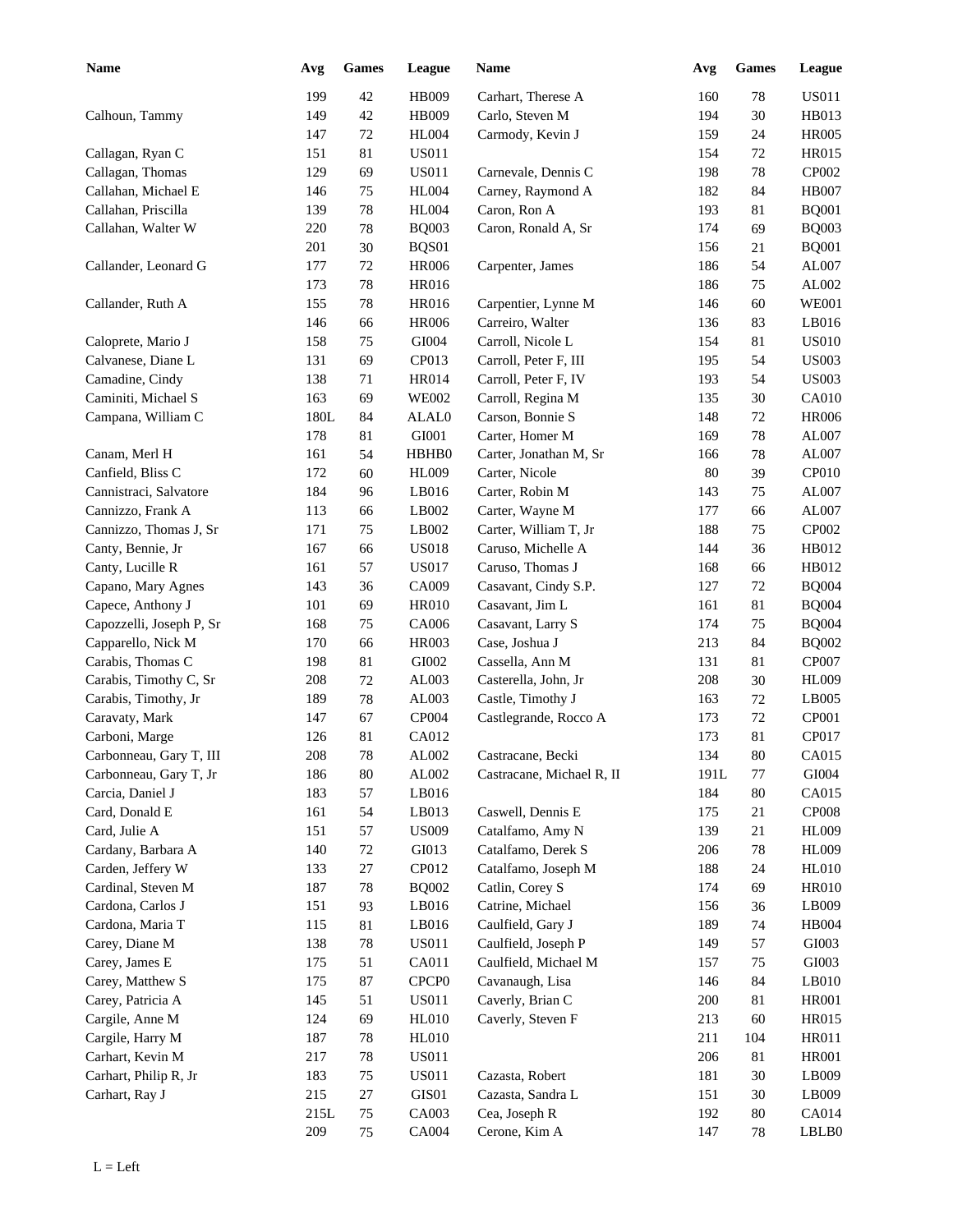| <b>Name</b>              | Avg             | <b>Games</b> | League                 | Name                    | Avg  | <b>Games</b> | League        |
|--------------------------|-----------------|--------------|------------------------|-------------------------|------|--------------|---------------|
| Cerone, Michael          | 169             | 81           | LBLB0                  |                         | 204  | 33           | <b>HB009</b>  |
| Cerulli, Patricia A      | 144             | 95           | GI010                  | Cicora, Matthew D       | 186  | 81           | GI001         |
| Chalachanis, Andrew J    | 176             | 33           | LB009                  | Cipperly, Carl W        | 154  | 76           | <b>BQ001</b>  |
| Chamberlain, Everett A   | 156             | 75           | <b>CP008</b>           | Cipperly, Daryl T       | 214  | 81           | <b>BQ006</b>  |
| Chambertland, Chip       | 118             | 57           | CP017                  | Cipperly, Joan M        | 137  | 68           | <b>BQ005</b>  |
| Charbonneau, Dean A      | 198             | 63           | <b>HL005</b>           | Cipperly, William F, Jr | 201  | 27           | <b>BQ006</b>  |
| Charbonneau, Joseph A    | 169             | 39           | CP012                  |                         | 189  | 78           | <b>BQ001</b>  |
| Charbonneau, Lawrence R  | 189             | $72\,$       | GI014                  |                         | 184  | 51           | <b>BQ002</b>  |
|                          | 189             | 81           | GI013                  | Cisco, Francis E        | 216  | 36           | <b>CP008</b>  |
|                          | 185             | 81           | <b>US014</b>           | Cisneroz, Connie        | 123  | 78           | <b>WE005</b>  |
| Charbonneau, Mary Lou    | 121             | 39           | CP012                  | Ckark, Dave G           | 172  | 69           | <b>BQ001</b>  |
| Charette, Annie M        | 152             | 93           | LB010                  | Clancy, Edward P        | 179  | 75           | GI004         |
| Charette, Lawrence M, Sr | 200             | 66           | <b>US009</b>           | Clark, Daniel S         | 130  | 93           | LB004         |
| Charette, Mark E         | 188             | 78           | CA011                  | Clark, Guy H, III       | 191  | 60           | <b>BQ003</b>  |
| Charette, Nicole M       | 141             | 84           | LB010                  |                         | 184  | 66           | <b>BQ001</b>  |
| Charles, Alicia M        | 132             | 78           | <b>HR002</b>           | Clark, Jennifer L       | 129  | 60           | LB018         |
| Charon, Daniel           | 203             | 75           | LB017                  | Clark, Joseph A         | 198  | 66           | GI009         |
| Charow, Amanda K         | 198             | 72           | LB013                  | Clark, Joseph B         | 135  | 75           | LB002         |
| Charron, Christopher R   | 221             | 84           | <b>HL005</b>           | Clark, Orlando L        | 165  | 81           | LB007         |
|                          | 216             | 112          | LB006                  |                         | 158  | 69           | LB018         |
|                          | 215             | 75           | CP002                  | Clark, Paul             | 160  | 69           | HR012         |
|                          | 210             | 96           | LB016                  | Clark, Tanya L          | 112  | 45           | <b>BQ004</b>  |
| Chatterton, Bryan P      | 186             | 80           | CP017                  | Clark, Tyler G          | 168L | 33           | <b>BQ001</b>  |
| Cheeley, Matthew B       | 200             | 72           | <b>US018</b>           | Clark, Yvonne           | 151  | 44           | HR012         |
| Cheetham, Holly C        | 204             |              | LB017                  | Clarke, Bruce R         | 196  |              | CP001         |
|                          | 159             | 72           |                        |                         |      | 87           | LBLB0         |
| Cheetham, Michael D      | 141             | 66<br>75     | LB017                  | Clarke, Colleen M       | 141  | 63           | <b>HR015</b>  |
| Chenail, Ray             |                 |              | CA011                  | Clarke, Daniel R        | 190  | 75           |               |
| Cheney, John F           | 162             | 81           | GI003                  |                         | 186  | 36           | <b>HR011</b>  |
| Chestnut, Patrick P      | 200             | 24           | <b>HB001</b>           | Claus, Christopher H    | 223  | 75           | <b>HL009</b>  |
|                          | 188             | 75           | CA003                  |                         | 222  | 78           | <b>HL010</b>  |
| Chestnut, Philip J       | 161             | 66           | CA014                  |                         | 218  | 72           | <b>HL006</b>  |
| Chestnut, Ryan M         | 214             | 81           | <b>HB001</b>           | Claus, Lori A           | 200  | 75           | <b>HL009</b>  |
|                          | 202             | 81           | CA003                  |                         | 198  | 79           | <b>HL010</b>  |
| Chevalier, Christopher M | 216             | 84           | <b>HL005</b>           | Clementi, Beverly J     | 136  | 31           | GI012         |
|                          | 203             | 27           | CP002                  | Clementi, Lisa          | 141  | 69           | <b>HR014</b>  |
|                          | 194             | $24\,$       | CPCP0                  | Clements, Kenneth H     | 166  | 69           | CP009         |
| Chiera, Salvatore M      | 225             | 42           | LB009                  | Clowe, William B        | 144  | 69           | HB011         |
|                          | 216             | $78\,$       | GI002                  | Cobberti, Daniel C      | 156  | 63           | <b>HL009</b>  |
| Chiera, Salvatore P, Jr  | $204\mathrm{L}$ | 81           | GI002                  | Cocca, Phil M           | 167  | $72\,$       | <b>US011</b>  |
| Chiera, Salvatore P, Sr  | 162             | 75           | GI002                  | Cocco, Eric J           | 207  | 81           | <b>US002</b>  |
| Childs, Jeffery M        | 219             | $84\,$       | CP001                  | Cocco, Jason M          | 211  | 66           | <b>US002</b>  |
| Childs, William R        | 200             | 84           | $\operatorname{LB}007$ | Coelho, Stephen A       | 141  | 81           | <b>US015</b>  |
| Chiplock, Julia G        | 132             | 27           | CP012                  | Coghill, Andrew D       | 205  | 69           | HB004         |
| Chiplock, William S, Jr  | 183             | $42\,$       | CP012                  |                         | 201  | 81           | AL003         |
| Chirasello, Nicole M     | 121             | 75           | <b>BQ005</b>           | Coghill, David C        | 206  | 81           | AL003         |
| Choquette, Thomas        | 187             | 49           | <b>HR005</b>           | Cohen, Doug J           | 198  | 71           | CP017         |
| Christian, Celina        | 117             | 75           | <b>US006</b>           | Cohen, Sharice C        | 120  | 44           | GI009         |
| Christiansen, Dale       | 212             | $30\,$       | $\rm GIS01$            | Colabufo, Michael A     | 149  | 81           | <b>US003</b>  |
|                          | 210             | 96           | LB004                  | Colclough, Pam          | 144  | 60           | CP007         |
|                          | 207             | 81           | ${\rm GIO}02$          | Cole, Erika             | 123  | 59           | <b>BQ005</b>  |
| Christiansen, Zach D     | 200             | 96           | LB004                  | Cole, Marta A           | 166  | 51           | GI007         |
| Chura, Eric C            | 174             | 69           | GI012                  |                         | 156  | 81           | <b>US010</b>  |
| Ciabotti, Michelle R     | 115             | 66           | LB011                  | Cole, Samantha L        | 132  | 48           | <b>BQ005</b>  |
| Ciabotti, Seth M         | 197             | 63           | LB011                  | Colello, Mike A         | 180  | 96           | LB014         |
| Ciarlone, Frank M        | 194             | $80\,$       | ${\rm GIO}04$          | Coleman, Joseph P       | 202  | 64           | GI010         |
| Cicchinelli, Joseph      | 208             | 81           | CA003                  | Collett, Patrick D      | 195  | 77           | ${\rm GIO}01$ |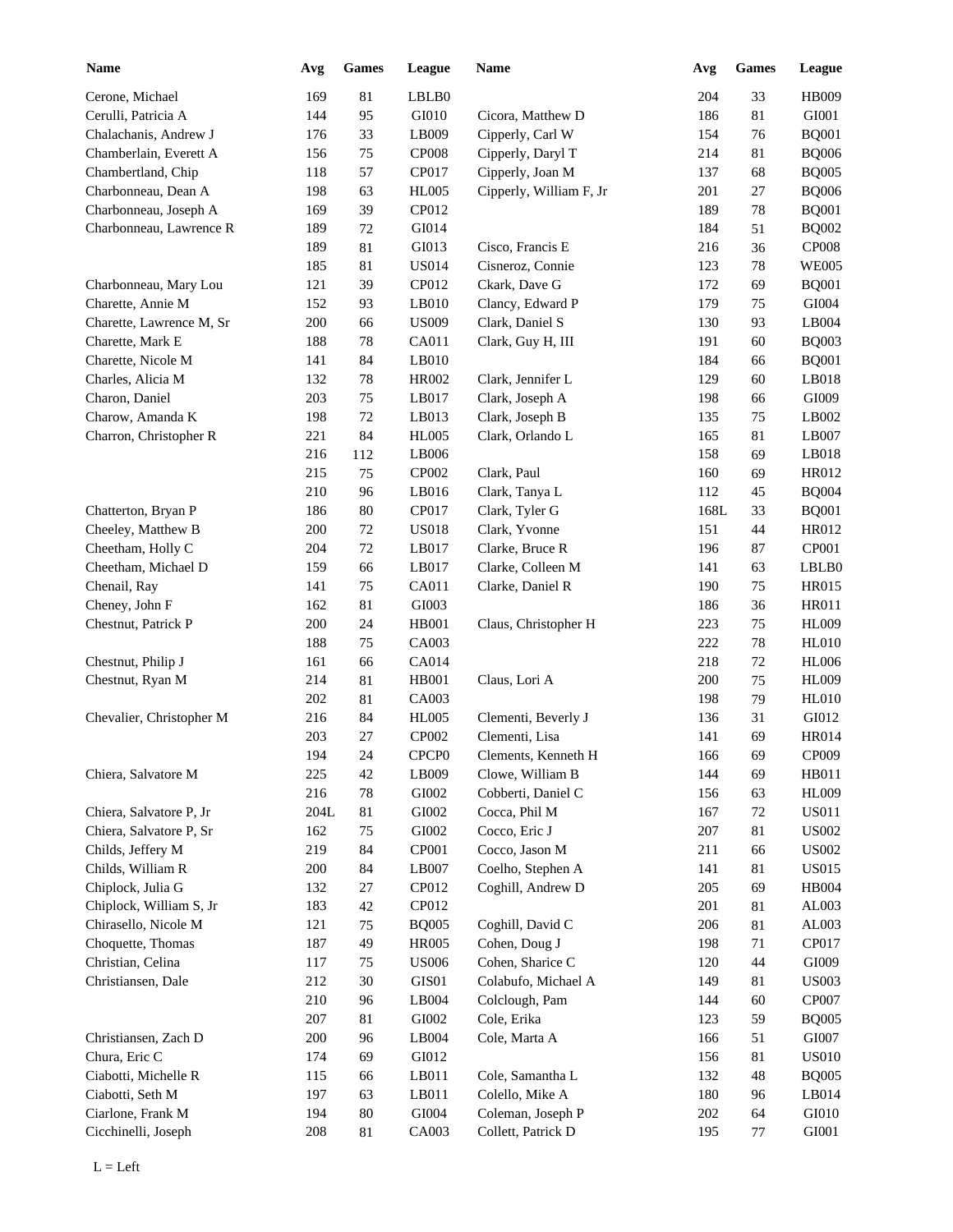| <b>Name</b>            | Avg  | <b>Games</b> | League       | Name                  | Avg    | <b>Games</b> | League       |
|------------------------|------|--------------|--------------|-----------------------|--------|--------------|--------------|
|                        | 189  | 69           | HB004        | Cooper, John G, Jr    | 129    | 84           | <b>HR003</b> |
| Collette, Robert       | 177  | 38           | HL010        | Cooper, Matthias A    | 197L   | 81           | AL002        |
| Colliano, Jake M       | 205  | $27\,$       | BQS01        | Cooper, Terry C       | 193    | 39           | <b>CP008</b> |
| Colliano, Samuel J     | 208  | 77           | <b>BQ006</b> | Corbeil, Mike J       | 215    | 69           | <b>HL006</b> |
|                        | 207  | 75           | <b>BQ002</b> | Corbisiero, Angela    | 133    | 66           | CP013        |
| Collington, Aaron C    | 218  | 63           | <b>US018</b> | Corchalo, Jessica C   | 161    | 71           | LB002        |
| Collington, Arianna V  | 180  | 65           | <b>US017</b> | Corcione, Michael     | 205    | 96           | LB006        |
| Collington, Davia N    | 171  | 63           | <b>US017</b> | Cordell, Edward J     | 201    | 69           | CP005        |
| Collins, Alfred J, III | 199  | 30           | HL001        | Cornelius, Paula A    | 155    | 79           | <b>HR005</b> |
| Collins, Christopher M | 164  | 93           | LB016        | Corriveau, Katlyn B   | 105    | 33           | CP012        |
| Collins, Ronald C      | 187L | 90           | HR011        | Cosgrove, Stephen F   | 197    | 48           | <b>HB009</b> |
| Collis, Brian R        | 166L | 63           | US012        | Cossey, James W, Sr   | 162    | 75           | GI013        |
| Collum, Alice L        | 136  | 66           | HB002        |                       | 156    | 78           | CA006        |
| Colvin, Angela F       | 156  | 33           | LB009        | Costantino, Johnnie A | 137    | 69           | <b>BQ005</b> |
| Colvin, Brad G         | 210  | 81           | <b>BQ006</b> | Costanzo, Carolyn M   | 143    | 63           | CP004        |
| Colvin, Daniel         | 146  | 42           | LB009        | Costanzo, Salvatore C | 223    | 57           | <b>HL005</b> |
| Colvin, Robert J       | 182  | 39           | LB009        | Cotch, David L        | 188    | 75           | <b>US009</b> |
| Colvin, Tyler J        | 225  | 78           | <b>BQ006</b> | Cotch, Erik D         | 229    | 72           | <b>US004</b> |
| Comino, Lisa A         | 90   | 72           | <b>HB005</b> |                       | 225    | 27           | GIS01        |
| Comtois, Kenneth L     | 184  | 87           | GI011        |                       | 222    | 63           | CA003        |
| Comtois, Roland E      | 191  | 81           | CA011        | Coughlin, Melissa A   | 123    | 75           | <b>WE005</b> |
| Conde, Edward          | 179  | 60           | CP010        | Coutrer, Russell      | 157    | 81           | <b>HB005</b> |
| Conde, Nancy D         | 131  | 75           | CP010        | Covey, Emily          | 105    | 51           | CA015        |
| Condon, Thomas E, Jr   | 185  | 60           | HB013        | Cowell, Angelique N   | 80     | 78           | <b>HR004</b> |
| Conklin, Paula A       | 122  | 78           | <b>BQ005</b> | Cox, Lauren A         | 157    | 76           | CP004        |
| Conklin, Robert W      | 170  | 96           | LB004        | Craft, Heath T        | 230    | 72           | <b>HL006</b> |
| Conley, Christopher S  | 143  | 60           | <b>HR009</b> |                       | 226    | 81           | <b>HL005</b> |
| Conley, Diane L        | 128  | 67           | LBLB0        |                       | 223    | 27           | HL001        |
| Conlin, Thomas E, Jr   | 201  | 42           | LB015        | Craft, Lisa A         | 146    | 72           | <b>HL007</b> |
| Connelly, Jeremy J     | 172  | 33           | <b>HL001</b> | Craigue, Orpheus S    | 183    | 66           | <b>HR010</b> |
|                        | 170  | 72           | <b>HL006</b> | Cram, Michael J       | 216    | 72           | CP002        |
| Connolly, Ann S        | 143  | 81           | CP010        | Crandall, Bill F      | 155    | 69           | LB005        |
| Connolly, David F      | 171  | 83           | CP010        | Crandall, Colin G     | 161    | 63           | CP011        |
| Connors, William E     | 104  | 84           | <b>WE001</b> | Crandall, Harry J, Jr | 208    | 78           | <b>BQ003</b> |
| Connors, William M     | 186  | 75           | LB001        | Crandall, Jennie M    | 111    | 75           | LB005        |
| Constable, Emily R     | 168  | $72\,$       | GI007        | Crandall, Melissa A   | 126    | 63           | LB005        |
| Constable, Francis     | 166  | 75           | GI004        | Crandall, Richard J   | 197    | 21           | HL001        |
| Constantino, Vince D   | 118  | 54           | <b>BQ006</b> | Crandall, Tonya M     | 115    | 48           | GI010        |
| Cook, Crystal R        | 99   | 36           | <b>BQ004</b> | Craver, Pamela A      | 127    | 81           | <b>HL009</b> |
| Cook, Donna M          | 124  | 21           | CA010        | Craver, Ted L         | 121    | 54           | <b>HL009</b> |
| Cook, Edward C         | 108  | 33           | <b>BQ004</b> | Crawmer, Arthur W     | 151    | 75           | AL007        |
| Cook, Kenneth T        | 176  | $30\,$       | CA010        | Crawmer, Sonia M      | 93     | 75           | AL007        |
| Cooke, Paul A          | 150  | 78           | <b>US009</b> | Crego, Don R          | 200    | 81           | CP001        |
| Cooke, Timothy J       | 141  | 39           | GIGI0        | Crier, Barbara J      | 105    | 74           | AL005        |
| Coon, Richard M        | 212  | 63           | <b>HL006</b> | Crispell, Chris       | 160    | 57           | <b>US014</b> |
| Coonan, Joseph D       | 214  | 36           | HBHB0        | Critelli, Justin D    | 200    | 81           | CP004        |
| Cooney, Kevin M        | 147  | $30\,$       | <b>WE004</b> | Crompton, Daniel J    | 134    | 42           | HR012        |
| Cooney, Krista E       | 127  | 54           | HR012        | Cross, Keith L        | 192    | 27           | <b>BQ002</b> |
| Coonrad, Darrell M     | 226  | $30\,$       | GIS01        | Crounse, Sandra J     | 118    | 69           | $\rm GIGI0$  |
|                        | 221  | 84           | CA003        | Crucetti, Paul G      | 161    | 72           | <b>WE002</b> |
| Coonradt, Gina M       | 144  | 81           | <b>US011</b> | Crucetti, William     | 174    | 81           | <b>WE004</b> |
|                        | 142  | 21           | CA011        | Cruver, Richard D     | 164    | 51           | CP017        |
| Coonradt, Matt J       | 189  | 75           | CP010        | Culihan, Linda        | 139    | 75           | <b>WE003</b> |
| Coonradt, Melissa      | 125  | 51           | CP010        | Cummings, Theresa M   | 139    | 72           | CP013        |
| Coons, Calista R       | 133  | 66           | <b>HL007</b> | Cummings, William H   | 216    | 78           | CP002        |
| Cooper, Alice M        | 128  | 84           | CA006        | Cummins, Jenifer L    | $88\,$ | 69           | <b>US011</b> |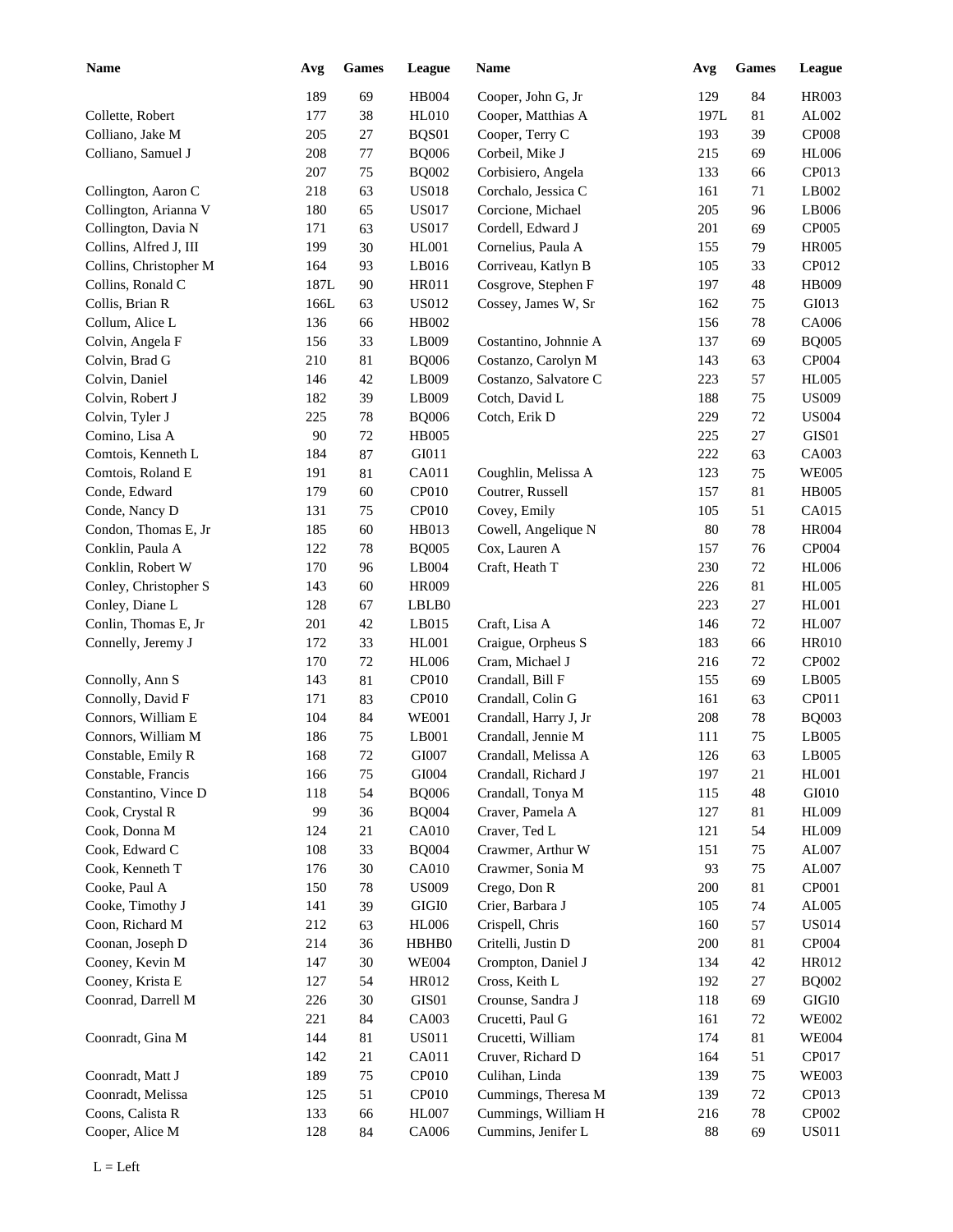| <b>Name</b>              | Avg  | <b>Games</b> | League        | Name                    | Avg  | <b>Games</b> | League        |
|--------------------------|------|--------------|---------------|-------------------------|------|--------------|---------------|
| Cunningham, Joe F        | 177  | 93           | LB004         | Dalpe, Leo P, Jr        | 188  | 78           | <b>CP008</b>  |
| Cunningham, Thomas A     | 202  | 75           | <b>US008</b>  | Dalton, Nicole L        | 174  | 30           | <b>US009</b>  |
| Curran, Gerard           | 219  | 48           | <b>US004</b>  | Dames, Raymond K        | 178L | 42           | GI002         |
|                          | 204  | 54           | <b>HB001</b>  | Dames, Robert R         | 180  | 62           | GI002         |
| Curtis, Dale R           | 186  | 81           | GI012         | Dan, Andy               | 123  | 71           | LB017         |
| Curtis, Janet M          | 141L | 81           | <b>CA007</b>  | Dan, Sherri L           | 125  | 72           | LB017         |
| Curtis, Jean             | 141  | 66           | HB002         | Danbury, Chris S        | 191  | 63           | <b>US006</b>  |
|                          | 139  | 66           | <b>US009</b>  | Danbury, Jane           | 142  | 60           | <b>US006</b>  |
| Curtis, Nicholas F       | 167  | 57           | GI012         | Dane, John A            | 202  | 87           | <b>BQ002</b>  |
| Curtis, Rebecca          | 158  | 69           | GI012         | Danforth, Kenneth J     | 163  | 81           | CP017         |
| Curtis, Sully M          | 129  | 32           | HB009         | Danzy, Robert, Jr       | 219L | 84           | <b>HB001</b>  |
| Curtis, Terry L          | 180  | 60           | <b>US008</b>  | Darmanjian, Nicholas J  | 126  | 73           | HR016         |
| Cusack, JoAnn U          | 111L | 75           | <b>US014</b>  | Davendonis, Paul J      | 198  | 72           | <b>BQ002</b>  |
| Cusack, Jodi A           | 124  | $72\,$       | <b>US014</b>  | Davis, Catherine C      | 131  | 57           | HR016         |
| Cusack, Kevin P          | 159  | 81           | AL003         | Davis, Edward F         | 162  | 40           | AL003         |
| Cusack, Patrick M        | 190L | 72           | <b>US014</b>  | Davis, Eric S           | 158  | 63           | LB007         |
| Cushine, Todd            | 181  | 75           | <b>US012</b>  | Davis, Florence         | 94   | 57           | AL007         |
| Cushman, Eugene J        | 171  | 54           | HL011         | Davis, Frank            | 179  | 68           | CP001         |
| Cuva, Fred J, Jr         | 176  | 78           | CP009         | Davis, Keith J          | 131  | 75           | HR016         |
| Cuva, Fred J, Sr         | 115  | 87           | CP009         | Davis, Lisa A           | 141  | 75           | <b>BQ005</b>  |
| Cuva, Roger              | 137  | 54           | CP009         | Davis, Ray H            | 144  | 96           | LB004         |
| Cuva, Sam S              | 165  | 63           | CP009         | Davis, Robert M         | 165  | 66           | <b>CP008</b>  |
| Czamara, Ann M           | 137  | 84           | <b>HB007</b>  | Dawson, Brenda S        | 134  | 27           | <b>HL007</b>  |
| Czamara, Nathan E        | 194  | 75           | AL003         | Dawson, Denise G        | 162  | 75           | HR012         |
|                          | 189  | 81           | <b>HB007</b>  | Day, Angel              | 164  | 36           | <b>BQ005</b>  |
| Czech, Matthew P         | 225  | 72           | LB008         | Day, Ronald J           | 197  | 45           | CP004         |
| Czesnik, Andrew W        | 147L | 81           | GI002         | Day, Rory C             | 199  | 75           | <b>BQ003</b>  |
| D'Agostino, Pamela M     | 97   | 60           | LBLB0         | De Fruscio, Scott A     | 202  | 78           | CA011         |
| D'Agostino, Sally A      | 140  | 42           | <b>US020</b>  | De Genero, Angelo T     | 178  | 81           | <b>HR005</b>  |
| Dahlin, Matthew          | 197  | 24           | CA004         |                         | 174  | 66           | <b>HR015</b>  |
|                          | 193  | 48           | CA011         | De Genero, Dave         | 196  | 83           | <b>HR005</b>  |
| Daigle, Cary J           | 179  | 30           | CP012         | De Giorgio, Lori A      | 163  | 69           | AL007         |
| Daigle, Virginia         | 109  | 60           | CP007         | De Lair, Carolanne      | 132  | 81           | <b>HR003</b>  |
| Daigneault, James M      | 189  | 81           | GI012         | De Lair, Sheery A       | 81   | 36           | CA011         |
| Daigneault, John A       | 224  | 62           | HB004         | De Lollo, Jodi M        | 131  | 56           | <b>HL007</b>  |
| Daigneault, Margaret A   | 151  | $25\,$       | CA010         | De Marco, Wendy M       | 148  | 50           | <b>HL007</b>  |
|                          | 147L | 21           | <b>CA007</b>  | De Midio, Vincent J     | 166  | 78           | GI003         |
| Daigneault, Meghan N     | 172  | $44\,$       | GI012         | Dean, Frank J           | 104  | 38           | <b>WE003</b>  |
| Daigneault, Nicholas J   | 213  | 81           | CA004         | Dean, Jean A            | 96   | 79           | <b>WE003</b>  |
|                          | 195  | 24           | CA003         | DeCitise, Charles P, Jr | 193  | 75           | HB012         |
| Daigneault, Robert A, Jr | 233  | 75           | <b>US004</b>  | Decker, Edward L        | 143  | 39           | $\rm GIGI0$   |
|                          | 230  | $84\,$       | CA003         | Deere, David L          | 170  | 45           | <b>US010</b>  |
|                          | 221  | 81           | HB001         | Deere, Destini          | 115  | 62           | <b>US010</b>  |
|                          | 219  | $30\,$       | $\rm GIS01$   | Deere, Mary C           | 148  | 69           | <b>US010</b>  |
| Daigneault, Robert A, Sr | 211  | 84           | <b>HL005</b>  |                         | 142  | 75           | GI007         |
|                          | 198  | $30\,$       | GIS01         | Deerfield, Denise M     | 148  | 60           | ${\rm G}I011$ |
|                          | 191  | 32           | CA010         | Deerfield, Robert       | 155  | 48           | HR016         |
| Daigneault, Susan        | 145  | 63           | ${\rm G}I012$ | Deerfield, Thomasine    | 143  | 75           | HR016         |
| D'Alessandro, Rose       | 155  | 24           | $\rm GIGI0$   | Delaney, James A        | 172  | 48           | HL011         |
| Daley, Carol D           | 137  | 36           | LB009         | Delaney, Robin A        | 113  | 45           | HL011         |
| Daley, Lisa F            | 104  | 69           | <b>HR016</b>  | Delano, Sophie M        | 126  | 69           | <b>HL007</b>  |
| Daley, Paul M            | 144  | 75           | <b>HR016</b>  | DellaCioppa, Angelo     | 203  | 96           | GI010         |
| Daley, Robert C          | 163  | $42\,$       | LB009         | Delossantos, Dan R      | 92   | 33           | HL001         |
| Dalheim, Linda C         | 122  | $78\,$       | HL003         | DeMarco, Brian P        | 182  | $30\,$       | CA010         |
| D'Aloia, Angelo J        | 169  | $72\,$       | HL011         | DeMarte, Nick J         | 151  | 56           | <b>HR010</b>  |
| D'Aloia, Peggy E         | 152  | $72\,$       | HL011         | Demartino, Joel H       | 169  | 75           | CP001         |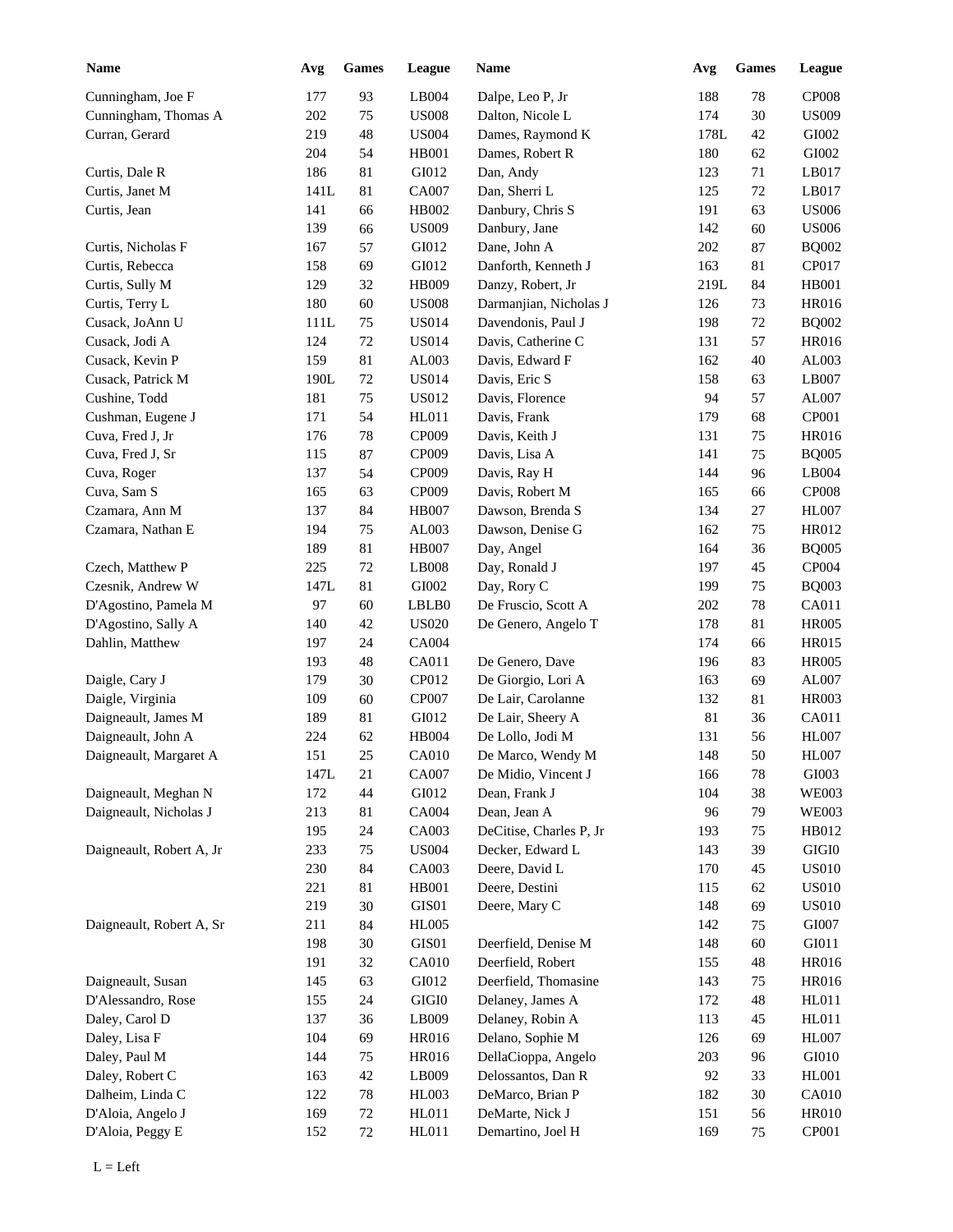| <b>Name</b>            | Avg        | ${\bf Games}$ | League            | <b>Name</b>            | Avg        | <b>Games</b> | League       |
|------------------------|------------|---------------|-------------------|------------------------|------------|--------------|--------------|
| Demetros, Robert E, Jr | 193        | 57            | AL003             | DiNova, Michael V      | 199        | 60           | LB005        |
| Dempsey, Ian T         | 146        | $75\,$        | GI004             |                        | 195        | 84           | LB016        |
| Denison, Lester E      | 162        | 81            | <b>US002</b>      | Disorda, Chaylan M     | 101        | 30           | <b>BQ005</b> |
| Denue, Susan L         | 122        | 81            | <b>WE005</b>      | Disque, Mary B         | 139        | 75           | LB005        |
| Deo, Debra J           | 112        | $21\,$        | CA010             | Dobert, Christopher J  | 178        | 75           | <b>HB005</b> |
| Derby, David E         | 132        | 33            | HL001             | Dobert, Daniel M       | 148        | 69           | <b>HR006</b> |
| Derby, Debbie          | 110        | 33            | HL001             | Dobert, Mary E         | 174        | 69           | <b>HR006</b> |
| Derocher, Joseph A, Jr | 228        | 24            | GIS01             | Dodge, Charles M       | 162        | 80           | <b>HR010</b> |
|                        | 218        | 75            | <b>US004</b>      | Dodge, Jeremy J        | 174        | 81           | <b>HR010</b> |
|                        | 214        | $81\,$        | CA003             | Doesburg, Doreen M     | 158        | 69           | <b>HL003</b> |
| DeRusso, Vincent J     | 174        | 30            | LB011             | Doesburg, Michael J    | 188L       | 66           | <b>HL003</b> |
| DeSain, Douglas J      | 164        | 75            | CP001             | Dolan, John J          | 200L       | 78           | <b>US003</b> |
| Desautels, Mark K      | 163        | 78            | CP017             | Dolan, William T, III  | 184        | 71           | GI010        |
| Deschaine, Leonard I   | 156        | 81            | <b>HB006</b>      | Dolder, Josephine      | 132        | 78           | <b>WE005</b> |
| DeSeve, Joseph E, Jr   | 156        | 33            | HR012             | Dooley, E. John        | 196        | 67           | GI001        |
| Desnoyers, Shawn E     | 199        | 78            | <b>US004</b>      | Doremus, Albert F      | 146        | 81           | <b>WE004</b> |
|                        | 187        | 30            | GIS01             | Doriski, Allene        | 173        | 77           | CA009        |
| DeTraglia, Frank H     | 142        | 51            | GI013             | Dorman, Phillip T      | 185        | 78           | <b>BQ006</b> |
|                        | 136        | $47\,$        | GI014             | Dorstek, Henry A       | 220        | 29           | GIS01        |
| Deuel, Louis R         | 192L       | 69            | <b>HR015</b>      |                        | 218        | 78           | <b>US004</b> |
| Deuel, Michele M       | 163        | 78            | <b>WE005</b>      | Dott, Joanne M         | 121        | 75           | CA009        |
| Devaren, Paul M        | 203        | 78            | <b>US004</b>      | Doty, James            | 193        | 33           | <b>HL001</b> |
|                        | 203        | 81            | CA004             | Doucette, Meghan       | 115        | 63           | HR002        |
|                        | 197        | 30            | GIS01             | Douglas, Lester H, III | 203        | 75           | HB004        |
| Devery, Phyllis        | 120        | 62            | <b>HR008</b>      | Douglas, Lester H, IV  | 210        | 75           | HB004        |
| Devoe, Connor J        | 140        | 78            | CP010             | Dow, Linda M           | 111        | $78\,$       | <b>WE005</b> |
| DeVoe, Craig W         | 216        | 75            | CP011             | Dowd, Jerry F          | 158        | 75           | HR016        |
| DeVoe, Danielle M      | 213        | 75            | CP002             | Dowd, Joseph P         | 197        | 75           | HB011        |
|                        | 204        | $72\,$        | CP010             | Downey, Holly E        | 119        | 57           | <b>BQ005</b> |
| DeVoe, James W         | 204        | $78\,$        | CP011             | Doyle, Karin R         | 100        | 36           | <b>BQ004</b> |
|                        | 204        | 87            | CPCP <sub>0</sub> | Doyle, Mike            | 154        | 42           | CP010        |
| DeVoe, Jasmine         | 163        | 72            | LBLB0             | Dozois, Raymond        | 173        | 84           | CP010        |
| DeVoe, Lawrence W      |            | 81            | CP011             | Dragonette, Angelo     |            |              |              |
|                        | 161        |               |                   |                        | 161        | 30           | <b>HL001</b> |
| DeVoe, Ronald G        | 213<br>213 | $78\,$<br>84  | CP008<br>CP010    | Dragt, Dwayne D        | 200<br>195 | $78\,$<br>69 | <b>HL010</b> |
|                        |            |               |                   |                        |            |              | <b>HL006</b> |
|                        | 212        | $78\,$        | CP002             | Dragt, Michele M       | 184        | 78           | <b>HL010</b> |
| DeVoe, Stephen V       | 182        | 24            | CP008             | Drescher, John C, Sr   | 137        | 84           | <b>CP008</b> |
|                        | 181        | 63            | CP010             | Drescher, John J, Jr   | 172        | 84           | <b>CP008</b> |
| DeWitt, Olin D, Jr     | 132        | 75            | <b>HR010</b>      | Drescher, Joshua R     | 189        | 51           | <b>HL004</b> |
| Di Giulio, David M     | 203        | 84            | LB004             | Drobneck, Carol A      | 167        | 81           | CA013        |
| Di Novo, Adam T        | 202        | 84            | CA004             | Drumm, James J         | 194        | 96           | LB004        |
| Di Nuzzo, Gene         | 212        | 112           | LB006             | Drzymala, Peter S      | 139        | 78           | <b>WE001</b> |
| Di Nuzzo, Janice       | 150        | 69            | HB002             | Du Bray, Deborah       | 166        | 81           | <b>US014</b> |
| Di Nuzzo, Martha H     | 132        | 46            | <b>HL010</b>      | Du Bray, Michael W     | 182        | 81           | <b>US014</b> |
| Di Nuzzo, Robert F     | 238        | 75            | <b>HL010</b>      | Duchowny, Frank        | 111L       | 27           | <b>US014</b> |
| DiBell, Thomas R       | 219        | 75            | <b>US004</b>      | Duchowny, Luke S       | 177        | 78           | <b>US014</b> |
| Dickinson, Charlotte   | 150        | 60            | <b>HL004</b>      | Duda, Stanley P        | 185        | 71           | HR015        |
| Dickson, Mitchell A    | 165        | 80            | LB016             | Duff, Robert A         | 180        | $72\,$       | CP001        |
| Dietlein, Richard A    | 182        | 96            | LB004             | Duffer, Kayla          | 103        | 75           | <b>BQ005</b> |
| Dietz, Jane L          | 173        | 66            | CP005             | Dufresne, David E      | 140        | 63           | CA014        |
|                        | 168        | 84            | CP009             | Dufresne, John F       | 134        | 90           | GI010        |
| DiFabio, Peter         | 103        | 84            | <b>WE004</b>      | Duma, Peter M          | 182        | 30           | GIS01        |
| Diiorio, Jen           | 153        | 78            | <b>HR005</b>      | Dumas, Paul G, Jr      | 208        | 84           | <b>HB001</b> |
| DiMura, Paul M         | 149        | 78            | GI013             |                        | 207        | 78           | <b>US004</b> |
| Dinardo, Jeff          | 207        | 81            | ALAL0             | Dumas, Paul G, Sr      | 226        | 78           | <b>US004</b> |
| DiNova, Anthony J      | 190        | 89            | LB016             |                        | 216        | 84           | <b>HB001</b> |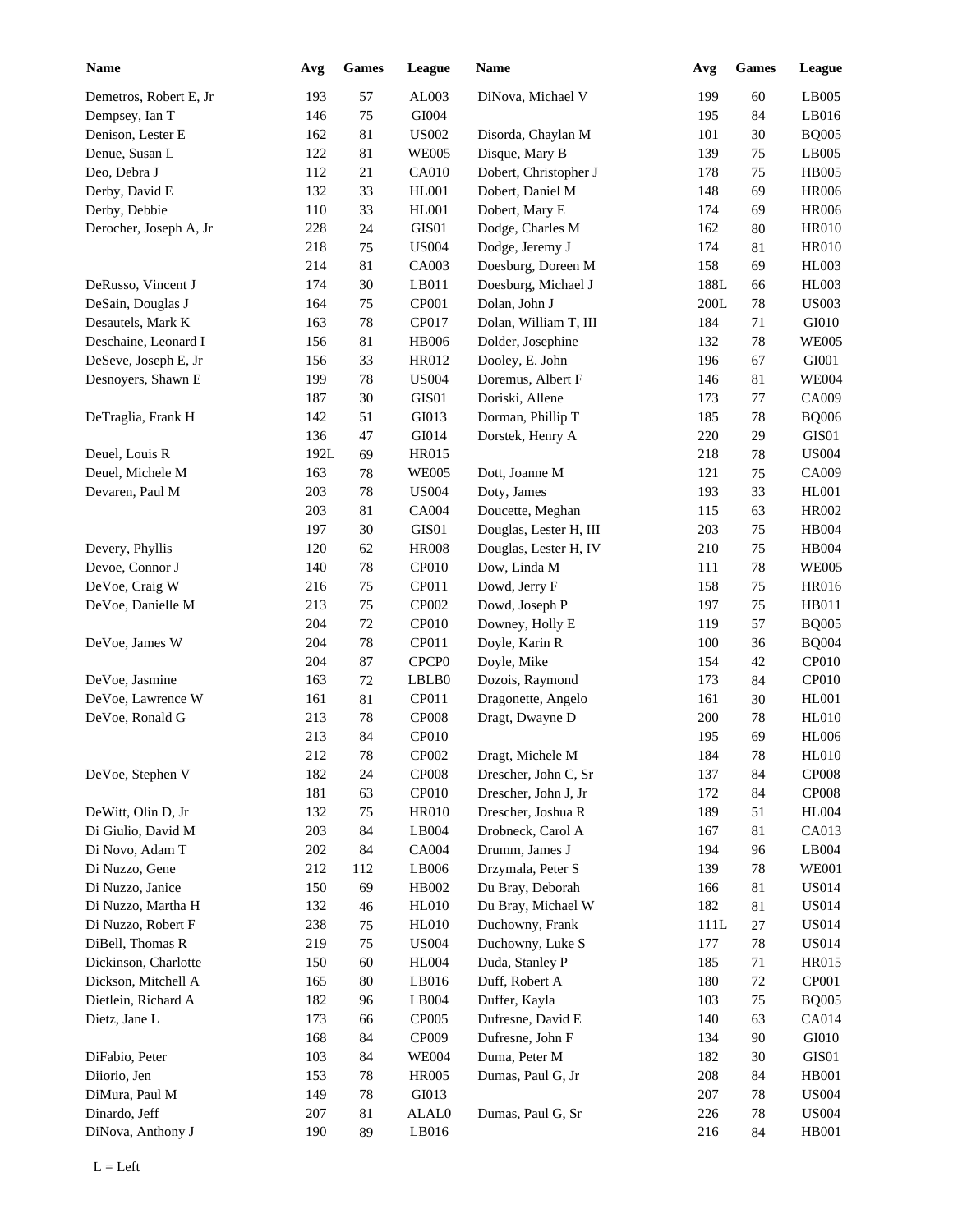| <b>Name</b>          | Avg     | <b>Games</b> | League        | <b>Name</b>               | Avg     | <b>Games</b> | League                 |
|----------------------|---------|--------------|---------------|---------------------------|---------|--------------|------------------------|
| Duncan, Carol M      | 130     | 69           | HB002         | Eriksen, David P          | 156     | 81           | <b>BQ002</b>           |
| Duncan, Charles W    | 170     | 69           | <b>CA008</b>  | Erno, Anne E              | 132     | 84           | <b>HB007</b>           |
|                      | 168     | 30           | CA010         | Erno, Raymond J           | 201     | 75           | <b>HL005</b>           |
| Duncan, Mandy M      | 163     | 60           | CA007         |                           | 199     | 69           | <b>HL006</b>           |
|                      | 154     | 24           | CA010         | Erno, Robert J, Jr        | 204     | 33           | <b>US009</b>           |
| Duncan, Matthew, III | 214     | 78           | CA004         | Erno, Robert J, Sr        | 215     | 60           | <b>HL006</b>           |
|                      | 207     | 24           | CA010         |                           | 211     | 60           | CP002                  |
| Duncan, Penny        | 151     | 75           | <b>US009</b>  | Espey, Crystal W          | 137     | 33           | CP012                  |
| Dunn, Warren C       | 210     | 112          | LB006         | Espey, Donald R           | 170     | 42           | CP012                  |
| Dunn, William G, III | 211     | 33           | <b>US004</b>  | Esteves, Naime A          | 173     | 84           | CP017                  |
|                      | 190     | 30           | CA003         | Etman, Marcia             | 160     | 72           | GI012                  |
| Dupont, Robert P     | 143     | 83           | CP010         | Evans, Carl               | 176     | 78           | <b>HR001</b>           |
| Dupont, Susan J      | 137     | 84           | <b>US007</b>  | Evans, Debra              | 134     | 69           | <b>HR008</b>           |
| Dupont, Susan J      | 136     | 78           | CP010         | Evans, John P             | 158     | 66           | <b>HR001</b>           |
| Duquette, Homer E    | 98      | 69           | CA006         | Evans, Laura C            | 134     | 78           | HR002                  |
| Durante, Tania M     | 177     | 93           | LB011         | Evans, Robert J, Jr       | 204     | 81           | <b>HL005</b>           |
| Durfee, Janice       | 176     | 81           | GI007         | Evans, Stephen            | 120     | 96           | LB004                  |
|                      |         |              |               | Everson, Philip G         |         |              | <b>CP008</b>           |
| Durivage, Arthur E   | 158     | 69           | AL003         |                           | 193     | 30           |                        |
| Durivage, Joanne I   | 157     | 81           | GI013         | Every, John               | 158     | 75           | <b>HR005</b>           |
| Durkin, James M      | 195     | 57           | HB013         | Ewing, Shannon R          | 146     | 68           | <b>BQ005</b>           |
| Durr, Monchello D    | 186     | 56           | <b>US018</b>  | Facteau, Karl F           | 182     | 71           | AL007                  |
| Dushane, David J, Jr | 196L    | 78           | AL007         | Falasco, James J, Jr      | 188L    | 81           | GI004                  |
| Dushane, David J, Sr | 141     | 63           | AL007         | Falasco, James J, Sr      | 130     | 62           | GI004                  |
| Dushane, Tammy L     | 152     | $72\,$       | AL007         | Falasco, Joseph M         | 169     | 84           | GI004                  |
| Duval, Elizabeth M   | 137     | 30           | CP012         | Falato, James J           | 184     | 81           | CA014                  |
| Dyer, Charles F, Jr  | 176     | 54           | <b>HL006</b>  | Falkenberg, Karey L       | 131     | 90           | CP014                  |
| Dyer, Kristin E      | 192     | $72\,$       | AL002         | Farinaccio, Michael J, Sr | 183     | 42           | CP012                  |
| Dynko, Michael D     | 205     | 78           | <b>CA008</b>  | Farinaccio, Rita J        | 143     | 36           | CP012                  |
| Dzembo, Mary J       | 152     | 72           | <b>HR008</b>  | Farley, Timothy D         | 183     | 81           | <b>HR001</b>           |
| Earl, John T         | 217     | 56           | LB006         | Farley, Tracy L           | 115     | 41           | HR012                  |
| Eaton, Michael E     | 218     | 69           | CP002         | Faroni, Michael J         | 113     | 35           | HB011                  |
|                      | 218     | 72           | <b>HL005</b>  | Farrell, Eric E           | 145     | 88           | GI010                  |
| Eaton, William E     | 198     | 81           | CA003         | Farrell, Suzanne E        | 130     | 48           | <b>BQ005</b>           |
| Ebert, Fred L        | 192     | 60           | CP002         | Farrell, Victoria L       | 119     | 72           | GI010                  |
| Edwards, Haywood, Jr | 165L    | 51           | <b>US008</b>  | Favreau, Brien R          | 208     | 77           | <b>CA004</b>           |
| Edwards, Roger H     | 155     | 92           | LB004         |                           | 203     | $27\,$       | GIS01                  |
| Ehlers, John P       | 131     | 60           | CP009         |                           | 200     | 78           | GI003                  |
| Einbinder, Eric B    | 201     | 63           | ${\rm GIO}02$ |                           | 192     | 42           | ${\rm G}1004$          |
|                      | 195     | 69           | LB007         | Favro, Gary M             | 180     | 51           | HBHB0                  |
| Ekmalian, John A     | 181     | 21           | ${\rm GIO}02$ | Fecura, Jason M           | 197     | 73           | CA014                  |
| Elegiser, Catherine  | 92      | $72\,$       | <b>HR008</b>  |                           | 192     | 84           | CA003                  |
| Ellett, George E     | $210\,$ | $75\,$       | CA004         | Fecura, Patrick M         | 205     | 56           | <b>CA008</b>           |
|                      | 207     | 54           | CA011         | Fecura, Robert E, Jr      | 196     | 69           | ${\rm G}1003$          |
| Ellinger, Mark E     | 195     |              | <b>CP008</b>  | Fedden, Chris M           | 225     |              | $\operatorname{LBO06}$ |
| Ellis, Jason J       |         | 81           |               | Fedler, Condon W          |         | 112          |                        |
|                      | 148     | 75           | CP001         |                           | 189     | 74           | <b>BQ001</b>           |
| Ellis, Jay           | 145     | 42           | CP012         | Fehily, Angela R          | 153     | 57           | <b>HL007</b>           |
| Ellis, Mary Jane     | 149     | 69           | CA006         | Feiden, Ken J, III        | $207\,$ | 75           | CP008                  |
| Ellison, Nancy J     | 170     | 81           | <b>HL009</b>  | Felitte, Joseph J         | 220     | 72           | <b>HL006</b>           |
| Ely, Tina M          | 171     | $72\,$       | <b>BQ005</b>  |                           | 218     | 36           | ${\rm H} {\rm L} 008$  |
|                      | 169     | $81\,$       | <b>BQ004</b>  | Felitte, Kim              | 103     | 21           | <b>HL008</b>           |
| Emanatian, Anthony P | 208     | $78\,$       | <b>US004</b>  | Feltt, AnneMarie          | 144     | 81           | LB017                  |
|                      | 192     | $27\,$       | GIS01         | Fennessey, Kyle           | 160     | 69           | <b>US009</b>           |
| Engel, Richard A     | 221     | 79           | <b>US003</b>  | Fera, Michele             | 148     | 87           | $L$ B010               |
| Engeln, Derek C      | 200     | 57           | CP001         | Ferrari, David            | 187     | 81           | CP001                  |
|                      | 194     | 84           | CP017         | Ferraro, Joan             | 141     | 75           | CP013                  |
| Eno, Carlton P       | 192     | $75\,$       | GI014         | Ferrucci, Frank P, Jr     | 229     | 63           | LB001                  |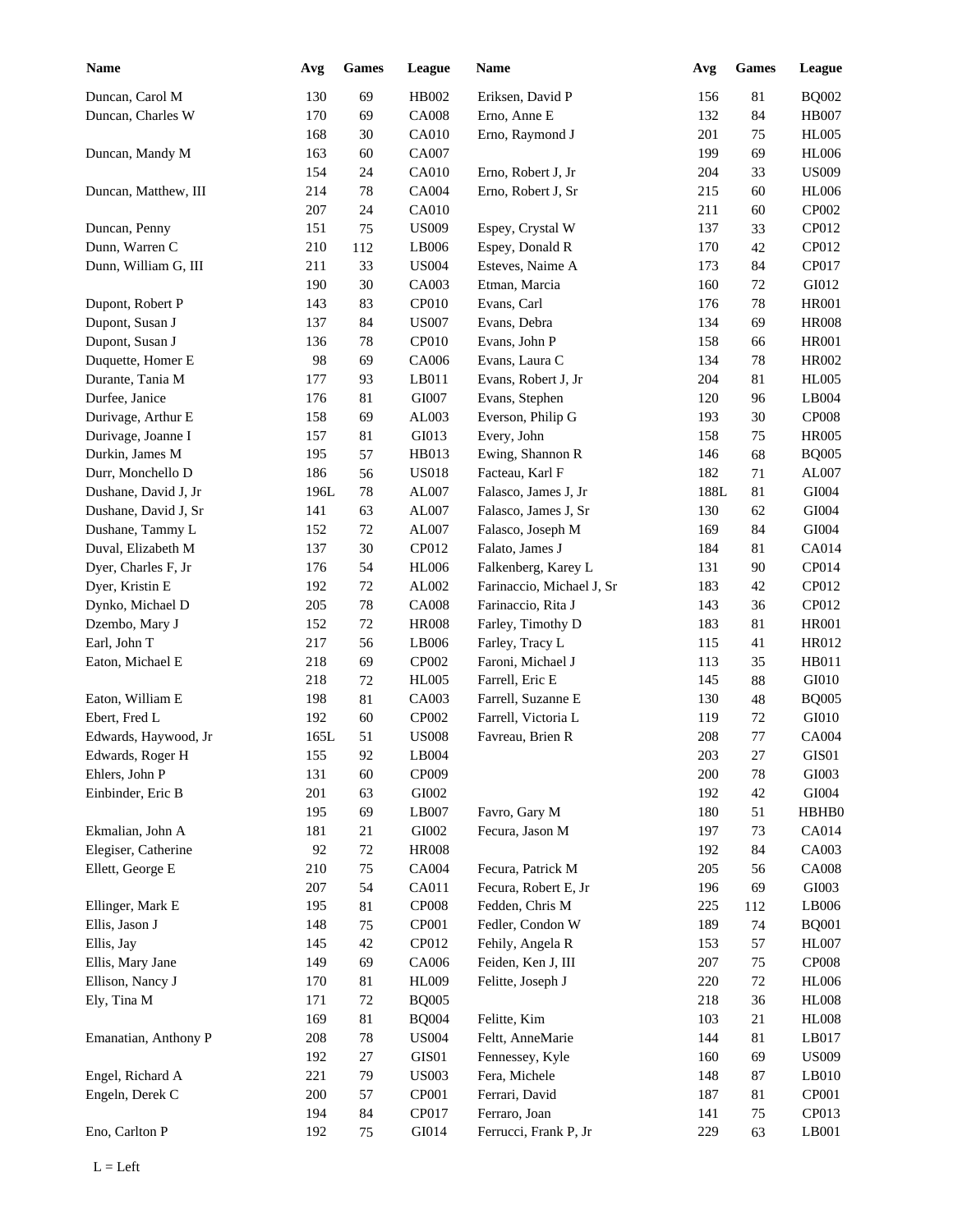| <b>Name</b>                        | Avg  | <b>Games</b> | League        | Name                                    | Avg  | <b>Games</b> | League            |
|------------------------------------|------|--------------|---------------|-----------------------------------------|------|--------------|-------------------|
| Ferrucci, Frank P, Sr              | 175  | 75           | LB001         | Fortune, Daniel J                       | 191  | 54           | ALAL0             |
| Fifield, Amanda R                  | 194  | $72\,$       | <b>BQ004</b>  | Fosmire, Lisa A                         | 169  | 81           | CA011             |
|                                    | 191  | 66           | <b>BQ001</b>  | Fossett, Bruce J                        | 213  | 38           | <b>HL010</b>      |
| Fifield, Craig S                   | 208  | 72           | <b>BQ001</b>  | Foster, Barry                           | 133  | 69           | CA015             |
|                                    | 204  | 42           | <b>BQ004</b>  | Foster, Marybeth                        | 142  | 45           | HB009             |
| Fifield, Gene P                    | 167  | 23           | <b>BQ001</b>  | Foster, William E                       | 135  | 42           | HB009             |
| Filuta, Anne M                     | 127  | 78           | AL005         | Foucher, Andre F                        | 184  | 60           | CA015             |
| Filuta, John M                     | 206L | 80           | AL005         | Foulks, Robert L                        | 165  | 21           | <b>US009</b>      |
| Finch, Justin M                    | 168  | 57           | LB014         | Fountaine, Mary Alice                   | 134  | 78           | <b>HL007</b>      |
| Finch, Linda L                     | 140  | 91           | LB010         | Fountaine, Theodore J                   | 129  | 81           | CP011             |
| Fink, Carol                        | 131  | 81           | <b>US007</b>  | Fournier, Gerald E                      | 189  | $78\,$       | GI002             |
| Fisher, Joshua K                   | 169  | 81           | <b>HR010</b>  |                                         | 165  | 75           | <b>HR015</b>      |
| Fisher, William R                  | 168  | 69           | <b>HR010</b>  | Fournier, Jeffrey T                     | 172L | 75           | <b>HR015</b>      |
| Fitch, Madeline M                  | 173  | 63           | <b>US017</b>  | Fox, Brett W                            | 137  | 33           | <b>CA010</b>      |
| Fitch, Praphai T                   | 218  | 39           | <b>HL005</b>  | Fox, Cassandra A                        | 168  | 72           | CA007             |
|                                    | 205  | 63           | CP002         | Fox, Thomas E                           | 215  | 72           | <b>HB004</b>      |
|                                    | 204  | 84           | HL009         |                                         | 209  | 21           | <b>HB001</b>      |
| Fitzgerald, Barbara E              | 123  | 75           | GI013         | Fox, Vince W                            | 185  | 78           | GI002             |
| Fitzpatrick, Brendon E             | 135  | 45           | LB001         | Foyle, Scott F                          | 190  | 45           | HB011             |
| Fitzpatrick, John M                | 183  | 81           | GI011         | Frament, Barbara                        | 172  | 81           | CA011             |
| Fitzpatrick, William               | 169  | 69           | <b>WE004</b>  | Francese, Vincent J                     | 155  | 36           | $\rm GIGI0$       |
| FitzPatrick, William J             | 213  | 78           | CA011         | Franco, Anthony W                       | 189  | 90           | GI010             |
|                                    | 209  | 71           | CA004         |                                         | 188  | 84           | GI004             |
| Fitzsimmons, Donna                 | 181  | 78           | <b>US009</b>  | Frank, Chris T                          | 202  | 69           | <b>US003</b>      |
|                                    | 175  | 84           | <b>HB005</b>  | Frazier, Earl                           | 194  | 60           | <b>US018</b>      |
| Fitzsimmons, Michael H             | 189  | 78           | <b>US009</b>  | Frederick, Ray C                        | 160L | $72\,$       | LB005             |
|                                    | 185  | 84           | <b>HB005</b>  | Fredricks, Edward E                     | 122  | $72\,$       | HR012             |
| Fitzsimmons, Walter J              | 226  | 72           | <b>BQ003</b>  | Fredricks, Thomas F                     | 168L | $78\,$       | HR012             |
| Flatley, Theresa M                 | 173  | 75           | AL004         | French, Boyd S                          | 201  | 75           | CP005             |
| Fleming, George P                  | 135  | 51           | <b>HB007</b>  | French, Charles W                       | 217  | 84           | CP001             |
| Fleming, Peter J                   | 179  | 45           | HBHB0         | French, Darin P                         | 187  | 81           | CP001             |
| Flowers, Matthew, Jr               | 200  | 78           | <b>US018</b>  | French, Janice A                        | 139  | 48           | CP005             |
| Flynn, Jim                         | 128  | 66           | HR014         | Frenger, David M                        | 192  | 81           | GI004             |
| Flynn, Maureen V                   | 139  | 84           | CP009         | Frenger, Henry L                        | 174  | 30           | GI004             |
| Fogarty, Peter R                   | 194L | 75           | <b>HB004</b>  | Friedman, Elliot L                      | 159  | 63           | LB001             |
| Fogarty, Timothy J                 | 159  | 74           | HB004         | Fronczek, Susan M                       | 149  | 74           | HL007             |
| Foland, Steven E                   | 160  | 40           | CP004         | Frost, Stephen E                        | 178  | 60           | CP001             |
| Foley, Brian J                     | 205  | $78\,$       | <b>HL005</b>  | Fruscio, Carmen P                       | 171  | 84           | GI004             |
|                                    | 203  | 33           | CP002         | Fryer, Candace M                        | 149  | 27           | <b>US014</b>      |
| Foley, Michael R                   | 169  | 81           | <b>US011</b>  | Fuller, Jeffrey A                       | 193  | 60           | <b>HR001</b>      |
| Follett, Michael J                 | 148  | 51           | ${\rm GIO}02$ | Fuller, Michael R                       | 214  | 59           | <b>HB004</b>      |
| Fonda, Kenneth R, Jr               | 204  | 75           | GI004         | Fuller, Ryan P                          | 126  | 45           | <b>US005</b>      |
|                                    | 190  | $30\,$       | GIS01         | Funaro, Kathryn M                       | 153  | 84           | CP004             |
| Foote, Jeff M                      | 177  | 33           | HL001         | Funaro, Richard J                       | 230  | 75           | <b>HL005</b>      |
|                                    | 170  | 75           | HL003         | Furlano, Joseph                         | 167  | $30\,$       | CA010             |
| Foote, Marianne                    | 125  | $30\,$       | HL001         | Furry, Joseph, Jr                       | 180L | 78           | <b>US003</b>      |
|                                    | 121  | 75           | HL003         | Fusci, Kenneth G                        | 143  | 63           | LB005             |
| Forbes, Robert A                   | 222  | $78\,$       | CP002         | Fusco, Michael A                        | 195  | $90\,$       | LB016             |
|                                    | 218  | 84           | <b>HL005</b>  | Gabree, Nicole E                        | 99   | 39           | CP012             |
| Forbes, Steven C, Jr               | 222  | $78\,$       | <b>HL005</b>  | Gabriel, Patricia L                     | 154  | 69           | <b>US008</b>      |
|                                    | 222  | $78\,$       | CP002         | Gabriel, Steven J                       | 237  | 84           | HL005             |
| Ford, Amanda R                     | 116  | 35           | CP012         | Gabriele, Anthony D                     | 178  | $78\,$       | CP001             |
| Ford, Thomas E, Jr                 |      |              |               | Gaedje, John W                          |      |              | CPCP <sub>0</sub> |
|                                    | 183  | 36<br>39     | CP012         |                                         | 163  | $87\,$       |                   |
| Fordley, Debra L<br>Forner, Jane E | 115  |              | LB009         | Gaetano, Michael L<br>Gaffney, Andrea C | 220  | 84           | HL005<br>CP013    |
|                                    | 149  | 63           | <b>US006</b>  |                                         | 168  | 54           |                   |
| Forte, Laura M                     | 162  | 63           | <b>US009</b>  | Gaghich, Matthew P                      | 198  | $78\,$       | <b>BQ003</b>      |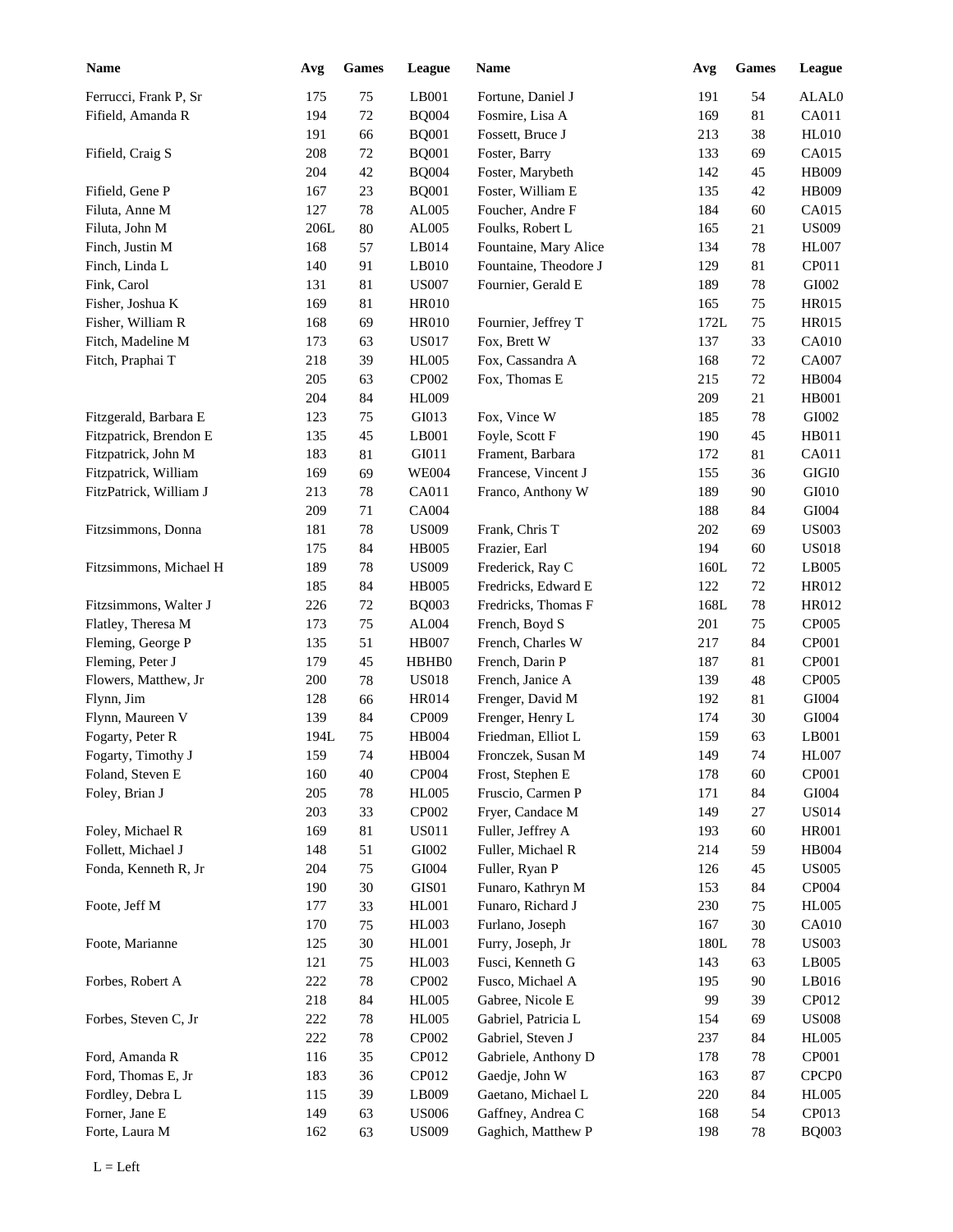| <b>Name</b>                | Avg  | <b>Games</b> | League            | <b>Name</b>               | Avg | <b>Games</b> | League       |
|----------------------------|------|--------------|-------------------|---------------------------|-----|--------------|--------------|
| Gagliardi, Nichola W       | 172  | 96           | <b>HR011</b>      | Geary, Wade A             | 191 | 81           | CP009        |
| Gagnon, Gregg R            | 207  | $72\,$       | AL008             | Geene, Jeffrey            | 176 | 69           | HB012        |
| Gahan, Ryan M              | 220  | 63           | <b>HB001</b>      | Geene, Kristin M          | 146 | 30           | HB012        |
| Gaige, Carol L             | 153  | 78           | LB017             | Geene, Maria              | 172 | 75           | HB012        |
| Gaige, Christopher L       | 192  | 78           | LB017             | Geleta, Tim C             | 229 | 72           | <b>HL006</b> |
| Gaige, Joyce M             | 157  | 68           | LB017             |                           | 215 | 78           | CA003        |
| Gaige, Kevin J             | 195  | 78           | LB017             |                           | 214 | 24           | <b>US004</b> |
| Gaige, Robin L             | 177  | 78           | LB017             |                           | 210 | 81           | <b>HB001</b> |
| Gailor, Tammy D            | 137  | 66           | CP013             | Genevive, Mary E          | 145 | 53           | <b>HR008</b> |
| Galarneau, George R        | 132  | 48           | GI013             | Gensicki, Adelheid L      | 113 | 75           | <b>HR008</b> |
| Galarneau, Kenneth R       | 201  | 81           | <b>HB004</b>      | Genthner, George M        | 209 | 45           | HBHB0        |
| Galinski, David S          | 205  | 95           | LB016             | Georgopoulos, Eleanor C   | 134 | 69           | HB002        |
| Galinski, Scott C          | 190  | 66           | LB005             | Geren, Joshua M           | 138 | 69           | HB013        |
|                            | 185  | 91           | LB016             | Geren, Timothy J          | 160 | 69           | HB013        |
| Gallup, Mel W              | 189  | 78           | <b>BQ003</b>      | Germain, Jason C          | 184 | 81           | LB002        |
| Garafola, Lanie M          | 131  | 36           | <b>HL008</b>      | Gerow, Deven              | 147 | 30           | <b>HR003</b> |
| Gardner, Gregg E           | 187L | 57           | <b>HR001</b>      | Gervais, Matthew M        | 130 | 84           | CP010        |
| Gardner, Melissa A         | 115L | $72\,$       | <b>BQ005</b>      | Gerwin, Joseph, Jr        | 193 | 84           | <b>HB004</b> |
| Gardner, Ronald P          | 224  | 75           | <b>US004</b>      | Giachetti, Frank N, Jr    | 200 | 84           | <b>CP001</b> |
|                            | 223  | 78           | <b>HB001</b>      | Gibson, Nora N            | 119 | 60           | <b>HB007</b> |
|                            | 222  | 30           | GIS01             | Gilbert, Jacob C          | 193 | 81           | US015        |
| Gardner, Shane G           | 140  | 60           | <b>HL010</b>      | Gilbert, Michael E        | 210 | 84           | CA004        |
| Gardner, Thomas            | 154  | 33           | GI001             | Gildea, Michael J         | 177 | 69           | <b>CP008</b> |
| Gardner, Tracy A           | 111  | $25\,$       | AL007             | Gill, Charles W, Jr       | 216 | 81           | HB001        |
| Garelick, Ellen            | 140  | 87           | CP004             | Gillick, Carol M          | 147 | 39           | <b>US014</b> |
| Garfman, Tae M             | 193  | 57           | <b>US020</b>      |                           | 147 | 60           | GI013        |
| Garland, Anthony J, II     | 193  | 90           | CPCP <sub>0</sub> | Gillick, Michael J        | 192 | 72           | <b>US014</b> |
| Garland, Linda M           | 146  | 66           | HL007             |                           | 187 | 78           | CA006        |
| Garner, Antoinette M       | 136  | $75\,$       | HR002             |                           | 178 | 78           | CA011        |
| Garner, Jeff M             | 144  | 36           | <b>US015</b>      |                           | 178 | 81           | GI013        |
|                            | 136  | 45           | CA011             | Gillick, Nathan M         | 225 | 84           | CA004        |
| Garner, Jeremy S           | 142  | 39           | <b>US015</b>      | Gillick, Sarene L         | 115 | 70           | CA007        |
|                            | 136  | 45           | CA011             | Giovannetti, Adam M       | 150 | 60           | <b>HR003</b> |
| Garrity, Christine R       | 155  | 60           | HR012             | Giroux, Karen A           | 166 | 63           | CA011        |
| Garrity, David P, Jr       | 146  | 57           | HR012             | Gladding, Marc R          | 181 | 66           | CP011        |
| Garrity, Matthew T         | 213  | $81\,$       | CA004             | Gleeson, John P           | 126 | 78           | CP017        |
|                            | 210  | 84           | CA003             | Glynn, Bernadette         | 145 | 81           | GI012        |
| Garrity, Roberta R         | 100  | 66           | HR012             | Glynn, Christopher B      | 214 | 72           | GI012        |
| Garrity, Thomas G, Jr      | 212  | 84           | <b>HB001</b>      | Goedtel, Barbara J        | 133 | 24           | LB011        |
|                            | 208  | 81           | CA003             | Goedtel, Edward R         | 204 | 93           | LB014        |
| Garry, Brian M             | 214  | 21           | <b>HL010</b>      | Gokey, Joseph F           | 184 | 78           | AL007        |
|                            | 208  | $72\,$       | <b>HL006</b>      | Golding, Patricia J       | 122 | 75           | LB013        |
|                            | 205  | 78           | <b>HL009</b>      | Gomes, John A             | 134 | 81           | <b>US012</b> |
| Gass, Gene                 | 180  | 36           | <b>HL008</b>      | Gomez, Steven             | 158 | 66           | CP016        |
| Gass, Janiene M            | 120  | $30\,$       | <b>HL008</b>      | Goodermote, Donald J, Jr  | 208 | 72           | <b>BQ003</b> |
| Gates, Raymond G           | 179  | $87\,$       | <b>BQ002</b>      |                           | 202 | 60           | <b>BQ002</b> |
| Gattulli, Michael S        | 165  | 24           | CA011             | Goodermote, Kathryn L     | 202 | 75           | <b>BQ003</b> |
| Gatus, Carol               | 127  | 60           | <b>BQ005</b>      | Goodermote, Kenneth L, Jr | 154 | 66           | <b>HR005</b> |
| Gatzendorfer, Joseph P, Jr | 214  | $72\,$       | CP002             | Goodermote, Lester E      | 191 | 78           | <b>BQ006</b> |
| Gauthier, Paul J           | 182  | 66           | GI004             | Goodness, Stephen E, Jr   | 194 | 78           | <b>HR003</b> |
| Gawinski, Judith A         | 119  | $72\,$       | CP005             |                           | 188 | 96           | <b>HR011</b> |
| Gaynor, Mary D             | 142  | 81           | <b>HB005</b>      | Goodness, Stephen E, Sr   | 168 | 72           | <b>HR003</b> |
| Gazzetta, Marshall V       | 161  | 75           | CA011             | Goodwin, Barbara A        | 170 | 78           | <b>HL009</b> |
| Gazzetta, Ronald C         | 170  | $\sqrt{48}$  | CA011             | Gordon, Kelly A           | 149 | 81           | <b>HB007</b> |
| Gearhart, Kassandra M      | 114  | $75\,$       | CP009             | Gordon, Kevin             | 179 | 78           | HB004        |
| Geary, Patrica A           | 115  | 81           | CP009             | Gorman, Eric L            | 132 | 78           | GI009        |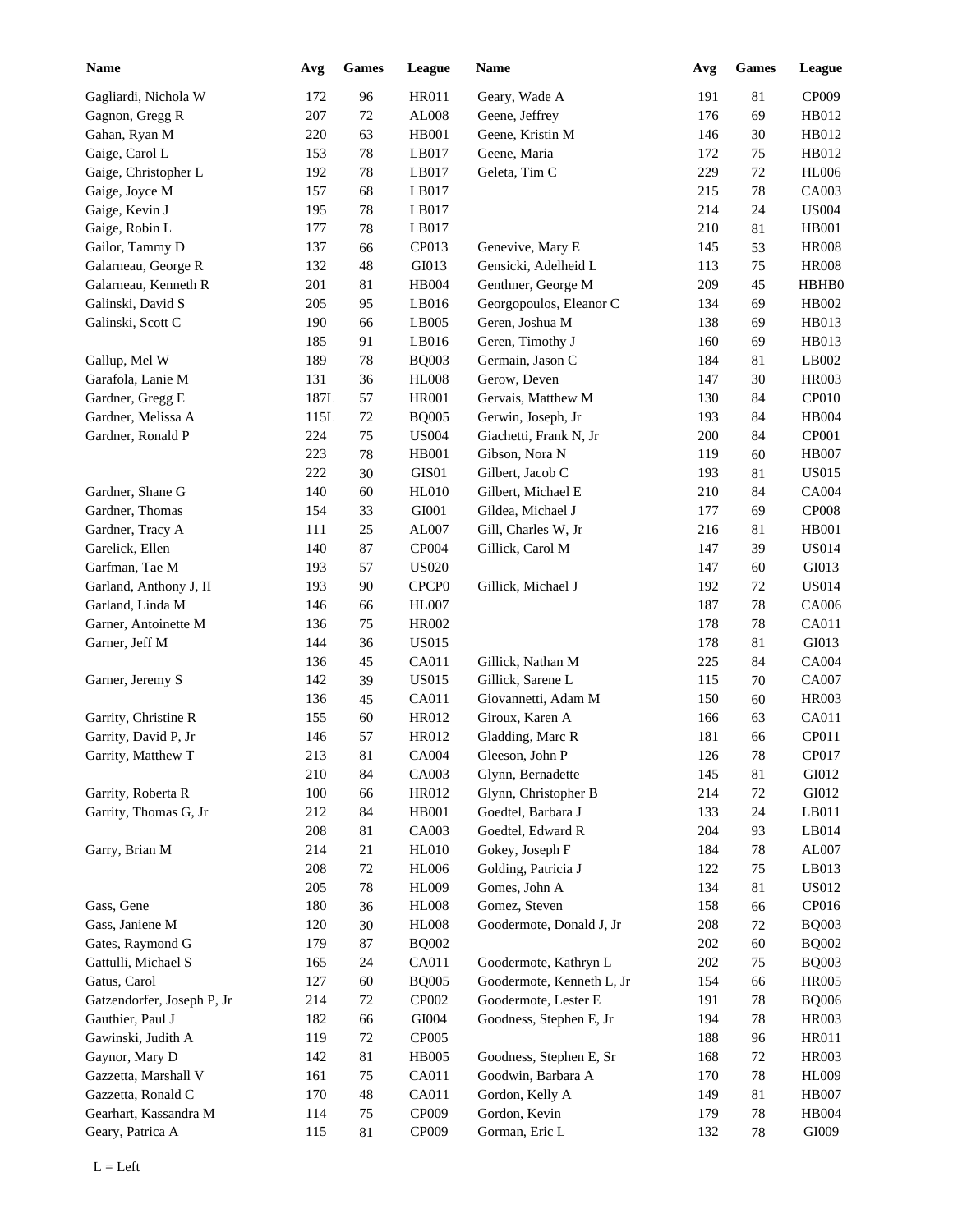| <b>Name</b>           | Avg  | ${\bf Games}$ | League        | Name                     | Avg | Games  | League         |
|-----------------------|------|---------------|---------------|--------------------------|-----|--------|----------------|
| Gorman, George B, III | 214  | 78            | <b>US004</b>  | Gurbey, Arthur L         | 197 | 66     | GI012          |
|                       | 212  | 84            | CA003         | Gustafson, Peter H       | 174 | 87     | LB004          |
| Gorman, George B, Jr  | 226  | 75            | <b>US004</b>  | Guthier, Jo              | 116 | 30     | <b>HR004</b>   |
| Gorman, Heather A     | 154  | 87            | GI009         | Guthier, Vince           | 149 | 66     | <b>HR004</b>   |
| Gorman, Keith R       | 195  | 69            | <b>WE002</b>  | Gwinn, Kenneth F         | 160 | 75     | HR012          |
| Gorman, Pat           | 176  | 72            | LB001         | Haberland, Matthew C     | 184 | 72     | <b>US005</b>   |
| Gorman, Peter J       | 156  | 78            | GI009         | Hackett, Joseph E        | 203 | 79     | <b>BQ001</b>   |
| Gorman, Timothy R     | 142  | 74            | CP001         | Haldeman, Richard J      | 126 | 77     | <b>HR003</b>   |
| Gottehrer, Jessica F  | 126  | $72\,$        | <b>BQ004</b>  | Hale, Gary L             | 181 | 48     | LB015          |
| Gould, Robin M        | 115  | 60            | <b>US019</b>  |                          | 176 | 81     | LB002          |
| Gourlay, Robert V     | 211  | 81            | CP001         | Hale, Margaret           | 156 | 48     | LB015          |
| Gowett, John R        | 186  | 75            | <b>US009</b>  |                          | 147 | 81     | LB002          |
| Goyette, Andrew J     | 185  | 66            | US012         | Hall, Corey J            | 182 | 68     | CP017          |
| Grabowski, Paul A     | 161  | 45            | GI010         | Hall, Denise M           | 129 | 72     | LB002          |
| Grabowski, William S  | 169  | 81            | CA011         | Hall, Kathryn L          | 115 | 30     | <b>US011</b>   |
|                       | 155  |               |               |                          |     |        |                |
| Graham, Edward A      |      | 73            | CP001         | Hall, Kenneth W          | 217 | 112    | LB006<br>LB002 |
| Granger, Josh J       | 165  | 27            | <b>BQ003</b>  | Hall, Mark E, Jr         | 157 | 78     |                |
| Grattan, Gloria J     | 178  | 84            | GI007         | Hall, Sharon R           | 140 | 78     | <b>BQ005</b>   |
| Graves, David J       | 186  | 78            | LB017         | Hallenbeck, Jessica L    | 191 | 54     | AL002          |
|                       | 186  | 95            | LB011         | Hallum, Anne Marie       | 137 | 75     | <b>HL009</b>   |
| Gray, Charles M       | 183  | 75            | AL004         | Halpin, Clifford J       | 201 | 71     | <b>HR006</b>   |
|                       | 181  | 81            | LB017         | Halpin, Kathy M          | 120 | 23     | <b>WE005</b>   |
| Gray, Janis I         | 127  | 81            | LB017         | Hamill, Edna F           | 123 | $48\,$ | GI013          |
| Gray, Mike G          | 134  | 78            | CP001         |                          | 119 | 81     | CA012          |
| Gray, Patricia A      | 156L | 66            | <b>US008</b>  |                          | 118 | 78     | <b>CA006</b>   |
| Greco, Kelly E        | 191  | 78            | <b>CP008</b>  | Hamilton, Joseph M       | 220 | 77     | <b>BQ003</b>   |
| Greco, Noel E         | 125  | 78            | CP001         | Hamlin, Krystal          | 151 | 81     | <b>US014</b>   |
| Green, Jena           | 137  | 96            | LB016         | Hammer, Caitlin M        | 124 | 42     | LB009          |
| Gregory, Karen M      | 99   | 24            | CA010         | Hammond, Gregory A       | 156 | 66     | <b>HR010</b>   |
| Gregware, James E, Jr | 187L | $81\,$        | AL003         | Hammond, Jeffery S       | 160 | 72     | LB005          |
| Greiner, Kevin W      | 128  | 84            | LB016         | Hammond, Thomas R        | 130 | 36     | LB005          |
| Greiner, Wendy J      | 105  | 84            | LB016         | Hamrick, Daneille L      | 125 | 57     | <b>HR003</b>   |
| Grennon, Edward W     | 199  | 75            | <b>HL005</b>  | Hankle, Erick J          | 193 | 74     | GI001          |
|                       | 197  | 48            | <b>HL006</b>  | Hankle, Kevin F, Jr      | 178 | 65     | GI001          |
|                       | 194  | 75            | CP002         | Hankle, Kevin F, Sr      | 154 | 61     | GI001          |
| Grennon, Nancy P      | 120  | $74\,$        | CP016         | Hankle, Owen             | 196 | $75\,$ | GI001          |
| Greve, Theodore       | 160  | $90\,$        | LB004         | Hanor, Robert D          | 158 | 81     | LB002          |
| Grey, Richard R       | 187  | 84            | <b>BQ002</b>  | Hansen, Barbara          | 138 | $72\,$ | <b>HR005</b>   |
| Grignon, Paula L      | 177  | $90\,$        | LB011         | Hanson, Karl A           | 161 | 75     | CP017          |
| Grimes, Rodney A      | 196  | $30\,$        | GIS01         | Hanson, Thomas           | 170 | 65     | LB007          |
| Grimmick, Heather M   |      |               | CP005         | Hare, Paul W             |     |        | CP001          |
| Grimmick, Maureen A   | 110  | 72            |               |                          | 191 | 75     |                |
|                       | 113L | $78\,$        | $\rm GIGI0$   | Hare, Phil A             | 197 | 84     | ALAL0          |
| Griswold, Jerry B     | 162  | 78            | <b>BQ001</b>  |                          | 196 | 75     | HB011          |
| Groff, Brett E        | 190  | 69            | LB005         | Harkins, Joshua E        | 193 | $32\,$ | LB006          |
| Groneman, Kris D      | 143  | 57            | $\rm GIGI0$   | Harko, Paul P            | 134 | 57     | <b>WE003</b>   |
| Groudine, Stephen M   | 135  | 75            | ${\rm AL008}$ | Harrington, Kurt M       | 201 | 81     | HL010          |
| Grugan, Milton, Jr    | 163  | $81\,$        | <b>HB005</b>  | Harrington, Laure A      | 144 | 60     | HL010          |
|                       | 145  | 66            | <b>US003</b>  | Harrington, Michael J    | 190 | 75     | <b>HL010</b>   |
| Guerin, Marian        | 124  | $81\,$        | CA012         | Harrington, Thomas J     | 212 | 84     | <b>BQ002</b>   |
| Guile, John B         | 127  | 81            | <b>BQ002</b>  | Harrington-Bacon, Risa A | 160 | 73     | <b>BQ005</b>   |
| Guilianelli, David A  | 154  | 45            | <b>US014</b>  |                          | 145 | 21     | BQS01          |
| Guilianelli, Robert   | 178  | 69            | GI013         | Harris, Daniel W         | 166 | 84     | CP008          |
|                       | 170  | 81            | <b>US014</b>  | Harris, Jarrod S         | 190 | 84     | LB004          |
| Guilianelli, Ursula M | 153  | 81            | <b>US014</b>  | Harris, Maria E          | 109 | $78\,$ | <b>BQ004</b>   |
| Gundrum, Patricia L   | 146  | 39            | LB009         | Harris, Nick J           | 233 | 30     | GIS01          |
| Gundrum, Steven M     | 174  | 36            | LB009         |                          | 229 | 84     | CA003          |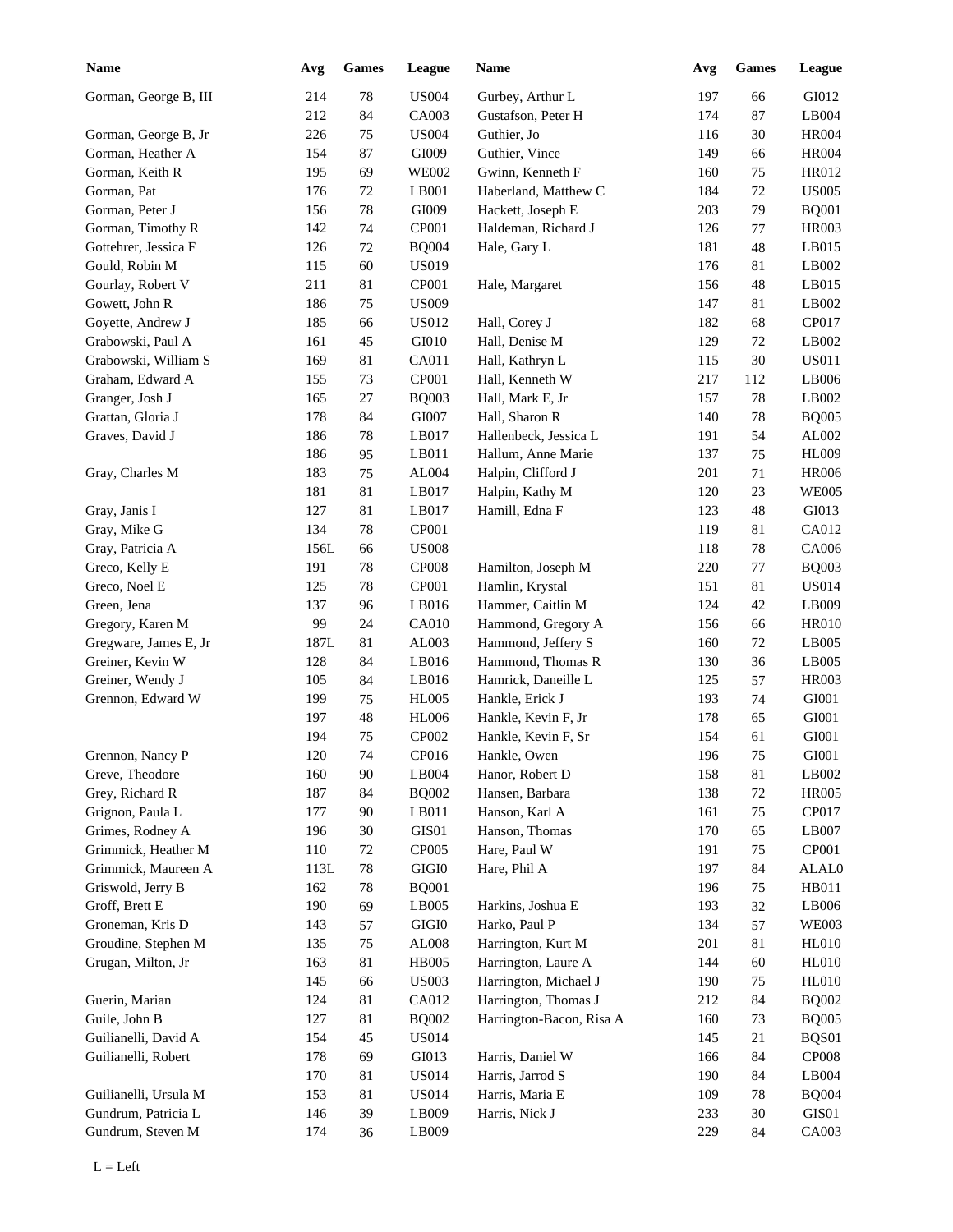| <b>Name</b>            | Avg | <b>Games</b> | League       | Name                   | Avg        | <b>Games</b> | <b>League</b> |
|------------------------|-----|--------------|--------------|------------------------|------------|--------------|---------------|
|                        | 228 | 81           | AL002        | Hewitt, Jonathan M     | 164        | 75           | LB017         |
| Harris, Richard G      | 200 | 90           | LB004        | Hidley, Bruce A        | 152        | 63           | <b>WE004</b>  |
| Harris, Roberta E      | 170 | 75           | CA009        | Higgins, Deanna M      | 130        | 75           | <b>HB007</b>  |
| Hartgraves, Melanie L  | 134 | 96           | LB016        | Higgins, Trudy W       | 132        | 75           | <b>HR008</b>  |
| Hartmann, Thomas J     | 210 | 75           | <b>US004</b> | Hildreth, Edward F     | 202        | 84           | GI004         |
| Hartnett, Daniel L     | 119 | 60           | HR012        |                        | 201        | 81           | GI001         |
| Harvey, Deb A          | 126 | 39           | HL010        |                        | 195        | 84           | GI003         |
| Harvin, Carol          | 117 | 59           | <b>US017</b> | Hildreth, Nancy J      | 148        | 36           | GI007         |
| Harwood, Liz           | 130 | 81           | GI013        | Hildreth, Thomas J     | 169        | 78           | GI001         |
| Haschytz, Peter J, II  | 198 | 57           | <b>US020</b> | Hill, Erin E           | 138        | 74           | <b>HB007</b>  |
| Hathaway, Elaine M     | 153 | 62           | <b>HR006</b> | Hill, Matthew T        | 217        | 75           | <b>HB001</b>  |
| Haupt, Michele A       | 163 | 60           | LB017        |                        | 208        | 88           | <b>HR011</b>  |
| Haupt, Raymond E       | 180 | 64           | LB017        |                        | 200        | 72           | <b>HR015</b>  |
| Hauser, Charles        | 167 | 80           | AL005        | Hill, Theodore C, III  | 190        | 66           | <b>HR010</b>  |
| Hauser, Rebecca A      | 116 | 78           | AL005        |                        | 184L       | 66           | <b>HR015</b>  |
| Havens, Ethel          | 128 | 60           | LB005        | Hill, Theodore C, Jr   | 158        | 60           | <b>HR015</b>  |
| Hawthorne, Peter G     | 174 | 75           | LB008        | Hill, Trace            | 191        | 21           | <b>US018</b>  |
| Hayes, Patricia        | 126 | 55           | <b>BQ005</b> | Hillman, Diane         | 141        | 81           | CA012         |
| Hayner, Eric E         | 161 | 84           | <b>CP008</b> |                        | 138        | 75           | CA006         |
| Hayner, Glenn E        | 229 | 69           | <b>HL006</b> | Hipenbecker, Leslie D  | 137        | 36           | $\rm GIGI0$   |
| Hayner, Ryan M         | 191 | 39           | CP012        | Hisgen, Tom            | 158        | 87           | CP010         |
| Hayner, Willis J       | 200 | 66           | <b>CP008</b> | Hisgen, Troy M         | 169        | 84           | CP010         |
| Hazelton, Matthew      | 144 | 69           | <b>WE002</b> | Hodges, William D, III | 181        | 84           | CP001         |
| Heaphy, Travis J       | 201 | 112          | LB006        |                        | 155        | 78           | <b>HR010</b>  |
| Heaphy, William J, III | 221 | 84           | LB007        | Hodlik, Devan F        | 210        | 60           | <b>CA004</b>  |
|                        | 219 | 112          | LB006        |                        | 201        | 88           | <b>HR011</b>  |
| Hebert, Matthew C      | 202 | 75           | CP002        | Hodlik, Matthew E      | 201        | 81           | CA004         |
| Hebert, Nadine M       | 148 | 69           | <b>US009</b> |                        | 197        | 62           | GI004         |
| Hebert, Tanner W       | 218 | 69           | <b>HL010</b> | Hodlik, Michael A      | 191        | 78           | CA004         |
| Heckman, Logan M       | 135 | 63           | LB018        |                        | 186        | 69           | GI004         |
| Heekin, Matt J         | 213 | 96           | LB004        | Hoefer, David          | 185        | 81           | CP001         |
| Heer, David W, Jr      | 199 | 75           | <b>HB001</b> | Hoefer, Karen          | 120        | 69           | GI012         |
| Heer, Diane M          | 223 | 78           | <b>HB001</b> | Hoey, Denise M         | 164        | 96           | LB011         |
|                        | 216 | $72\,$       | <b>HB007</b> | Hoey, Patrick D        | 179        | 88           | LB011         |
| Heer, Stacy E          | 161 | 39           | HB009        | Hoffay, Michael J      | 188        | 104          | HR011         |
| Heffern, Rita C        | 180 | 84           | GI007        | Hoffman, Eric R        | 185        | 96           | LB004         |
| Heffern, Thomas J      | 161 | 78           | AL003        | Hoffman, Thomas J, Jr  | 201        | 81           | LB016         |
| Henderson, Bonnie J    | 96  | 45           | HB009        | Hoffmann, Arthur P, Sr | 218        | 84           | <b>HR010</b>  |
| Henderson, Carl D      | 184 | 45           | HB009        |                        | 212        | 92           | HR011         |
| Henderson, Jo-Ann M    | 121 | 60           | CP004        | Hoffmann, Patricia     | 141        | 78           | <b>HR008</b>  |
| Henderson, Taylor      | 209 | $78\,$       | <b>BQ006</b> | Hogan, Kevin T         | 178        | 75           | GI011         |
| Henkel, Brian J        | 205 | $78\,$       | HB001        | Holbrook, Robert W     | 203        | 84           | LB007         |
| Henkel, Kristina M     | 152 | 81           | <b>HB007</b> |                        | 196        | 96           | LB014         |
| Hennessey, Gerald J    | 189 | 72           | LBLB0        | Holcomb, Ginny B       | 138        | 78           | GI013         |
| Henry, Joan            | 149 | 60           | LBLB0        | Holland, Allison       | 116        | 33           | CP012         |
| Henry, Roger S         | 192 | 66           | LBLB0        | Holland, Amy L         | 118        | 48           | HB007         |
| Herald, Joseph C       | 190 | 66           | LB017        | Holland, Chris D       | 180        | 39           | CP012         |
| Herman, John W         | 165 | 39           | GI003        | Holland, Edward J      | 207        | 81           | AL008         |
| Hernandez, Hector F    | 193 | 74           | <b>HR010</b> | Holmes, John           | 135        | 54           | LB005         |
| Heroux, Philomena      | 94  | $80\,$       | CA006        | Holmes, Steve          | 156        | 45           | $L$ B001      |
| Herrington, David L    | 155 | 66           | HB013        | Holtby, Kyra L         | 119        | $72\,$       | CA013         |
| Herrington, Jessica L  | 206 | 60           | HB012        | Honsinger, James G     | 161        | 51           | HB011         |
|                        | 202 | 42           | HB009        | Hopkins, Kasandra A    | 129        | 81           | <b>HR005</b>  |
| Herrington, Sharon L   | 104 | 57           | CA007        | Horn, Caral F          |            | 33           | <b>CA010</b>  |
| Hewitt, Annetta A      | 140 |              | <b>US014</b> |                        | 166<br>164 |              | CA007         |
|                        |     | $78\,$       |              |                        |            | 77           |               |
| Hewitt, Dave           | 139 | 66           | <b>BQ003</b> | Horn, Samantha M       | 194        | 27           | CA010         |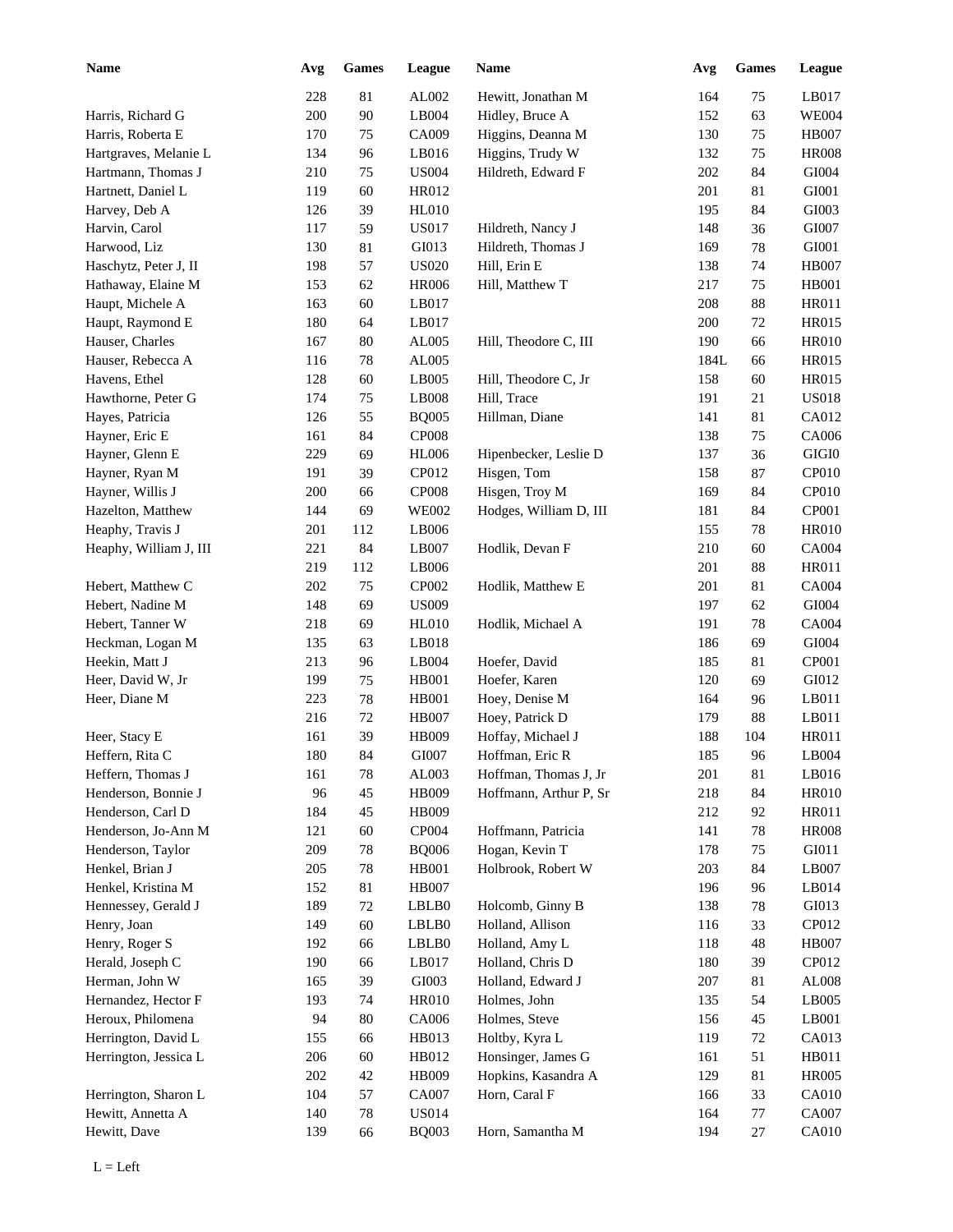| <b>Name</b>                            | Avg         | <b>Games</b> | League       | Name                                   | Avg             | <b>Games</b> | League            |
|----------------------------------------|-------------|--------------|--------------|----------------------------------------|-----------------|--------------|-------------------|
|                                        | 192         | 72           | <b>CA007</b> | Hurd, Jennifer A                       | 127             | 30           | <b>HL008</b>      |
|                                        | 189         | 75           | <b>CA004</b> | Hurd, Linda R                          | 187             | 66           | CA011             |
| Horner, Mary V                         | 146         | 78           | CP007        | Hurlburt, Francis J                    | 213             | 63           | <b>BQ001</b>      |
| Horner, Michele S                      | 152         | 81           | CP007        |                                        | 211             | 84           | <b>BQ002</b>      |
| Hornick, Geraldine                     | 126         | 72           | LB016        | Hurley, Paul                           | 154             | 90           | LB016             |
| Horton, Ruth E                         | 144         | 78           | <b>HR009</b> | Huskie, David M                        | 148             | 66           | GI001             |
| Horton, Steven J                       | 231         | $72\,$       | <b>US004</b> | Huston, April A                        | 163             | 63           | <b>HL010</b>      |
| Horvath, Thomas S                      | 216         | $72\,$       | CP002        | Hutton, Tom F                          | 200             | 75           | CPCP <sub>0</sub> |
| Houghtaling, Hope A                    | 109         | 78           | AL005        | Hyde, Milo P, Jr                       | 195             | 69           | <b>HR003</b>      |
| Houghtaling, James E                   | 141         | 76           | AL005        | Hyde, Patricia A                       | 121             | 60           | <b>HR003</b>      |
| Houghtaling, Kevin M                   | 212         | 63           | <b>US009</b> | Iannone, Louis                         | 151             | 93           | GI010             |
| Houghton, Walter J                     | 149         | 81           | <b>US006</b> | Imperial, Joe                          | 192             | 81           | CP001             |
| Houle, Tim J                           | 141         | 93           | LB016        | Impicciatore, Joseph M                 | 193             | 78           | CA014             |
| House, Randall                         | 176         | 63           | <b>HL006</b> | Incalczterrra, Donald J                | 165             | 66           | LB005             |
| Houser, Edward J, Jr                   | 213         | 36           | GI009        | Irvine, John J                         | 229             | 84           | <b>HL009</b>      |
| Hout, Anthony R                        | 165         | 78           | LB017        | Irvine, Mary Anne                      | 132             | 81           | <b>WE005</b>      |
| Hout, Jacquelyn A                      | 184         | 75           | LB017        | Irvine, Melanie B                      | 142             | 48           | <b>HL009</b>      |
| Hover, Todd E                          | 208         | 57           | <b>BQ003</b> | Irwin, John F                          | 179             | 81           | CP001             |
| Howansky, Robert A                     | 209         | 112          | LB006        | Irwin, Thomas J                        | 146             | 30           | <b>WE002</b>      |
| Howe, Justin P                         | 212         | 72           | CP002        | Izzo, Jack                             | 164             | 21           | <b>HL003</b>      |
| Huba, Kevin M                          | 155         | 96           | LB016        | Jacob, Dawn A                          | 136             | 90           | CP004             |
| Hudson, Alice L                        | 157         | 84           | GI011        | Jacob, William R                       | 139             | 90           | CP004             |
| Hudson, James C                        | 173         | 87           | GI011        | Jacobs, Jason E                        | 223             | 75           | HB004             |
| Hudson, Lee W                          | 222         | 69           | CP002        | Jacqlues, Stephanie L                  | 120             | 50           | <b>WE005</b>      |
| Hudson, Theodore S                     | 195         | 81           | GI011        | Jacques, Daniel A                      | 196             | 84           | CP001             |
| Hudspath, Jason J                      | 175L        | 72           | <b>HR015</b> | Jacques, Darrin J                      | 201             | 84           | CP001             |
| Hudspath, Paul A                       | 179         | 66           | <b>HR015</b> | Jacques, Nicole M                      | 170             | 81           | CPCP <sub>0</sub> |
| Hudspath, Tracey L                     | 146         | 81           | <b>HR009</b> | James, Mark T                          | 222L            | 78           | <b>HB001</b>      |
| Huerter, John J                        | 178         | 39           | <b>HR015</b> | Jankauskas, Brian F                    | 171             | 87           | LB004             |
| Hughes, Cheryl T                       | 147         | 74           | <b>HR006</b> | Jankowski, Kate W                      | 119             | 66           | <b>HR004</b>      |
| Hughes, Donald C                       | 198         | 60           | <b>HR015</b> | Janse, David P                         | 168             | 81           | CA013             |
| Hughes, Ellen R                        | 85          | 33           | <b>WE003</b> | Jansen, Justin A                       | 180             | 72           | <b>US002</b>      |
|                                        | 157         | 81           | GI001        |                                        | 190             | 81           | <b>US002</b>      |
| Hughes, Tyler J<br>Hulbert, Carl P, Jr | 144         | 87           | <b>BQ002</b> | Jansen, Ralph L<br>Jarvis, Herbert G   | 182             | 57           | AL007             |
|                                        | 225         | 21           | <b>HB004</b> | Jarvis, Michael                        | 169L            | 60           | AL002             |
| Hull, Jeffrey G                        | 220         | 69           | HB010        | Jarvis, Miriam E                       | $123\mathrm{L}$ | 72           | AL002             |
|                                        |             |              |              |                                        |                 |              |                   |
|                                        | 214         | 78           | HB001        | Jarvis, Robert                         | 173             | 78           | AL002             |
| Hull, Loren M                          | 213         | $78\,$       | AL002        | Jarvis, Susan                          | 195L            | 75           | AL002             |
|                                        | 211L        | $30\,$       | HB009        | Jay, Thomas W                          | 179             | 84           | <b>CP008</b>      |
| Hull, Ronald N                         | 170         | 51           | LB001        | Jefferes, Shannon A<br>Jenkins, Dana E | 112             | 29           | CA010<br>CP001    |
| Hull, Victoria J                       | 136         | 72<br>$30\,$ | GI007        | Jenkins, Taylor P                      | 198             | 87           | CP001             |
| Huneau, Mark S                         | 216         |              | CA004        | Jensen, Catherine                      | 184             | 73           |                   |
| Hunt, Brad                             | 209         | 81           | CA003        |                                        | 92              | 81           | <b>HR009</b>      |
|                                        | 215         | 81           | CA004        | Jensen, Daphne A                       | 169             | 69           | <b>HB007</b>      |
| Hunt, Brian J, Sr                      | 165         | 51           | <b>BQ001</b> | Jensen, Donald                         | 154             | 76           | <b>HR009</b>      |
| Hunt, Darby E                          | 117<br>118L | 42           | <b>BQ005</b> | Jensen, Douglas J, Sr                  | 218             | 21           | HB009<br>HB004    |
| Hunt, Michael D                        |             | 75           | <b>BQ001</b> |                                        | 208             | 60           |                   |
| Hunt, Tracy D                          | 181         | 75           | <b>BQ001</b> | Jensen, Harry B                        | 160             | 78           | LB001             |
| Hunter, Dawn M                         | 140         | 81           | <b>US014</b> | Jensen, Kevin A                        | 183             | 46           | <b>HR009</b>      |
| Hunter, Gisele M                       | 131         | 81           | <b>HB005</b> | Jerard, Frank R                        | 201             | 36           | LB001             |
| Hunter, Judy                           | 107         | 72           | <b>HB005</b> | Jerkins, John M                        | 166             | 84           | CP017             |
| Hunter, Russell                        | 222         | 112          | LB006        | Jerome, Anastasia M                    | 127             | 23           | HL008             |
|                                        | 215         | 81           | CA003        | Jerome, Andrew M                       | 128             | 27           | HL008             |
|                                        | 213         | $30\,$       | $\rm GIS01$  | Jette, Evelyn A                        | 119             | 66           | CA006             |
| Hurd, Andrew J                         | 213         | $30\,$       | <b>HL008</b> | Jevanian, Phyllis                      | 103             | 93           | $L$ B010          |
|                                        | 201         | 75           | CP017        | Johnson, David                         | 146             | 69           | AL005             |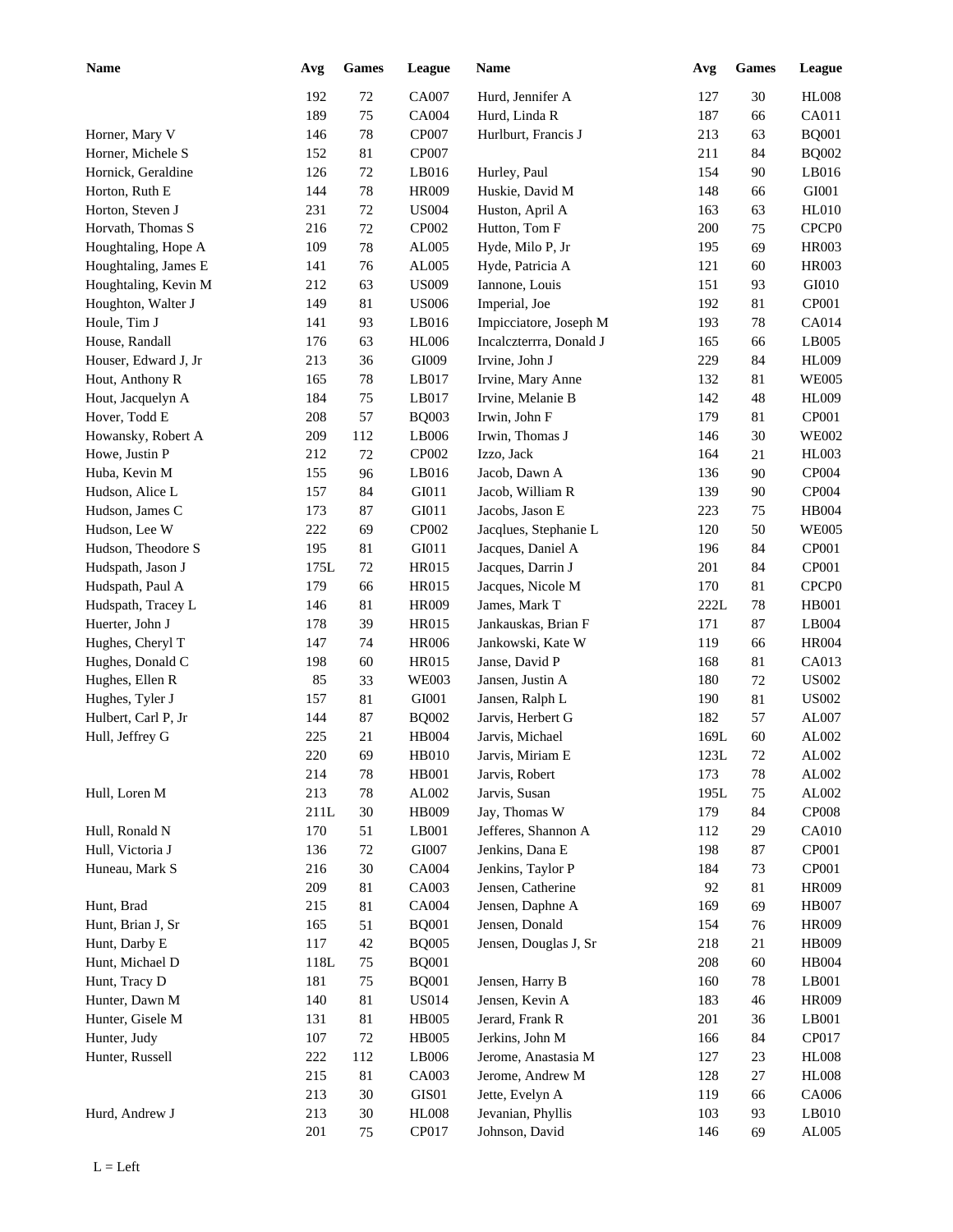| <b>Name</b>                             | Avg        | <b>Games</b> | League                            | Name                   | Avg        | <b>Games</b>     | <b>League</b>  |
|-----------------------------------------|------------|--------------|-----------------------------------|------------------------|------------|------------------|----------------|
| Johnson, Douglas J                      | 204        | $72\,$       | <b>HL005</b>                      | Keiper, Pamela J       | 142        | 72               | CP009          |
| Johnson, Jason J                        | 215        | $\sqrt{48}$  | <b>HL010</b>                      | Keiper, Robert D, III  | 183        | 81               | CP009          |
| Johnson, Linda J                        | 152        | 66           | HB002                             | Keiper, Robert D, Jr   | 166        | 75               | CP009          |
| Johnson, Nicole E                       | 124        | 71           | <b>HL007</b>                      | Keith, James W         | 167        | 42               | <b>US020</b>   |
| Johnson, Ramona                         | 112        | $72\,$       | CPCP <sub>0</sub>                 | Keith, Kenneth K       | 190        | 54               | <b>US020</b>   |
| Johnson, Tammy L                        | 116        | 84           | <b>HL009</b>                      | Keith, Melanie A       | 163        | 57               | <b>US020</b>   |
| Jones, Cheryl A                         | 130        | 33           | CA010                             | Keleshian, Kev         | 144        | 39               | $\rm GIGI0$    |
| Jones, Corey J                          | 175        | $77 \,$      | CP001                             | Keller, John E         | 112        | 72               | HL011          |
| Jones, David J, Jr                      | 215        | $72\,$       | <b>HB007</b>                      | Keller, Raymond H      | 191        | 66               | HL011          |
| Jones, Eugene F                         | 203        | $72\,$       | <b>US018</b>                      | Kelley, Matthew L      | 220        | 81               | CA011          |
| Jones, Mary V                           | 164        | 81           | <b>US017</b>                      | Kellogg, Timothy R     | 183        | 72               | <b>WE004</b>   |
| Jones, Michael G                        | 99         | 33           | <b>WE003</b>                      | Kelly, Dawne P         | 176        | 57               | LB013          |
| Jones, Michael K                        | 209        | 64           | <b>US005</b>                      | Kelly, Patricia A      | 132        | 30               | $\rm GIGI0$    |
| Jones, Penny E                          | 121        | 81           | <b>HB007</b>                      | Kendall, Joshua W      | 194        | 77               | GI011          |
| Jones, Philip M                         | 208        | 84           | ALAL0                             | Kennedy, Brian P       | 203        | 90               | LB011          |
| Jones, Terry S                          | 180        | 87           | CP <sub>010</sub>                 | Kennedy, Farrah E      | 139        | 27               | CP004          |
| Jones, Tiffany P                        | 149        | 82           | CP <sub>010</sub>                 | Kennedy, Jeremiah P    | 120        | 30               | <b>WE003</b>   |
| Jones, Vaughn A                         | 194        | 33           | <b>US018</b>                      | Kennedy, Joseph M      | 184        | 81               | AL002          |
|                                         | 191        | $27\,$       | GIS01                             | Kennedy, Michael N, Jr | 178        | 80               | <b>HR003</b>   |
| Joslin, Alan D                          | 173        | 81           | <b>CP001</b>                      | Kenneson, Brooks M     | 179        | 78               | CP010          |
| Joslin, Douglas H                       | 180        | $72\,$       | CP001                             | Kent, William J        | 190        | 84               | <b>US003</b>   |
| Joslin, William J                       | 180        | 33           | CP005                             | Keough, Kevin P, II    | 191        | 75               | <b>BQ001</b>   |
| Jourdanais, Karen M                     | 126        | 54           | HL003                             | Kepner, Eric J         | 203        | 81               | <b>HB001</b>   |
| Jourdanais, Thomas, Sr                  | 168        | 75           | HL003                             | Kepner, Franklin D, Jr | 169        | 56               | $\rm GIGI0$    |
|                                         | 167        | 30           | HL001                             | Kepner, Mark E, Jr     | 197        | 78               | <b>HB001</b>   |
| Jozwiak, Edie M                         | 127        | 39           | LB009                             |                        | 189        | 21               | HB004          |
| Jozwiak, Richard S, Jr                  | 177        | 39           | LB009                             | Kepner, Mark E, Sr     | 225        | 78               | <b>US004</b>   |
| Julian, Noretta                         | 124        | $75\,$       | CA006                             | Kern, Ernest L         | 172        | 81               | <b>US005</b>   |
|                                         | 124        | $81\,$       | CA012                             |                        | 162        | 75               | GI013          |
| Juliano, Kyle C                         | 208        | $72\,$       | <b>HL006</b>                      |                        | 154        | 39               | CA006          |
| Junco, Evan P                           | 128        | 33           | $\rm GIGI0$                       | Kern, John A           | 177        | 87               | <b>US005</b>   |
| Kalinchiak, Harold M                    | 175        | 93           | LB014                             | Kern, Sheila M         | 123        | 69               | GI013          |
| Kalwasinski, Keith                      | 235        | 42           | <b>HL010</b>                      |                        | 114        | 42               | CA006          |
|                                         | 227        | $81\,$       | <b>HL005</b>                      | Kersmanc, Ed           | 132L       | 57               | $\rm GIGI0$    |
|                                         | 224        | $72\,$       | <b>HL006</b>                      | Kervan, Francis W      | 198        | 69               | <b>US012</b>   |
| Kampf, Jeff M                           | 177        | 69           | $\ensuremath{\mathrm{USO05}}$     | Kervan, Michael F      | $201\,$    | $78\,$           | <b>US012</b>   |
| Kane, Debora A                          | 145        | 63           | HR014                             | Kewley, William J      | 194L       | 57               | HB004          |
| Kapron, Robert                          | 179        | $30\,$       | BQS01                             | Keyoskey, Debbie J     | 150        | 84               | CP009          |
|                                         | 168        | $78\,$       | <b>BQ003</b>                      | Keyoskey, Matthew W    | 180        | $75\,$           | CP009          |
| Kapusnik, Barbara A                     | 150        | $75\,$       | <b>WE005</b>                      | Keyoskey, Patrick F    | 184        | 87               | CP001          |
|                                         |            |              |                                   |                        |            |                  |                |
| Kapusnik, James, Sr<br>Karas, Stanley J | 156<br>200 | 55<br>$78\,$ | <b>WE002</b><br>HL011             | Keyoskey, Thomas F     | 200<br>195 | $75\,$<br>$75\,$ | GI012<br>CP009 |
|                                         | 196        | $81\,$       | <b>HL005</b>                      | Kilcullen, John T      | 158        | 65               | LBLB0          |
| Karas, Tanya M                          | 148        |              | HL011                             | Kilinski, Ernest L     |            |                  | CP017          |
| Kaufmann, Eugene R                      |            | 63<br>60     | <b>HL003</b>                      | Kilmer, Margaret L     | 166        | 83<br>78         | CP007          |
| Kawola, Daniel D                        | 131        |              |                                   | Kincy, Mike G          | 134        |                  | <b>US004</b>   |
|                                         | 124        | 72<br>$90\,$ | <b>WE004</b><br>CPCP <sub>0</sub> |                        | 211        | $72\,$           | CA003          |
| Keating, Danile F                       | 198        |              |                                   |                        | 208L       | 60               |                |
| Keefer, Kenneth E, Sr                   | 165        | $72\,$       | <b>WE002</b>                      | Kindlon, Jean C        | 104        | 84               | LB016          |
| Keegan, Kyle T                          | 192        | $27\,$       | <b>HR004</b>                      | Kindlon, Thomas F, Sr  | 160        | 84               | LB016          |
| Keenan, Timothy A                       | 170        | $75\,$       | CP001                             | King, Bryan N          | 198        | $78\,$           | AL002          |
| Kehn, Donald                            | 167        | 63           | GI003                             | King, Charity          | 164        | 78               | <b>BQ005</b>   |
| Kehn, Justin F, Jr                      | 186L       | $27\,$       | HR015                             | King, Eric R           | 168        | 48               | <b>HB006</b>   |
|                                         | 185        | 33           | <b>HR004</b>                      | King, Eveleen A        | 150        | 70               | HR002          |
| Kehn, Robert L                          | 189        | 71           | <b>US005</b>                      | King, Kimberly C       | 102        | 75               | <b>WE005</b>   |
| Kehn, Thomas M                          | 193        | $81\,$       | HR001                             | King, Michael V        | 187        | 75               | <b>BQ006</b>   |
|                                         | 187        | 45           | HR015                             | King, Tamara J         | 120        | 90               | LB016          |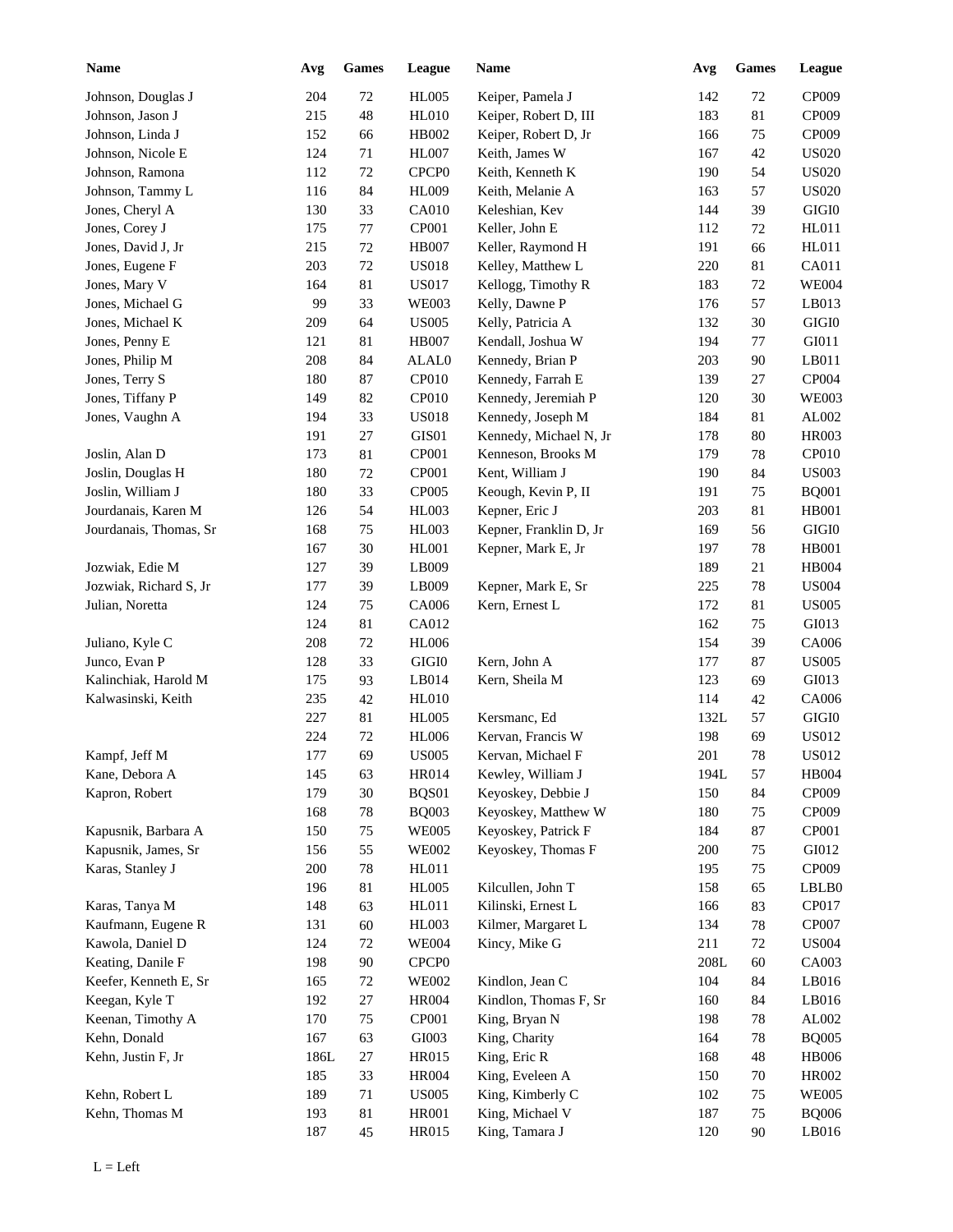| <b>Name</b>           | Avg     | <b>Games</b> | League            | Name                     | Avg  | <b>Games</b> | League       |
|-----------------------|---------|--------------|-------------------|--------------------------|------|--------------|--------------|
| King, Wayne F         | 211L    | 84           | <b>BQ002</b>      | Kruegler, Mark S         | 171  | 42           | LB015        |
| Kingsley, Christopher | 189     | 58           | <b>HL006</b>      |                          | 164  | 90           | LB016        |
| Kingsley, Michael A   | 190     | 45           | HB009             | Kryzak, Daniel J         | 225  | 78           | <b>US004</b> |
| Kinney, Jason R       | 110     | 24           | <b>BQ001</b>      | Kunker, Randall D        | 187  | 33           | LB015        |
| Kipp, Patricia M      | 148     | 59           | <b>HR008</b>      | Kusaywa, Sean H          | 161  | 35           | GI002        |
| Kirkpatrick, Edward L | 207     | 78           | <b>HL004</b>      | Kussius, Keith           | 167  | 81           | <b>HL009</b> |
| Kisselburgh, Jin      | 159     | 45           | HR012             | Kussius, Susan A         | 144  | 81           | <b>HL009</b> |
| Kisselburgh, Ursula M | 135     | 72           | HR012             | La Boissiere, Jamie L    | 188  | 75           | AL002        |
| Klar, James J, Jr     | 213     | 104          | HR011             | La Chance, Ron J         | 177  | 60           | <b>HR015</b> |
| Klar, James J, Sr     | 173     | 78           | <b>CA008</b>      | La Chapelle, Betty       | 138  | 84           | <b>US019</b> |
|                       | 173     | 84           | <b>CA004</b>      | La Due, Mary Beth        | 168  | 67           | CA007        |
|                       | 168     | 33           | <b>CA010</b>      |                          | 167  | 30           | <b>CA010</b> |
| Klein, Dan            | 158     | 30           | $\rm GIGI0$       | La Due, Robert C, Jr     | 147  | 27           | <b>CA010</b> |
| Klein, Pat            | 118     | 30           | $\rm GIGI0$       |                          | 147  | 78           | CA014        |
| Klimkewicz, Edward    | 205     | 78           | ALAL0             | La Due, Robert C, Sr     | 206  | 30           | <b>CA010</b> |
| Knapek, Rebecca M     | 104     | 66           | CA007             | La Due, Stephanie        | 167  | 68           | CA007        |
| Knapp, Christopher P  | 185     | 90           | CPCP <sub>0</sub> | La Mar, Errol R          | 180  | 81           | $\rm GIO04$  |
| Knapp, Jennifer M     | 146     | 87           | CPCP <sub>0</sub> | La Plante, Francis, Sr   | 149  | 84           | CP011        |
| Knapp, Jesse C        | 207     | 75           | CA003             | La Plante, Kristal M     | 115  | 77           | LB016        |
| Knott, John           | 144     | 39           | $\rm GIGI0$       | La Rose, Michael         | 208  | 81           | AL008        |
| Knox, Kayci B         | 89      | 76           | <b>WE001</b>      | La Rose, Thomas A, Sr    | 215L | 81           | AL008        |
| Koblenzer, Eric V     | 193     | 42           | HBHB0             | LaBarge, Robert          | 112  | 72           | LB005        |
| Koenig, Kristen L     | 181     | 84           | HR011             | Labelle, Chris E         | 212  | 66           | HL010        |
| Koenig, Robert J      | 133     | 69           | CA013             | LaBelle, Josh D          | 176  | 60           | HL010        |
| Kokernak, Joseph A    | 201     |              | CA011             | LaChance, Ronald J, Jr   | 196  |              | CA013        |
|                       | 199     | 69           |                   |                          |      | 21           |              |
|                       |         | 72           | <b>CA004</b>      | LaCroix, Jay A           | 170  | 84           | <b>BQ002</b> |
| Koktowski, William M  | 207     | 63           | CA003             | Ladlee, Ryan C           | 226  | 78           | CP002        |
| Kolakowski, John J    | 162     | 62           | <b>CA008</b>      | LaFave, Jeffrey          | 227  | 30           | <b>HL006</b> |
| Koniowka, Delvena A   | 170     | 84           | HL009             |                          | 226  | 72           | <b>HL005</b> |
| Koniowka, Derek M     | 202     | 81           | HL009             | Laferriere, Robert J     | 197  | 72           | AL008        |
| Koniowka, Frank L     | 200     | $72\,$       | HL009             | LaFontaine, Josh S       | 195  | 86           | <b>US005</b> |
| Koniowka, Kevin       | 183L    | 75           | AL003             | LaFountain, Robert J, Jr | 194  | 56           | CP016        |
| Koniowka, Larry J     | 177     | 84           | HL009             | LaFountain, Ronald K, Jr | 203  | 75           | <b>HL005</b> |
| Koniowka, Mary E      | 136     | 84           | CA009             | LaFountain, Shane T      | 219  | 42           | <b>HL006</b> |
| Korb, Walter F        | 113     | 49           | <b>BQ001</b>      |                          | 209  | 78           | <b>HL005</b> |
| Korkemaz, Joseph S    | $107\,$ | 54           | <b>WE003</b>      |                          | 195  | 35           | CA003        |
| Kotary, Joseph M      | 197     | $72\,$       | LB004             | Lagace, Kathy J          | 123  | 75           | HL011        |
| Kowalchyk, Paulette T | 141     | 75           | GI013             | Lagace, Thomas D         | 160  | 53           | HL011        |
| Kowalchyk, Theodore J | 199     | 57           | <b>US020</b>      | Lajeunesse, Bryan        | 152  | 24           | CA011        |
|                       | 193     | $78\,$       | CA003             | Lajeunesse, Karah        | 125  | 45           | CA011        |
| Kramek, Cathy M       | 138     | 33           | HL001             | Lajeunesse, Karen        | 127  | 78           | CA011        |
| Kramek, Joseph L      | 161     | $30\,$       | $\rm GIGI0$       | Lajeunesse, William G    | 211  | 75           | CA004        |
| Kramek, Mark          | 138     | 33           | HL001             |                          | 203  | 78           | CA011        |
| Kraus, Elaine M       | 117     | $27\,$       | CP <sub>010</sub> | Lake, Lauren P           | 133  | 75           | <b>HL010</b> |
| Kraus, Elsa           | 120     | $81\,$       | CP <sub>010</sub> | LaMalfa, Laura P         | 155  | $80\,$       | LB016        |
| Kraus, Roy            | 164     | $81\,$       | CP <sub>010</sub> |                          | 151  | 42           | LB015        |
| Krause, Justin M      | 113     | $42\,$       | <b>WE001</b>      | LaMalfa, Robert W, Sr    | 189  | 45           | LB015        |
| Krause, Michelle M    | 118     | $75\,$       | <b>WE005</b>      |                          | 189  | 96           | LB016        |
| Krawczyk, Frances M   | 113     | 81           | CA012             | LaMalfa, Robert, Jr      | 176  | 33           | LB016        |
| Krill, Vernon M       | 135     | 49           | LBLB0             | Lamb, Edward D           | 208  | 69           | <b>HB001</b> |
| Kritz, Mark J         | 162     | 42           | LB009             | Lamb, Randy A            | 215  | 81           | <b>BQ006</b> |
| Kritz, Teri L         | 146     | 42           | LB009             | Lamb, Terry A            | 205  | 81           | <b>BQ006</b> |
| Krolak, James         | 166     | 69           | CP008             | Lamere, Christina        | 105  | 66           | LB017        |
| Krolak, Todd J        | 200     | 72           | CP008             | LaMora, Edward L         | 133  | 63           | GI003        |
| Krosky, Stephen W     | 190     | $48\,$       | CP011             | Landor, Cindy L          | 138  | 39           | CP012        |
| Krueger, Kurt M       | 169     | 75           | LB013             | Landry, Charlene A       | 156  | 93           | CP014        |
|                       |         |              |                   |                          |      |              |              |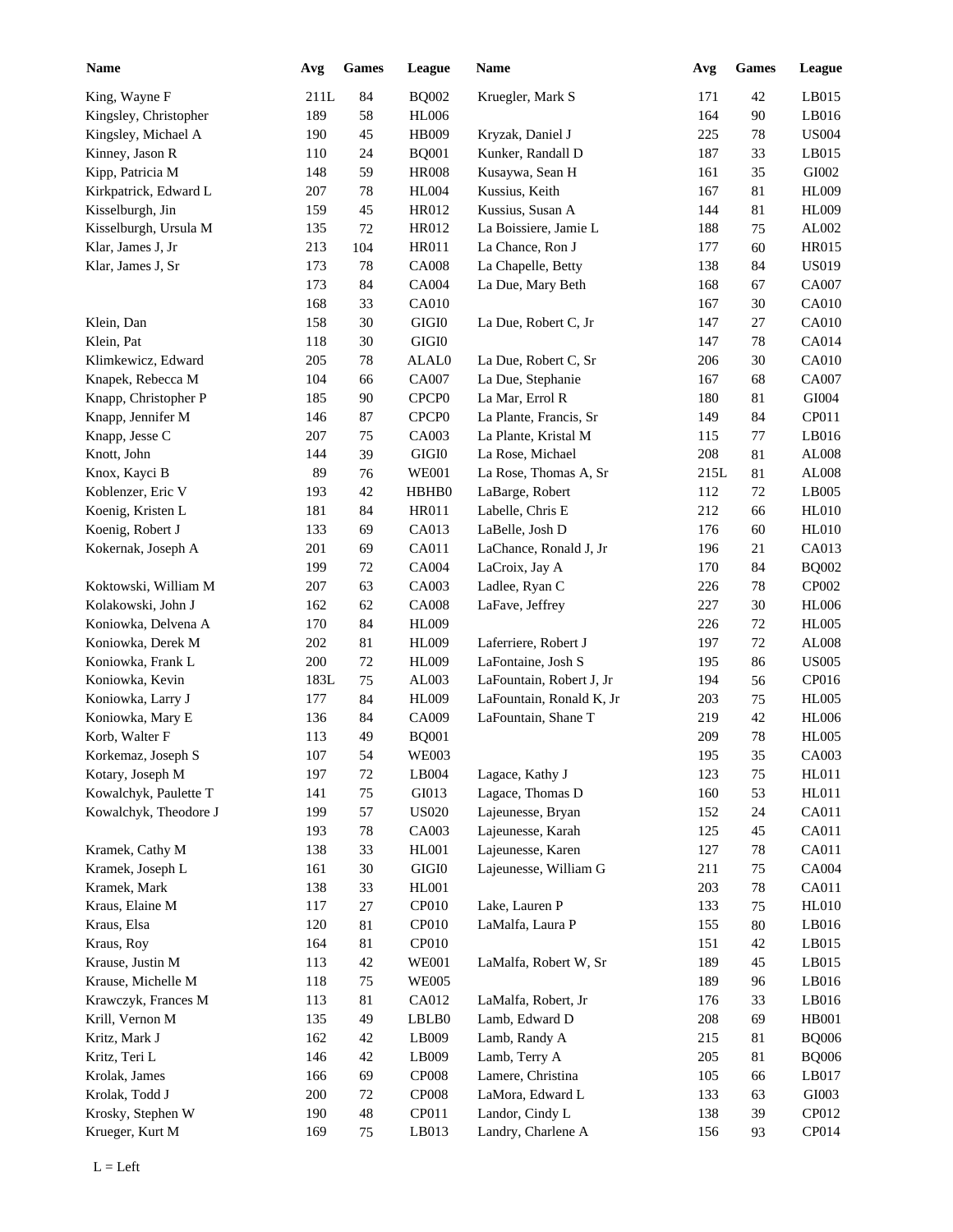| Name                  | Avg  | Games  | League       | Name                  | Avg  | <b>Games</b> | League        |
|-----------------------|------|--------|--------------|-----------------------|------|--------------|---------------|
| Landry, John E        | 206  | 70     | <b>HL006</b> | Legault, Brandon T    | 170  | 84           | GI004         |
| Lane, Beatrice        | 112  | 72     | CP007        | Legault, Jerry W      | 169  | 84           | GI004         |
| Lane, Roberta B       | 171  | 60     | HL007        | Legault, John J       | 198  | 75           | GI004         |
| Lange, Rodney P       | 203  | 63     | CP002        | Legg, Edward E, Jr    | 192L | 78           | <b>BQ001</b>  |
| Lansing, Heidel       | 122  | 65     | <b>HR008</b> | Leibach, Daria        | 146  | $72\,$       | CA015         |
| Lansing, Richard S    | 213  | 89     | LB016        | Leibach, Darryl S     | 180  | 75           | CA015         |
|                       | 205  | 39     | $\rm GIGI0$  |                       | 175  | 75           | CA014         |
| LaPlante, Gina        | 130  | 77     | LB016        | LeMay, Arthur J       | 188  | 81           | <b>HR001</b>  |
| LaPointe, Robert T    | 193  | 81     | AL003        | LeMay, Chris A        | 188  | 66           | <b>HB004</b>  |
| Laranjo, Dennis       | 167  | 51     | HBHB0        | Lemire, Rick J        | 191  | 75           | <b>HL006</b>  |
| Laraway, Fran A       | 116  | 75     | GI013        |                       | 183  | 42           | <b>HL008</b>  |
| Larkin, Robert L      | 150  | 36     | AL007        | Lemons, T J           | 136  | 57           | <b>US009</b>  |
| LaRose, Tom J, Jr     | 176  | 81     | AL008        | Lenge, Eric C         | 206  | 42           | CA011         |
| LaRowe, Bonnie M      | 123  | 87     | LB016        | Lenge, Robert J       | 173  | 63           | CA011         |
| Larson, Stacy I       | 129  | 30     | <b>HL010</b> | Lennox, John M        | 212  | 72           | <b>HL006</b>  |
| Larson, Talon J       | 163  | 84     | CP001        | Lennox, Mark A        | 220  | 69           | <b>HL006</b>  |
| Laskey, Pamela J      | 135  | 48     | CP016        |                       | 210L | 78           | <b>HL005</b>  |
| Lasky, Kim            | 113  | 33     | LB009        | Lenseth, Brian T      | 186  | 81           | <b>HR010</b>  |
| Lasky, Ray            | 184  | 33     | LB009        |                       | 183  | 92           | <b>HR011</b>  |
| Lassone, Mike L       | 187  | 58     | LB007        |                       | 182  | 42           | <b>HR004</b>  |
| Lattimore, Stephanie  | 89   | 42     | HB009        | Lenseth, Douglas W    | 186  | 81           | <b>HR010</b>  |
| Laurin, Fred V        | 107  | 81     | CA006        |                       | 185  | 74           | <b>HR015</b>  |
| Laurin, Margie E      | 102  | 80     | CA006        |                       | 177  | 104          | <b>HR011</b>  |
| Lavazzo, Vincent P    | 197L | 75     | <b>HL010</b> | Leo, Gabriel W        | 154  | 64           | CP001         |
| Lavigne, Kenneth J    | 213  | 75     | <b>HL006</b> | Leonard, Daniel J     | 182  | 84           | CP009         |
| Lavigne, Robert J     | 219  | 57     | <b>HL006</b> | Leonard, Ralph N, Jr  | 202  | 54           | LB001         |
|                       | 217  | 39     | <b>HL005</b> | Lewandusky, Robert J  | 220  | 81           | CA004         |
| Lavigne, Thomas W, Jr | 209  | 78     | CA003        | Lewis, Caleb          | 123  | 36           | <b>HL003</b>  |
|                       | 205  | 108    | CA005        | Lewis, Chris          | 107  | 24           | CA010         |
|                       | 203  | $26\,$ | GIS01        | Lewis, Pamela         | 158  | 75           | <b>HL003</b>  |
| Lavoie, Raymond E     | 171  | 33     | HL001        | Liang, Lim            | 180  | 39           | CP009         |
| Lawyer, Emily         | 109  | $42\,$ | LB009        | Liberty, Louise       | 121  | 72           | <b>HR008</b>  |
| Lawyer, Frank A       | 160  | 36     | LB009        | Libudziewski, Walter  | 159  | 75           | <b>WE004</b>  |
| Layman, Christopher S | 205  | 39     | <b>US005</b> | Liburdi, Pauline M    | 95   | 42           | <b>CA007</b>  |
| Lazzaro, Stephen C    | 185  | 42     | LB009        | Liebener, Bryan J     | 139  | 57           | <b>HR001</b>  |
| Lazzaro, Theresa A    | 113  | $75\,$ | GI013        | Lieberman, Matthew P  | 203L | 75           | HB001         |
| Lazzaro, Virginia     | 167  | 42     | LB009        | Light, Marianne       | 92   | 24           | <b>WE005</b>  |
| Le Blanc, William F   | 190  | 69     | CP001        | Lind, Julianne E      | 136  | 78           | ${\rm G}I011$ |
| Le Clair, Robert P    | 178  | 72     | CA013        | Lind, Laura S         | 207  | 87           | LB014         |
| Le Clair, Tonya M     | 159  | $78\,$ | CA013        | Lindell, George       | 150  | 81           | CP010         |
| Le May, Donald        | 148  | $72\,$ | CA006        | Liotta, Joseph A, Sr  | 187  | 66           | <b>US008</b>  |
| Le May, Steven J      | 201  | $81\,$ | CA004        | Lippitt, Daniel E     | 167  | $72\,$       | <b>US009</b>  |
| Leary, Mark P         | 197  | $72\,$ | <b>BQ003</b> | Little, David         | 184  | 69           | LB017         |
| Leathem, Joseph H, Jr | 201L | $78\,$ | LB017        | Livingston, Stephanie | 157  | 36           | LB009         |
| Leatso, Louis W, Jr   | 153  | $81\,$ | CP017        | Lloyd, Karen V        | 150  | 60           | <b>HL007</b>  |
| LeBarron, Larry D, II | 176  | 87     | <b>BQ002</b> | Locke, Amanda L       | 131  | 78           | GI009         |
| LeBarron, Lindsey E   | 100  | 68     | <b>BQ005</b> | Locke, Jo E           | 160  | 87           | GI009         |
| Lebretore, Evelyn A   | 129  | 81     | CA006        | Locke, Leslie J       | 186  | 81           | GI009         |
|                       | 125  | 81     | CA012        | Locken, Geoffrey D    | 132  | 81           | GI003         |
| LeClaire, Eugene A    | 197  | 63     | <b>HL006</b> | Lockrow, Dale J       | 174  | 69           | <b>BQ003</b>  |
| LeClaire, Eugene P    | 165  | 39     | <b>HL006</b> | Lofrumento, Valina A  | 180  | 75           | <b>HB007</b>  |
| Lee, James R          | 149  | 63     | <b>WE001</b> | Loiselle, Rebeeca     | 148  | 54           | GI012         |
| Lee, Robert E, Jr     | 177  | 21     | HB011        | Longtin, Jacob A      | 191  | 75           | <b>BQ002</b>  |
| Lee, Robert E, Sr     | 182  | $72\,$ | HB011        | Lorensen, Eric        | 144  | 74           | CA015         |
| LeFleur, William      | 179  | $87\,$ | <b>HR005</b> | Loucks, Curt H        | 196  | 27           | GIS01         |
| Legace, Thomas D, Jr  | 158  | 66     | HL011        | Lounello, James V     | 176  | 39           | $\rm GIGI0$   |
|                       |      |        |              |                       |      |              |               |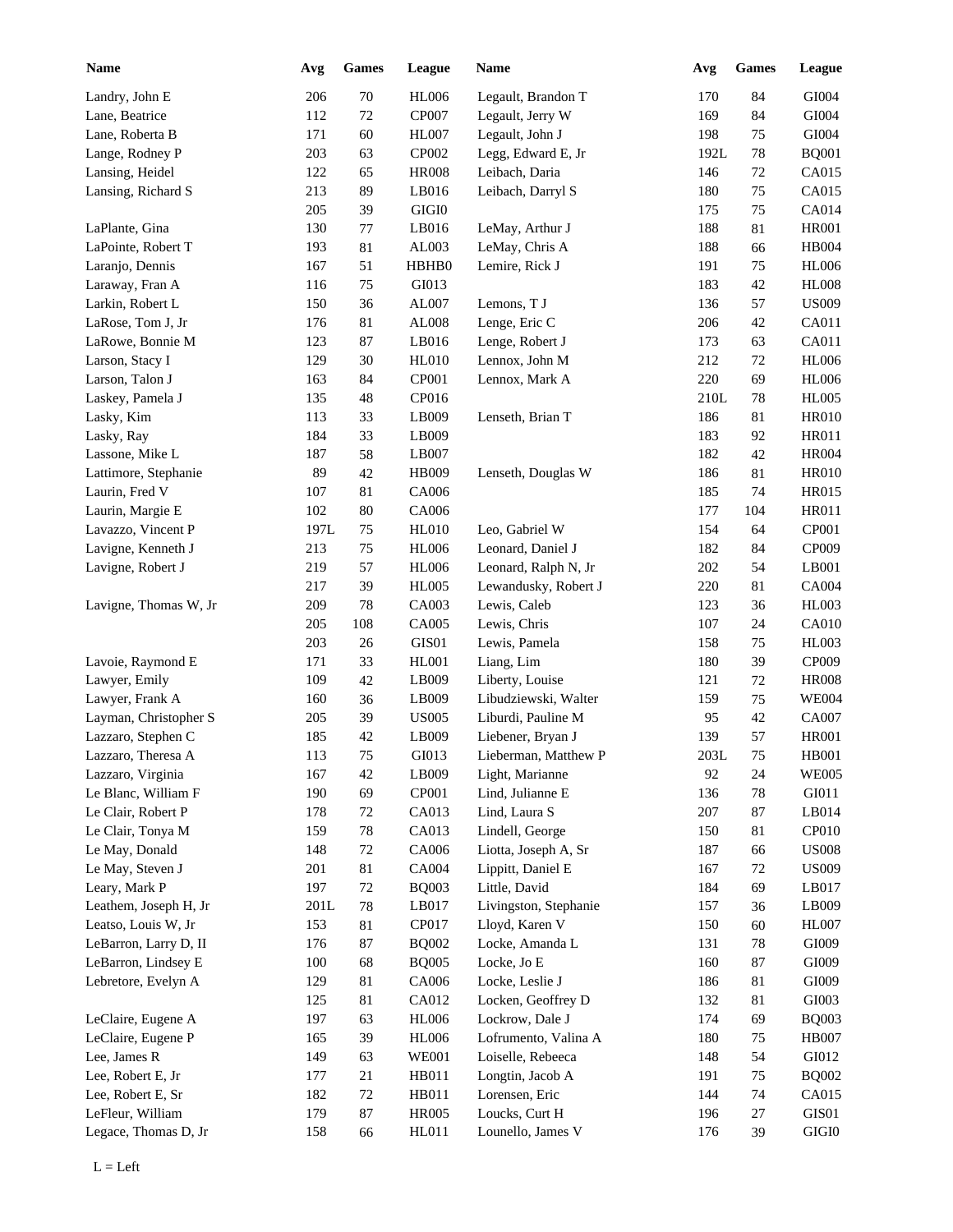| <b>Name</b>           | Avg | <b>Games</b> | <b>League</b>     | Name                   | Avg  | <b>Games</b> | League       |
|-----------------------|-----|--------------|-------------------|------------------------|------|--------------|--------------|
| Lounello, Susan M     | 131 | 33           | GIGI0             | Manning, Karen A       | 137  | 84           | HL009        |
| Loupessis, Antonios   | 206 | $27\,$       | <b>HL006</b>      | Manny, Meghan A        | 142  | 45           | HB009        |
| Lovly, Eric C         | 188 | 84           | CP001             | Mantello, Michael S    | 197L | 30           | HB004        |
| Lowe, Jay             | 178 | 32           | GI001             | Manuli, Nunziato F     | 215  | 75           | <b>HB001</b> |
| Luce, Francis P       | 205 | 69           | <b>US015</b>      | Manzer, Kevin L        | 194L | 81           | GI004        |
| Luce, John K, Sr      | 185 | 81           | <b>US006</b>      | Marble, Benjamin C     | 176  | 21           | <b>CA010</b> |
| Luce, Michael C       | 170 | 33           | <b>US015</b>      |                        | 174  | 78           | CA013        |
| Luce, Shirley A       | 148 | 63           | <b>US015</b>      | Marbot, Kenneth J      | 200  | 27           | BQS01        |
| Ludwig, Douglass C    | 155 | 72           | <b>CP008</b>      |                        | 200  | 75           | <b>BQ001</b> |
| Ludwin, Jeff J        | 161 | 44           | LB015             | Marbot, Mikaela J      | 188  | 30           | BQS01        |
| Lundquist, Denise V   | 174 | 78           | HL007             | Marbot, Tim            | 157  | 78           | <b>BQ001</b> |
| Lyman, Kimberly A     | 106 | 59           | HL011             |                        | 156  | 27           | BQS01        |
| Lyman, Sandra Lee T   | 132 | 75           | HL011             | Marbot, Wendy J        | 155  | 71           | <b>BQ005</b> |
| Lynch, Bruce M        | 214 | 84           | <b>HB001</b>      | Marchewa, Kris         | 146  | 33           | GIGI0        |
|                       | 211 | 75           | <b>HR015</b>      | Marcil, George J       | 196  | 60           | CA014        |
|                       | 205 | 104          | <b>HR011</b>      | Mariano, Brian J       | 225  | 78           | <b>HL005</b> |
| Lynch, Kevin A        | 108 | 75           | <b>HR015</b>      |                        | 222  | 38           | <b>HB001</b> |
| Lyons, Edward J       | 186 | 54           | <b>CA008</b>      | Mariano, Gary M        | 187  | 39           | GIGI0        |
| Lyons, Joseph D       | 140 | 42           | LB009             | Mariano, James A, Sr   | 166  | 81           | AL003        |
|                       | 164 |              |                   |                        |      |              | $\rm GIGI0$  |
| Lyons, Patrick J      |     | 72           | HB013             | Mariano, Terry D       | 166  | 33           |              |
| Lysogorski, Matthew D | 178 | 61           | GI003             | Marino, John W         | 174  | 72           | CP017        |
| Mac Donald, Janice M  | 120 | 68           | CA009             |                        | 171  | 87           | CP001        |
| Mac Gregor, Carole    | 112 | 51           | <b>HR008</b>      | Markell, Debra A       | 158  | 66           | HR012        |
| Mac Murray, Rachel G  | 106 | 50           | LB017             | Marois, John P         | 214  | 81           | <b>HB001</b> |
| Macarevey, James A    | 200 | 75           | CP001             |                        | 202  | 66           | CA003        |
| Macey, Robert S       | 223 | 69           | <b>HL005</b>      | Marrazo, Carol L       | 140  | 54           | CP013        |
| Mackenzie, David L    | 205 | 36           | LB007             | Marro, Michael         | 141  | 78           | HR016        |
| Macksey, Susan A      | 153 | $75\,$       | <b>HR012</b>      | Marshall, Glenn A      | 189  | 87           | CP009        |
| MacNary, Nikole M     | 163 | $72\,$       | AL002             | Martin, Allen M        | 189  | 75           | LB017        |
| Macpherson, Michael J | 179 | 84           | <b>WE004</b>      | Martin, Arleen M       | 151  | 78           | <b>HL003</b> |
| Madsen, William C     | 186 | $72\,$       | <b>HR005</b>      | Martin, Christina M    | 140  | $75\,$       | LB017        |
| Magee, Charles H      | 164 | 81           | ${\rm G I}011$    | Martin, Cynthia A      | 148  | 63           | <b>HB007</b> |
| Magee, Mary E         | 113 | 75           | ${\rm G I}011$    | Martin, Jason E        | 146L | 63           | HR015        |
| Magisano, Joshua M    | 217 | 75           | <b>BQ006</b>      | Martin, John C         | 194  | 78           | LB017        |
|                       | 215 | 84           | <b>BQ002</b>      | Martin, Shirley M      | 157  | 81           | GI007        |
| Maiello, Brian V      | 154 | $30\,$       | HL001             | Martin, Susan J        | 162  | 68           | <b>HR008</b> |
| Mailloux, Nicole      | 151 | $78\,$       | <b>WE001</b>      | Martineau, Paul        | 157  | 56           | <b>CP008</b> |
| Mainella, Dominick M  | 185 | $74\,$       | HR012             | Martinez, Gloria A     | 149  | 75           | <b>BQ005</b> |
| Maksymik, Debra       | 138 | 81           | CA012             | Martinez, Maureen E    | 145  | 66           | <b>BQ005</b> |
| Malaquias, Peter      | 111 | 27           | CP009             | Marziani, Ernie F      | 191  | 78           | GI002        |
| Malary, June K        | 90  | 87           | CP009             | Mashall, Marianne      | 133  | 87           | CP009        |
| Malary, Wayne G       | 152 | 81           | CP009             | Mason, Carl J, Sr      | 189  | 81           | AL005        |
| Malette, Stephanie A  | 186 | 77           | CPCP <sub>0</sub> | Mason, J B             | 169  | 54           | GI009        |
| Malo, Anthony         | 163 | $72\,$       | CA013             | Mason, Kathy M         | 163  | 75           | GI009        |
| Malo, Maryellen       | 128 | $78\,$       | CA013             | Mason, Paul A          | 198  | 78           | <b>BQ002</b> |
| Maloney, Ashley, A    | 115 | 66           | CP016             | Massaro, Ben J         | 172  | 84           | CP001        |
| Maloney, Joyce M      | 158 | 75           | CP016             | Massoth, Glenn R, Jr   | 207  | 80           | <b>US014</b> |
| Maloney, Katie        | 147 | 93           | LB010             | Massoth, Victoria J    | 142  | 78           | <b>US014</b> |
|                       | 117 |              | CP016             | Masterson, Catherine T | 92   | 50           | AL004        |
| Maloney, Melissa M    |     | 62           |                   |                        |      |              |              |
| Maloney, Patrick F    | 194 | 84           | LB011             | Masterson, Joy         | 143  | 79           | AL004        |
| Maloney, Tracy        | 100 | 61           | <b>WE003</b>      | Masterson, Kimberly M  | 133  | 42           | CP012        |
| Maloney, Tricia M     | 129 | 84           | LB011             | Masterson, Sandra L    | 164  | 70           | <b>BQ005</b> |
| Mamone, Sal           | 181 | 112          | HR011             | Masterson, Todd J      | 186  | 42           | CP012        |
| Mancini, Tony         | 214 | 69           | <b>US004</b>      | Mastropietro, Anne M   | 99   | 33           | GI012        |
| Mangene, David H      | 199 | 45           | HB009             | Mastropietro, Donald P | 195  | 57           | <b>HL006</b> |
| Manley, Paul R        | 207 | 66           | <b>HL005</b>      | Mastropietro, Shawn A  | 211  | 60           | <b>HL006</b> |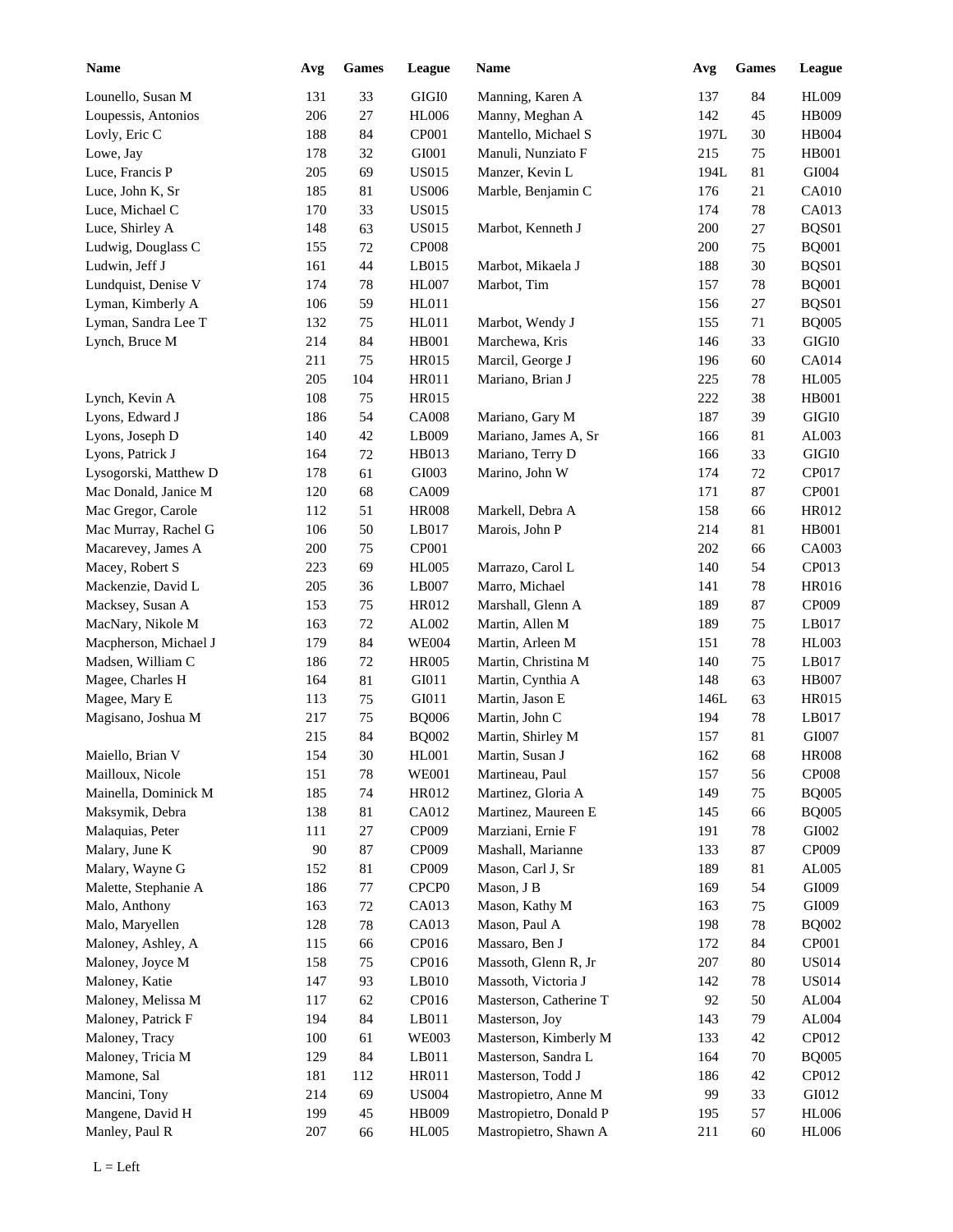| <b>Name</b>            | Avg  | <b>Games</b> | League        | <b>Name</b>              | Avg  | <b>Games</b> | League            |
|------------------------|------|--------------|---------------|--------------------------|------|--------------|-------------------|
| Mateunas, Mark P       | 170  | $87\,$       | LB004         |                          | 197  | 108          | <b>HR011</b>      |
| Matte, Nicole J        | 146  | 67           | <b>BQ005</b>  | McGeary, Darren          | 216  | 30           | <b>US004</b>      |
| Matthews, Jeffery A    | 194  | 42           | HB009         |                          | 215  | 84           | CA003             |
|                        | 186  | $78\,$       | HB012         |                          | 212  | 84           | <b>CA004</b>      |
| Maxon, Deborah D       | 126  | $27\,$       | <b>BQ005</b>  | McGuire, Dan J           | 213  | 84           | <b>CP008</b>      |
| Maxon, Karen K         | 140  | $78\,$       | <b>BQ005</b>  | McHarg, Craig D          | 138  | 77           | <b>US008</b>      |
| Maxwell, Helen M       | 114  | 81           | CA012         | McHarg, Jean             | 114  | 68           | <b>US008</b>      |
|                        | 112  | 78           | CA006         | Mcharg, Timothy C        | 152L | 75           | <b>US008</b>      |
| May, Joseph F          | 201  | 33           | HB004         | McHarg, Timothy E        | 177  | 78           | <b>US008</b>      |
| May, Paul T            | 173  | 84           | <b>HL009</b>  | McHugh, Leonard E        | 141  | 45           | <b>US005</b>      |
| Mayer, Ashley C        | 132  | 69           | <b>BQ005</b>  | McKee, Jay               | 140  | 90           | LB004             |
| Maziejka, Edward M, Jr | 191  | 39           | <b>HL008</b>  | McLaughlin, Lorrie A     | 148  | 87           | GI011             |
| Mazzacco, John N, Sr   | 170  | 108          | CA005         | McLaughlin, Robert V     | 224  | 48           | <b>HL004</b>      |
|                        | 161  | 78           | GI004         |                          | 215  | 63           | <b>HL006</b>      |
| Mc Allister, Mary Anne | 144  | 69           | HL010         |                          | 206  | 39           | <b>HB009</b>      |
| Mc Cabe, Patricia A    | 153  | 69           | HL010         | McMahon, Daniel E        | 210  | 75           | HB011             |
| Mc Cart, Jean P        | 145L | 39           | <b>BQ005</b>  | McMahon, Earl H          | 148  | 36           | CP012             |
| Mc Devitt, Pamela S    | 196  | 66           | <b>US006</b>  | McMahon, Janice D        | 157  | 39           | CP012             |
| Mc Donald, Patsy A     | 165  | 81           | <b>US017</b>  | McMahon, Mary            | 118  | 51           | CA015             |
| Mc Gill, Jeanne D      | 141  | 81           | GI013         | McMahon, Michael T       | 137  | 63           | GI014             |
| Mc Guirk, Madeline     | 125  | $72\,$       | HB002         | McMahon, Pete            | 177  | 64           | CA015             |
| Mc Isaac, Jane A       | 155  | 78           | <b>US009</b>  | McNab, Michael C         | 209  | 87           | CP001             |
| Mc Laughlin, Janette M | 192  | 60           | CP016         | McNally, Ken J           | 184  | 42           | LB009             |
| Mc Laughlin, Thomas H  | 154  | 61           | LBLB0         | McNamee, Noelle          | 140  | 54           | HR002             |
| Mcallister, Thomas I   | 113  | 80           | LBLB0         | McNeil, Daniel J, Jr     | 167  | 63           | GI010             |
| McBride, Marjorie A    | 135  | 75           | CA006         |                          | 155  | 54           | CA011             |
| McCann, Stephanie A    | 110  | 75           | <b>HR006</b>  | McQuade, Nicole M        | 153  | 27           | LB015             |
| McCart, Donna L        | 147  | 75           | <b>BQ004</b>  | Medick, Jeffery T        | 180  | 87           | CP001             |
| McCart, Timothy R      | 230  | 78           | <b>BQ004</b>  | Medick, Paul M           | 178  | 87           | CP001             |
|                        | 229  | 78           | <b>HB001</b>  | Mehalich, David C        | 194  | 81           | AL002             |
|                        | 224  | 30           | BQS01         | Mehalich, Mary S         | 172  | 81           | AL002             |
| McCarty, Sean J        | 130  | 79           | LB007         | Mehalich, Priscilla R    | 191  | 81           | AL002             |
| McCollum, Don J        | 177  | 39           | $\rm GIGI0$   | Mehan, Laureen L         | 141  | 52           | <b>HL007</b>      |
| McCollum, Joseph       | 175  | 24           | $\rm GIGI0$   | Meierdiercks, Andrew J   | 174  | 73           | CP011             |
| McCollum, Matthew      | 214  | 24           | GIGI0         | Meierdiercks, Jonathan W | 157  | 62           | CP011             |
| McCollum, Steven J     | 196  | 39           | GIGI0         | Meister, Jeffrey K       | 199  | 87           | CP001             |
| McConkey, Brian J      | 189  | 90           | LB016         | Melesky, Robert M        | 192  | 78           | <b>BQ006</b>      |
| McConnell, Richard J   | 192  | 72           | ${\rm AL008}$ | Mellon, James F, Jr      | 163  | 63           | <b>HL006</b>      |
| McCormack, Patrick     | 213  | 109          | LB006         | Mellon, Lynn A           | 186  | 50           | HL007             |
| McCormick, William P   | 177  | 72           | CA006         | Mellon, Michael          | 152  | 30           | <b>HL010</b>      |
| McCrea, Ruth           | 93   | 72           | <b>HB007</b>  | Mellon, T.J.             | 191  | 69           | <b>HL006</b>      |
| McCrea, Timothy M      | 156  | $72\,$       | <b>HB007</b>  | Mendoza, Lus E           | 107  | 31           | GI010             |
| McDaniel, Belton C     | 159  | 60           | CP017         | Mero, Ann M              | 113  | 45           | <b>US014</b>      |
| McDermott, Robert C    | 216  | 69           | <b>US004</b>  | Mero, Charles G, Jr      | 205  | 57           | HR015             |
|                        | 209  | 72           | HB001         | Mero, Daniel J           | 179  | 66           | <b>HR015</b>      |
| McDonald, Derek A      | 175  | 78           | <b>BQ003</b>  | Merolla, Diane           | 122  | 83           | CP009             |
| McDonald, Joshua J     | 173  | $78\,$       | <b>US008</b>  | Merolla, Phil            | 125  | 68           | CP009             |
| McDonald, Marian I     | 152  | 69           | <b>US008</b>  | Merrills, Daniel C, Jr   | 210  | 84           | <b>BQ002</b>      |
| McDonald, Sammie L, Sr | 187  | 81           | AL002         |                          | 206  | 27           | BQS01             |
|                        | 182  | 84           | CA004         | Mertens, Dale            | 125  | 66           | HR003             |
|                        | 174  | 27           | CA010         | Messick, Thomas M        | 209  | 87           | CPCP <sub>0</sub> |
| McElwee, John W        | 140  | 75           | GI003         | Messier, David W         | 195  | 60           | GI003             |
| McFarland, Keith A     | 171  | $78\,$       | <b>HR004</b>  | Messier, Joseph I        | 184  | 81           | CP001             |
| McFarland, Kevin S     | 180  | $81\,$       | <b>HR004</b>  | Messitt, Lynda M         | 167  | 77           | HL007             |
| McFarland, Maria A     | 118  | $81\,$       | <b>HR004</b>  | Messitt, Peter J         | 194  | $72\,$       | <b>HL006</b>      |
| McFarland, Timothy J   | 205  | $78\,$       | <b>HR004</b>  | Meyer, David W           | 139  | $72\,$       | LBLB0             |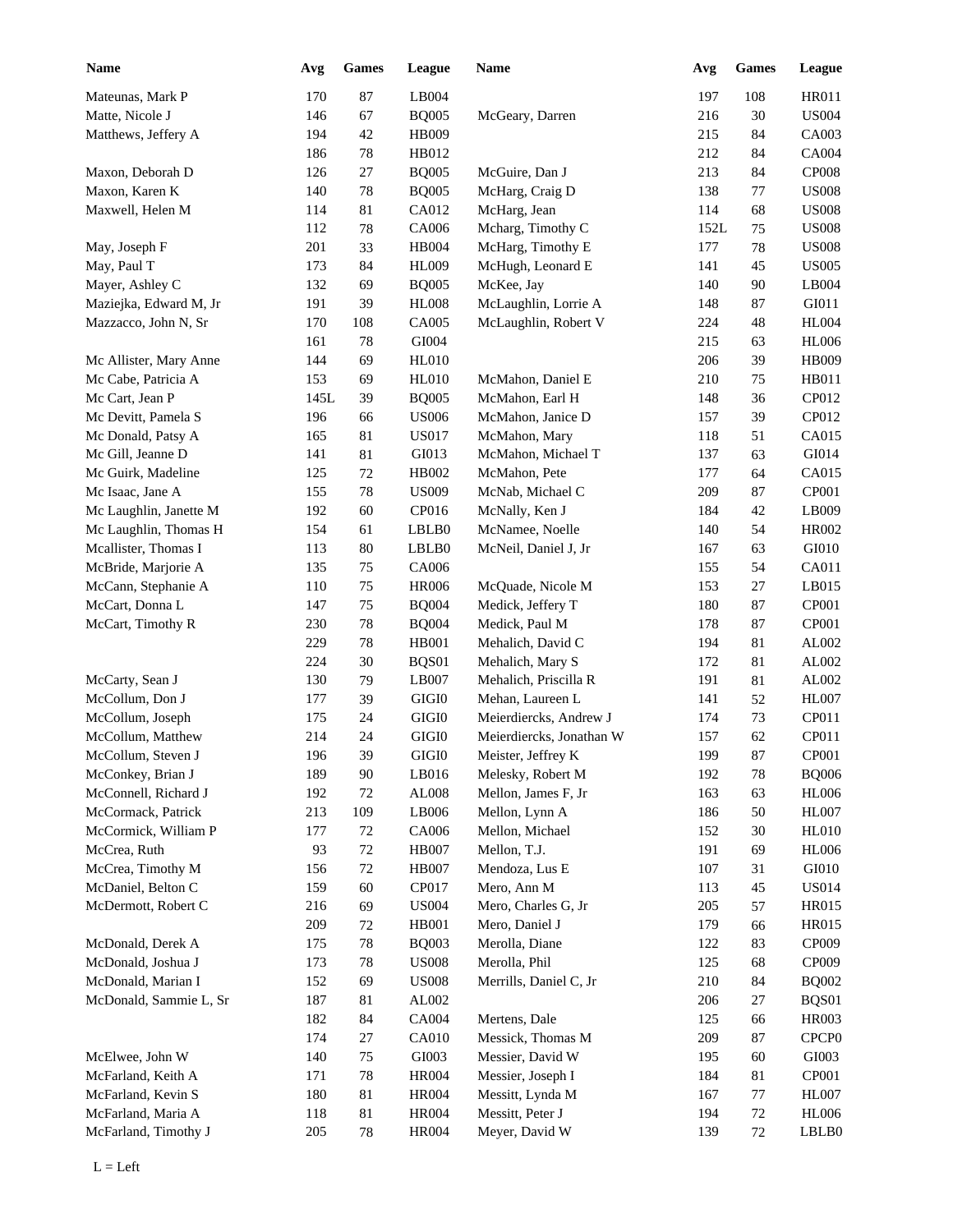| <b>Name</b>           | Avg  | <b>Games</b> | League       | <b>Name</b>            | Avg  | <b>Games</b> | League       |
|-----------------------|------|--------------|--------------|------------------------|------|--------------|--------------|
| Meyer, Jackie K       | 113  | 60           | LB005        | Mochrie, Rick, Jr      | 224  | 84           | <b>HB001</b> |
| Michalski, Donald M   | 210  | 63           | CA004        | Mochrie, Scott R       | 221  | 81           | <b>HB001</b> |
|                       | 200  | 66           | CA003        | Moll, Timothy J        | 169  | 42           | LBLB0        |
| Michalski, Janis Lynn | 187  | 48           | GI007        | Molnar, Lloyd R        | 181  | 75           | <b>CP008</b> |
|                       | 174  | 21           | CA004        | Moore, Gloria J        | 143  | 21           | <b>HL009</b> |
| Michaud, Matthew E    | 199  | $72\,$       | CA003        |                        | 137  | 75           | AL007        |
| Mickel, James P       | 195  | $78\,$       | <b>US003</b> | Moore, Matt W          | 181  | 72           | CP001        |
|                       | 195  | 78           | <b>US019</b> | Moore, Peter J         | 160L | 81           | <b>BQ002</b> |
| Mickiewicz, Thomas S  | 174  | 84           | GI004        | Moore, Richard A       | 185  | 78           | GI002        |
| Micklas, Erlene G     | 144  | 76           | HL010        | Moore, Scott M         | 174  | 75           | CP001        |
| Micklas, Theresa M    | 127  | 81           | CP007        | Moore, Stacey A        | 141  | 75           | <b>HB005</b> |
| Middleton, Douglas J  | 199  | 78           | HB004        | Moran, Diane M         | 169  | 78           | HR012        |
| Midura, Gene F        | 192  | 78           | LB017        | Moran, Edward J        | 201  | 24           | GIS01        |
| Miglianti, William A  | 183  | 84           | HR011        | Moran, Frank L         | 147  | 81           | <b>US007</b> |
| Milanese, Anthony G   | 187  | 60           | HR015        | Morck, Thomas M        | 194  | 72           | CA014        |
| Milanese, Marc F      | 188  | 54           | HR012        | Morgan, Marjorie M     | 173  | 72           | <b>HL007</b> |
| Milanese, Sharon M    | 115  | 78           | HR012        | Moriarity, Christine L | 137  | 36           | <b>HL008</b> |
| Milette, Thomas R     | 215  | 100          | LB006        | Moriarity, David B     | 145  | 36           | <b>HL008</b> |
|                       | 198  | 27           | GIS01        | Morin, Michael C       | 119  | 78           | LB016        |
| Miller, Darryl H      | 165  | 24           | <b>US009</b> | Morini, Vincent A      | 201  | 69           | <b>US004</b> |
| Miller, Eric S        | 146  | 75           | <b>HR010</b> | Morrell, Craig R       | 222  | 72           | <b>HL009</b> |
|                       | 146  | 78           | <b>HR005</b> | Morrell, Diane E       | 205  | 78           | <b>HL007</b> |
| Miller, Liam M        | 170  | 75           | LB004        |                        | 202  | 81           | <b>HL009</b> |
| Miller, Martin A      | 219  | 84           | <b>HB001</b> | Morrell, Eric V        | 226  | 84           | <b>HL009</b> |
| Miller, Michael J     | 124  | 72           | LB018        |                        | 218  | 75           | <b>HL005</b> |
| Miller, Nancy         | 159  | 90           | CP014        |                        | 208  | 78           | CP002        |
| Miller, Patrick M     | 197  | 72           | <b>HL006</b> | Morrell, Vincent D     | 171  | 57           | <b>HL009</b> |
| Miller, Robert A      | 139  | 75           | HR014        |                        | 171  | 72           | <b>HL006</b> |
| Miller, Ronald        | 175  | 75           | HR014        | Morrett, Eric M        | 206  | 27           | <b>HL005</b> |
| Miller, William       | 148  | 36           | HBHB0        | Morris, Marilyn J      | 130  | 81           | GI013        |
| Miller, William C     | 108L | 30           | GIGI0        | Morrison, Heather A    | 167  | 78           | <b>HR005</b> |
| Miller, Yvonne F      | 168  | 75           | HR002        | Morrissey, Earl P      | 195  | 81           | AL003        |
| Millis, Glenn M       | 212  | 63           | <b>CP008</b> | Morrissey, Matthew M   | 193  | 78           | AL003        |
| Millis, Michael J     | 193  | $78\,$       | <b>CP008</b> | Mortimer, Warren G     | 141  | 69           | <b>HR004</b> |
|                       | 189  | 69           | LB017        | Mortimer, Wayne L      | 178  | 81           | <b>HR004</b> |
| Millis, Stacey M      | 159  | 69           | LB017        | Mosher, David M        | 142  | 84           | <b>HR003</b> |
| Mincher, Gregory J    | 158  | $30\,$       | CP012        | Moss, Michael D        | 171  | 78           | <b>HR010</b> |
| Mincher, Sandra L     | 122  | 33           | CP012        | Mossey, Marilyn E      | 143  | 81           | <b>US006</b> |
| Mineau, David A       | 231  | 69           | <b>HL006</b> | Mott, Ethel            | 104  | 60           | LB005        |
|                       | 226  | 75           | <b>HL010</b> | Mottolese, Monica      | 114  | 42           | LB017        |
|                       | 224  | 62           | <b>HL009</b> | Moxley, Tammy          | 125  | 66           | <b>BQ005</b> |
|                       | 219  | 75           | <b>HL005</b> | Moylan, Michael S      | 168  | 78           | <b>CA008</b> |
| Miner, Jean L         | 145  | 69           | CP013        | Mueller, James M, Jr   | 219  | 72           | LB006        |
| Minichiello, Rose K   | 142  | 81           | CA012        | Mull, Richard M        | 186  | 59           | <b>US012</b> |
|                       | 135  | 75           | CA006        | Mullen, Brian M        | 203  | 54           | <b>BQ006</b> |
| Minick, Bonnie S      | 176  | 69           | <b>HL004</b> |                        | 186  | 27           | BQS01        |
| Minick, Gregg R       | 176  | 78           | <b>HL004</b> | Mullen, Craig A        | 185  | 69           | LB008        |
| Minissale, Ted P      | 172  | 45           | HB009        | Mulligan, Brandie S    | 104  | 81           | <b>BQ004</b> |
| Minkler, Justin D     | 147  | 75           | HB013        | Mulligan, Edward C     | 156  | 81           | <b>BQ004</b> |
| Mitchell, Cody M      | 155  | 56           | CA013        | Mulligan, Robin T      | 141  | 81           | <b>BQ004</b> |
| Mitchell, Michael C   | 158  | 39           | LB017        | Munger, Bryan D        | 129  | 27           | CP012        |
| Mitchell, Pat         | 123  | 36           | LB009        | Munger, Tanya M        | 120  | 30           | CP012        |
| Mitchell, Robert E    | 188  | $30\,$       | LB009        | Muntz, Robert B, Jr    | 195  | 78           | CP016        |
| Mitchum, Judy A       | 133  | 75           | LB013        | Murnane, Annette E     | 127  | 63           | <b>HB007</b> |
| Moak, Beverly A       | 135  | 36           | GIGI0        | Murphy, Thomas         | 185  | 66           | <b>HR005</b> |
| Mochrie, Brian K      | 211  | 84           | HB001        | Murray, Bruce W, Sr    | 180  | 81           | CA014        |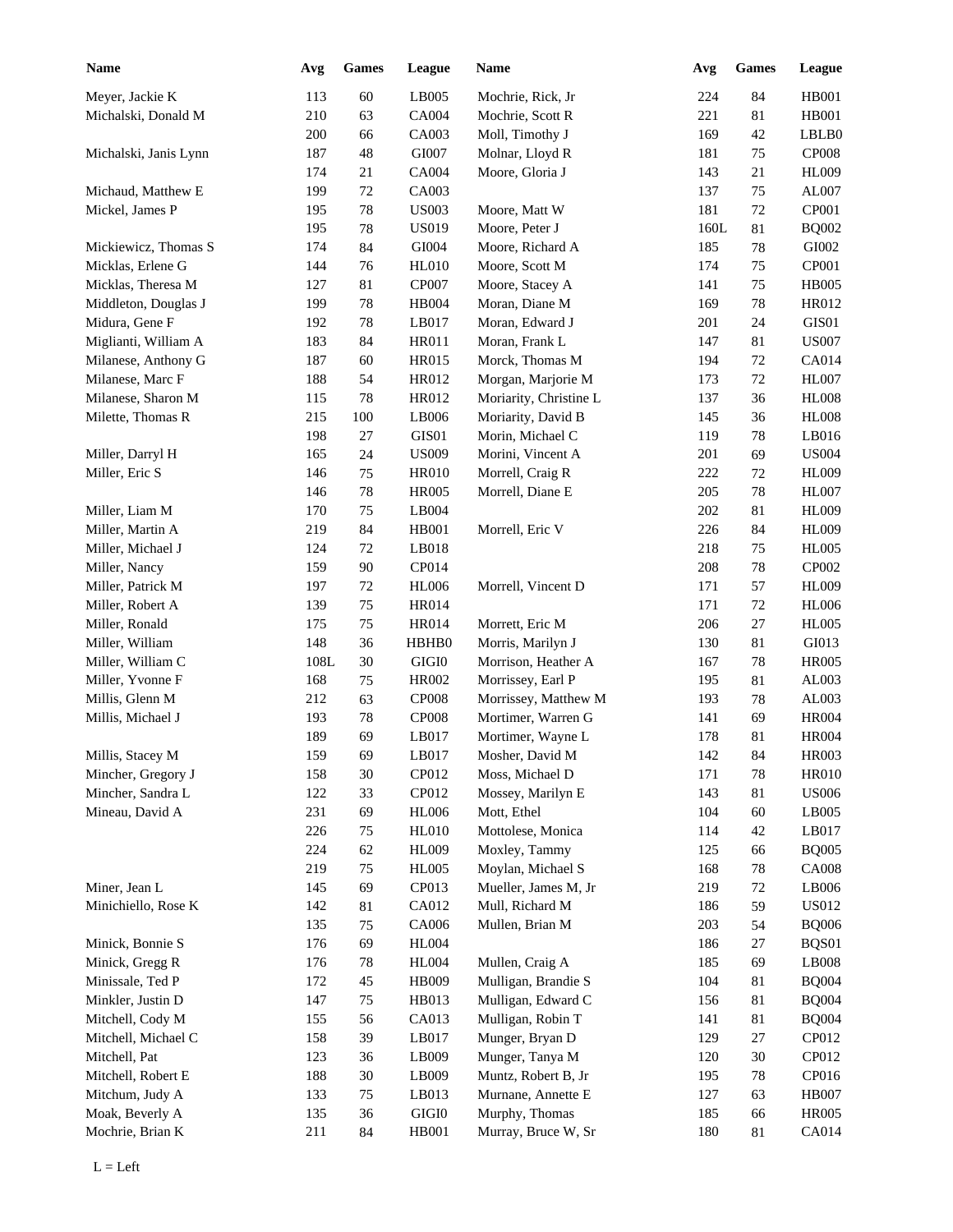| <b>Name</b>           | Avg  | <b>Games</b> | League       | Name                   | Avg  | <b>Games</b> | League            |
|-----------------------|------|--------------|--------------|------------------------|------|--------------|-------------------|
| Murray, Chris         | 183  | $\sqrt{48}$  | <b>HB009</b> | Nolin, Kenneth C       | 194  | 75           | GI004             |
| Murray, David L       | 157  | 69           | LB002        | Nolin, Kenneth F       | 172  | 84           | GI004             |
| Murray, James B       | 189  | 36           | <b>US018</b> | Nolin, William J, Jr   | 211  | 84           | CA004             |
| Murray, Paul W        | 158  | 57           | CA014        |                        | 203  | 69           | <b>CA008</b>      |
| Murray, Richard L     | 189  | 81           | LB002        |                        | 202  | 78           | CA003             |
| Murray, Shane M       | 176  | 81           | GI001        | Noonan, Amy L          | 114  | 42           | CA011             |
| Murray, Susan M       | 154  | 69           | CP005        | Normile, Barbara A     | 120  | 51           | CA006             |
| Murray, Thomas J      | 141  | 78           | <b>CA014</b> | Norris, Sean R         | 129  | 37           | CP012             |
| Mustico, Richard A    | 184  | 96           | LB014        |                        | 129  | 54           | CP017             |
| Mustico, Robert E     | 176  | 96           | LB014        |                        | 127  | 45           | CP011             |
| Muzio, David W        | 195  | 79           | CA011        | Norton, Jayne E        | 131  | 72           | <b>HR002</b>      |
| Muzio, Donald J       | 192  | $72\,$       | <b>HL006</b> | Norton, Jeremy M       | 169  | 78           | <b>US010</b>      |
| Muzio, Edward A       | 178  | 75           | <b>HL006</b> | Norton, Patricia       | 132  | 81           | <b>HL009</b>      |
| Myers, Vicki          | 137  | 69           | LBLB0        | Novak, Joseph P        | 166  | 69           | <b>US019</b>      |
| Nacy, Leann J         | 135  | 81           | CP007        | Nowakowski, Richard C  | 164  | 78           | GI004             |
| Nadeau, Paul A, Jr    | 220  | 72           | <b>US004</b> | Nowosielski, Chris     | 194  | 54           | LB001             |
| Nagel, Walter         | 144  | 84           | <b>HR005</b> | Nunez, Jerry           | 139  | 78           | <b>US002</b>      |
| Nahm, Kathleen M      | 159  | $78\,$       | <b>HL007</b> | Nystoriak, Mark        | 163  | 77           | <b>WE004</b>      |
| Napier, Janet M       | 151  | 75           | LB010        | Nystoriak, Michael, Jr | 132  | 31           | <b>WE004</b>      |
| Narkiewcz, Paul D     | 203  | 84           | CP001        | O'Brien, Brad M        | 150  | 33           | <b>BQ003</b>      |
| Nasca, Jack A         | 197  | 66           | LB013        | O'Brien, Daniel J      | 196  | 75           | GI001             |
| Nash, Martin C, Jr    | 216  | $78\,$       | <b>HL005</b> | O'Brien, Gary O        | 147  | 57           | LB005             |
|                       | 208  | 78           | HB001        | O'Brien, Jennifer G    | 157  | 54           | HR012             |
| Nash, William J       | 204  | 27           | <b>BQ006</b> | O'Brien, Kevin P       | 181  | 68           | <b>HB004</b>      |
| Nault, Joshua C       | 203  | $78\,$       | AL002        | O'Brien, Kyle M        | 176  | 81           | GI001             |
| Nault, Marybeth       | 161  | $78\,$       | AL002        | O'Brien, Matthew T     | 227  | 84           | <b>HL005</b>      |
|                       |      |              |              |                        |      |              |                   |
| Nault, Steven J       | 179  | 65           | LB017        | O'Brien, Michael J     | 196  | 78           | GI001             |
| Nebral, Christopher C | 191  | 87           | LB011        | OConnor, Edward C      | 164  | 54           | <b>US009</b>      |
| Nedeau, Donald K, Jr  | 187  | 66           | <b>HB005</b> | O'Connor, Scott E      | 209  | $78\,$       | <b>HB001</b>      |
| Need, Mary            | 167  | 81           | <b>US014</b> | O'Dell, Linda          | 135  | 51           | <b>BQ001</b>      |
| Need, Ronald D        | 186  | 81           | <b>US014</b> | O'Dell, Loren H        | 168  | 81           | <b>BQ001</b>      |
| Negus, Kris L         | 220  | 78           | CP002        | O'Dell, William H      | 125  | 60           | <b>BQ001</b>      |
| Neiss, Thomas         | 190  | 54           | LB008        | O'Donnell, Brendon M   | 196  | 81           | <b>HR010</b>      |
| Nelson, Jim           | 196  | $72\,$       | CP008        | O'Donnell, Terry       | 140  | 61           | CPCP <sub>0</sub> |
|                       | 195  | 36           | CP012        | Ogle, Lydia E          | 123  | 51           | <b>HB005</b>      |
| Nelson, Karen A       | 146  | $78\,$       | CA015        | O'Konski, Raymond      | 173  | $81\,$       | CA006             |
| Nelson, Michael S     | 167  | 78           | CA015        | Olekoski, Alexander R  | 200  | 64           | ${\rm GIO}01$     |
| Nerf, Debra J         | 130  | 63           | LB005        | Olekoski, Michael P    | 194  | 77           | ${\rm GIO}01$     |
| Nerf, Donald          | 178  | 33           | LB005        | Oligney, Tracy M       | 132  | 84           | <b>HB007</b>      |
| Netoskie, Patricia J  | 149  | $87\,$       | LB016        | Oliksowycz, Daniel     | 173  | 60           | <b>HR004</b>      |
| Newman, James M       | 157  | 36           | <b>BQ001</b> | Oliver, William D      | 180  | 84           | <b>CP008</b>      |
| Ng, Jimmy F           | 161  | 96           | LB004        | Olsen, Jeffery A       | 202  | 84           | <b>US003</b>      |
| Nichol, George        | 111  | 36           | CP012        |                        | 195  | 81           | LB002             |
| Nichol, Robert B      | 122  | 21           | <b>WE001</b> | Olszewski, Alex, Jr    | 217L | 48           | <b>BQ003</b>      |
| Nichols, Andrea       | 134  | $30\,$       | <b>HB010</b> | O'Neil, James G        | 166  | 51           | HR012             |
| Nichols, Jeff C       | 171  | $30\,$       | BQS01        | O'Neil, Joyce G        | 150  | 63           | <b>HR008</b>      |
| Nichols, Tom          | 149  | $30\,$       | <b>HB010</b> | O'Neil, Thomas A       | 195  | 60           | <b>HL009</b>      |
| Nicolai, Scott        | 204L | 52           | LB006        | O'Neil, Thomas M       | 187  | 75           | <b>US002</b>      |
| Nikles, Brian J       | 185L | 75           | $\rm GIGI0$  | Onyon, Fred A          | 218  | 48           | <b>HB009</b>      |
| Nikles, Christopher S | 170  | 57           | $\rm GIGI0$  |                        | 218L | 84           | <b>HL005</b>      |
| Nikles, Donald T      | 151  | 81           | LB002        | Ooms, Joanne E         | 116  | $72\,$       | <b>HR009</b>      |
| Niles, Lyle           | 134  | 66           | <b>BQ001</b> | Opoka, Matthew F       | 197  | 66           | GI012             |
| Noble, Louis A        | 141  | 81           | CP001        | O'Reilly, Kevin W      | 184  | 75           | <b>US005</b>      |
| Noble, Robert A       | 201  | 84           | CP001        | Oreshan, John          | 189  | $78\,$       | LB013             |
| Nocella, Chris S      | 210  | 81           | HB001        | Orlep, Margaret D      | 131  | 81           | <b>HR009</b>      |
| Nolan, Scottie A      | 201  | 81           | GI003        | Orlyk, Harry           | 159  | 75           | <b>CA008</b>      |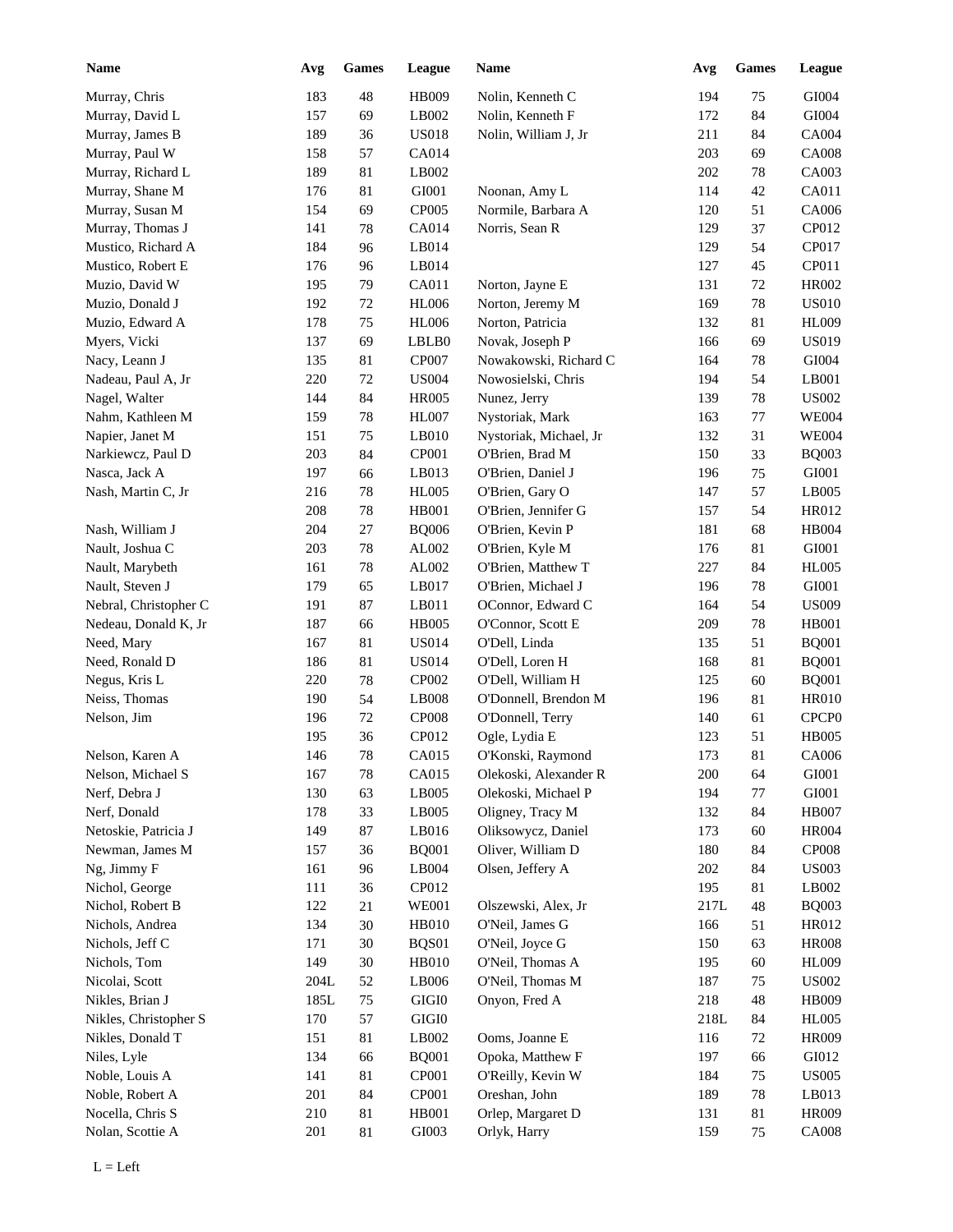| <b>Name</b>            | Avg  | <b>Games</b> | League       | <b>Name</b>          | Avg  | <b>Games</b> | League       |
|------------------------|------|--------------|--------------|----------------------|------|--------------|--------------|
| O'Rourke, Alfred L, Sr | 175L | 81           | GI004        |                      | 194L | 54           | AL004        |
| Osborne, Craig W       | 205  | 59           | HB004        |                      | 185  | 33           | GI007        |
| Osgood, David W        | 171  | 87           | <b>BQ002</b> | Patnode, Lisa M      | 129  | 66           | GI009        |
| Osterhout, Dean L      | 190  | 42           | LB007        | Patricelli, Albert E | 221  | 48           | <b>HB009</b> |
| Osterhout, Ryan D      | 179  | 66           | LB007        |                      | 218  | 81           | <b>HB001</b> |
| Ostiguy, Richard J     | 162  | $78\,$       | <b>US002</b> | Patricelli, Eric     | 170  | 48           | <b>HB009</b> |
| Ostrander, Kevin J     | 213  | 84           | <b>US003</b> | Patricelli, James A  | 210  | 21           | <b>US004</b> |
| Ovitt, Amy             | 122  | 81           | <b>HB006</b> | Patricelli, Joe T    | 135  | 74           | <b>HL003</b> |
| Owens, Gregory M       | 174  | $75\,$       | ALAL0        | Patricelli, Kelly    | 119  | 48           | HB009        |
| Pacheco, Michele M     | 97   | 53           | <b>BQ005</b> | Patricia, Joanne K   | 170  | 36           | <b>HL008</b> |
| Paddock, Douglas E     | 166L | 36           | <b>BQ002</b> |                      | 170  | 88           | CP004        |
| Pade, Kathryn A        | 180  | 75           | HR012        | Patricia, Kevin J    | 169  | 33           | <b>HL008</b> |
| Pagano, John           | 98   | 78           | <b>HB007</b> |                      | 166  | 72           | CP004        |
| Pagano, Kathryn L      | 167  | 81           | <b>HB007</b> | Patricia, Sean M     | 185  | 48           | CP004        |
| Page, Ileain R         | 174  | 72           | GI013        |                      | 178  | 36           | <b>HL008</b> |
| Pakatar, John T, Jr    | 209  | $72\,$       | <b>HL006</b> | Patten, Amanda E     | 124  | 62           | LB017        |
| Pakatar, Kenneth J     | 216  | 64           | <b>HL006</b> | Patton, Keith        | 120  | 51           | CA015        |
| Pakatar, Thomas E      | 207  | 60           | <b>HL006</b> | Paulsen, Brett E     | 194  | 75           | <b>US012</b> |
| Palitsch, Jody A       | 104  | 45           | <b>HR003</b> | Paulsen, Craig D     | 209  | 81           | <b>US012</b> |
| Palka, Michael P       | 193  | 78           | LB002        | Paulsen, Ryan M      | 209  | 48           | <b>HB001</b> |
| Pallozzi, Joseph A     | 166  | 60           | <b>US005</b> | Paulsen, Todd F      | 219L | 69           | <b>US012</b> |
| Palmer, Ernest C       | 190  | 63           | LB008        | Paupst, Dustin W     | 221  | 81           | <b>HB001</b> |
| Palmer, James, Jr      | 205  | 84           | <b>US005</b> | Pautsch, Sherwood J  | 163  | 78           | <b>HR003</b> |
| Palmer, Jason C        | 211  | 54           | LB007        | Peabody, Craig, Jr   | 192  | 80           | <b>US015</b> |
| Palmer, Kathleen E     | 133  | 76           | <b>US008</b> | Peabody, Craig, Sr   | 199  | 81           | <b>US015</b> |
| Pancake, John M        | 237L | 42           | <b>HL005</b> | Peabody, Harold J    | 192  | 63           | <b>US015</b> |
| Pangburn, Richard Z    | 203L | 112          | LB006        | Pearson, David J     | 181  | 63           | GI012        |
| Panis, Tom C           | 167  | 84           | CP017        | Peck, Becky          | 123  | 66           | HL011        |
| Parker, Lauran         | 132  | 93           | LB010        | Peck, Jamie C        | 207  | 54           | HL011        |
| Parker, Reine E        | 128  | 78           | <b>US007</b> | Pecker, Robert J     | 197  | 77           | LB007        |
| Parkis, Maria A        | 103  | 59           | <b>HL007</b> | Peckowitz, Robert J  | 196  | 84           | <b>US012</b> |
| Parkis, Raymond L      | 116  | 51           | HL003        | Pecoraro, Greg S     | 161  | 36           | CP012        |
|                        |      |              |              |                      |      |              |              |
| Parks, Brian Z         | 140  | 72           | <b>US009</b> | Peer, Daniel J       | 138L | 81           | <b>BQ001</b> |
| Parks, Lawrence, Jr    | 152  | 39<br>78     | CP012        | Pelletier, Charles E | 221  | 78           | <b>BQ004</b> |
| Parks, Matt J          | 180  |              | <b>US009</b> | Pelletier, Kay       | 152  | 78           | <b>BQ004</b> |
| Parmenter, Kyle D      | 128  | 33           | <b>BQ001</b> | Pelton, John M       | 144  | 48           | <b>HR014</b> |
| Parrott, Michael J     | 184  | 96           | GI010        | Peluso, Linda L      | 144  | $81\,$       | CP004        |
| Parsley, Evan M        | 145  | $81\,$       | <b>US011</b> | Peluso, Stephen      | 202  | 78           | CP004        |
| Parsley, Katherine     | 88   | 45           | <b>US011</b> | Penman, Brian A      | 186  | 81           | <b>US014</b> |
| Parsley, Kathy M       | 144  | 69           | <b>US011</b> | Pepper, James        | 193  | 38           | CP012        |
| Parsley, Lawrence J    | 147  | 81           | <b>US011</b> | Pepper, Kathleen     | 133  | 39           | CP012        |
| Parslow, Mark C        | 177  | 69           | <b>HR004</b> | Percio, Vincent J    | 198  | 54           | <b>CP008</b> |
| Partridge, Janice      | 134  | 57           | GIGI0        | Perkins, Adam S      | 189  | 51           | <b>BQ006</b> |
| Pascucci, Anthony F    | 193  | 72           | <b>HL006</b> | Perkins, Alexander H | 209  | 75           | <b>BQ006</b> |
| Pascucci, Thomas D     | 172  | 75           | HR015        | Perkins, Chaz C      | 200  | 75           | <b>BQ006</b> |
| Pasinello, Anthony J   | 187  | 73           | <b>US015</b> | Perkins, Darcy L     | 123  | $77 \,$      | <b>WE001</b> |
| Passineau, Albert E    | 205  | 60           | <b>HL004</b> | Perkins, Jonathan A  | 164  | 57           | <b>US015</b> |
| Passineau, Alisha M    | 109  | $30\,$       | <b>HL004</b> | Perkins, Nate C      | 167  | $70\,$       | LB005        |
| Passonno, Robert K     | 162  | 71           | <b>WE001</b> | Perniciaro, Jim A    | 211  | 65           | HB004        |
| Pastore, Joseph J      | 193  | $72\,$       | <b>WE002</b> | Perrino, Karen V     | 123  | 48           | CP004        |
| Pastore, Richard A     | 179  | 63           | <b>WE002</b> | Perry, Joshua M      | 227  | 75           | <b>HL006</b> |
| Patanian, Allen        | 134  | 66           | HR014        |                      | 213  | 36           | <b>HB009</b> |
| Patentreger, Dave      | 174  | $72\,$       | <b>HR001</b> |                      | 207  | 69           | HB004        |
| Patnode, Denise M      | 156  | 57           | <b>US011</b> | Perry, Justin R      | 213  | 30           | HB004        |
| Patnode, Kayla M       | 202  | 72           | <b>US011</b> |                      | 205  | 24           | HB009        |
|                        | 197  | 44           | CA004        | Perry, Kenneth M     | 194  | 45           | <b>HB009</b> |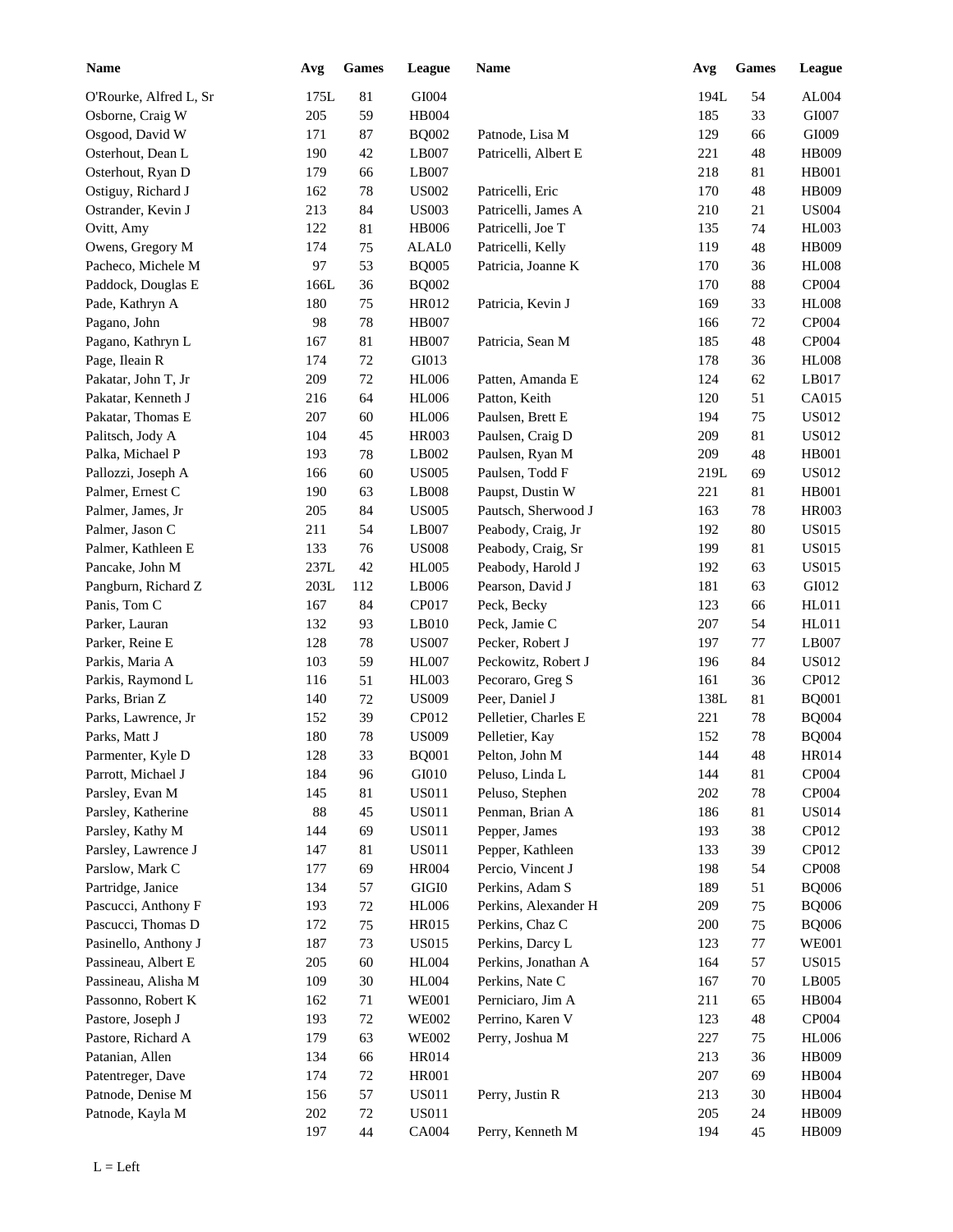| <b>Name</b>            | Avg     | <b>Games</b> | League            | Name                   | Avg  | Games  | <b>League</b>          |
|------------------------|---------|--------------|-------------------|------------------------|------|--------|------------------------|
| Perry, Matthew J       | 141     | $90\,$       | CPCP <sub>0</sub> | Polhemus, Wilma        | 140  | 66     | CA015                  |
|                        | 135     | 87           | CP001             | Pollay, Frank D        | 183  | 72     | LB001                  |
| Pesta, Elizabeth       | 94      | 81           | CA012             | Porter, Lisa M         | 121  | 42     | CP012                  |
| Pesta, Gregory W       | 151     | 49           | <b>CA008</b>      | Porter, Steven C       | 139  | 42     | CP012                  |
| Pesta, James J         | 165     | 48           | <b>CA008</b>      | Post, Carol S          | 138  | 36     | CP012                  |
| Pesta, Steven A        | 161     | $40\,$       | <b>CA008</b>      | Post, Douglas V        | 148  | 31     | CP012                  |
| Peter, Raymond W       | 141     | 72           | LBLB0             | Poulin, Clemence M     | 148  | 71     | CA009                  |
| Peterson, Joseph P     | 227     | 69           | CA011             | Poutre, David J        | 212  | 84     | CP001                  |
|                        | 213     | 81           | <b>CA004</b>      | Poutre, Donald S       | 185  | 84     | CP001                  |
| Peterson, Paul J, Jr   | 205     | 84           | <b>CA004</b>      | Poutre, Donald W       | 203  | 69     | CP001                  |
| Petterson, Wayne L     | 204     | 78           | <b>CP008</b>      | Powell, Daniel J       | 169  | 75     | CP004                  |
| Pettigrew, James B     | 180     | 78           | <b>HB007</b>      | Powell, John C         | 170  | 75     | $\rm GIGI0$            |
| Pettrigrew, Jeanne A   | 155     | 81           | <b>HB007</b>      | Powers, Patricia A     | 128  | 49     | HB002                  |
| Phelan, Arthur         | 115     | 42           | LB009             | Powers, Shannon M      | 153  | 56     | <b>BQ005</b>           |
| Phelan, Leslie         | 120     | 39           | LB009             | Pratt, Anita L         | 128  | 63     | <b>HL010</b>           |
| Phillips, George L, Jr | 212     | $72\,$       | <b>HR006</b>      | Pratt, Gerald E        | 214L | 84     | <b>HL005</b>           |
| Phillips, John M       | 169     | 63           | <b>HB010</b>      | Prebble, Charles E     | 187  | 84     | <b>BQ002</b>           |
| Phillips, Yvonne       | 146     | 78           | <b>HR006</b>      | Premo, Christopher M   | 157  | 63     | <b>HR001</b>           |
| Phoenix, Paul W        | 207     | 75           | <b>HB004</b>      | Premo, Daniel E        | 163  | 75     | <b>HR001</b>           |
| Piche, Gregory C       | 173     | 63           | <b>HR015</b>      | Prendergast, Devin B   | 176L | 74     | <b>BQ006</b>           |
| Pickard, Gary W        | 163     | 23           | <b>BQ002</b>      | Prentiss, Chad E       | 194L | 75     | <b>BQ002</b>           |
| Pickett, Kim T, Sr     | 166     | 69           | <b>HB005</b>      | Prentiss, Richard E    | 131  | 24     | <b>BQ002</b>           |
| Pielo, Charles W       | 173     | 72           | HR012             | Prescott, Frank T      | 173  | 72     | <b>CP008</b>           |
| Pierce, Anna M         | 175     | 60           | <b>HL009</b>      | Prest, Joseph G, Sr    | 207  | 42     | <b>HB009</b>           |
| Pierce, George         | 126     | 42           | HL011             |                        | 204  | 69     | <b>HB001</b>           |
| Pierce, Michael G, Jr  | 204     | 84           | <b>BQ002</b>      | Prest, Mary A          | 208  | 72     | CP016                  |
| Pierce, Michael G, Sr  | 164     | 84           | <b>BQ002</b>      |                        | 195  | 48     | <b>HB009</b>           |
| Pierce, Phyllis        | 87      | 42           | HL011             | Price, Ashley          | 144  | 69     | <b>HL010</b>           |
| Pierce, Thomas J, Jr   | 213     | 81           | <b>HL009</b>      | Prime, James E         | 178  | 32     | <b>CA008</b>           |
|                        | 209     | 81           | <b>HL010</b>      | Primeau, Sebastiana M  | 109  | 84     | <b>HL009</b>           |
| Pierre, Raymond G      | 189     | 33           | <b>HL009</b>      | Primeau, Thomas G      | 112  | 84     | <b>HL009</b>           |
| Pierson, Mary A        | 103     | 24           | <b>HL008</b>      | Primeau, Timothy W     | 197  | 36     | CP012                  |
| Pignatelli, Joseph A   | 179     | 69           | <b>HL006</b>      | Prochilo, Barbara E    | 141  | 27     | CP012                  |
| Pino, Teresa A         | 121     | 36           | <b>WE005</b>      | Proctor, Adam M        | 224  | 72     | <b>US004</b>           |
| Piotrowski, Ted        | 161     | 75           | CP011             |                        | 203  | 81     | CA003                  |
| Pirri, David V         | $201\,$ | 93           | LB016             | Proctor, Christopher R | 152  | $81\,$ | CA011                  |
| Pirri, Denise A        | 154     | 96           | LB016             | Proctor, Gerald J      | 213  | 66     | CP002                  |
| Pisculli, David J      | 215     | 51           | HL006             | Proctor, Leonard W     | 225  | $72\,$ | <b>HL006</b>           |
|                        | 202     | $60\,$       | HB001             |                        | 213  | 75     | CP002                  |
| Pitanello, Anthony J   | 172     | 66           | GI003             |                        | 211  | 75     | <b>HL005</b>           |
| Pitcher, David J       | 124L    | 72           | AL007             | Proctor, Paul G        | 159  | 84     | <b>US012</b>           |
| Pitcher, Karen E       | 148     | $72\,$       | AL007             | Proper, Anthony F      | 135  | $72\,$ | LB018                  |
| Pitt, Gary T           | 213     | 75           | <b>HL006</b>      | Propst, Walter         | 195  | 65     | <b>HL006</b>           |
|                        | 212     | $\bf 84$     | <b>HL005</b>      | Prosser, Paul A        | 189  | $78\,$ | <b>HR006</b>           |
| Plante, E. Arthur      | 139     | 27           | <b>CA008</b>      | Puckey, Ryan R         | 203  | 63     | LB017                  |
| Plantier, Bernard L    | 190     | 63           | CA011             | Pugh, Sandra           | 185  | 69     | <b>HL007</b>           |
| Ploof, Donald J        | 156L    | 60           | LB017             | Pugliano, Michael A    | 194  | 81     | CA004                  |
| Ploof, Matthew D       | 200     | $78\,$       | <b>US015</b>      | Pulver, William H      | 211  | 104    | LB006                  |
| Ploof, Todd M          | 190     | 69           | CP008             | Purcell, Vonne E       | 137  | 69     | CA015                  |
| Pluckrose, Kevin M     | 154     | 69           | HL003             | Purdy, William F       | 201  | $27\,$ | CP001                  |
| Pohl, Jason E          | 215     | 66           | <b>HL010</b>      | Putnam, Nathan E       | 134  | 93     | $\operatorname{LB}004$ |
| Poirier, Laura N       | 139     | 66           | LB017             | Pyskadlo, Agatha C     | 120  | 81     | CA012                  |
| Polansky, Arnold       | 186     | 24           | LB009             | Pyskadlo, Mark J       | 210  | 81     | <b>US005</b>           |
| Polesel, Corey J       | 161     | 75           | LBLB0             |                        | 193  | $30\,$ | CA010                  |
| Polhemus, Michael      | 156     | $78\,$       | CA014             | Quackenbush, Colleen C | 137  | 72     | <b>WE003</b>           |
|                        | 151     | 75           | CA015             | Quackenbush, Edgar L   | 129  | 69     | <b>WE003</b>           |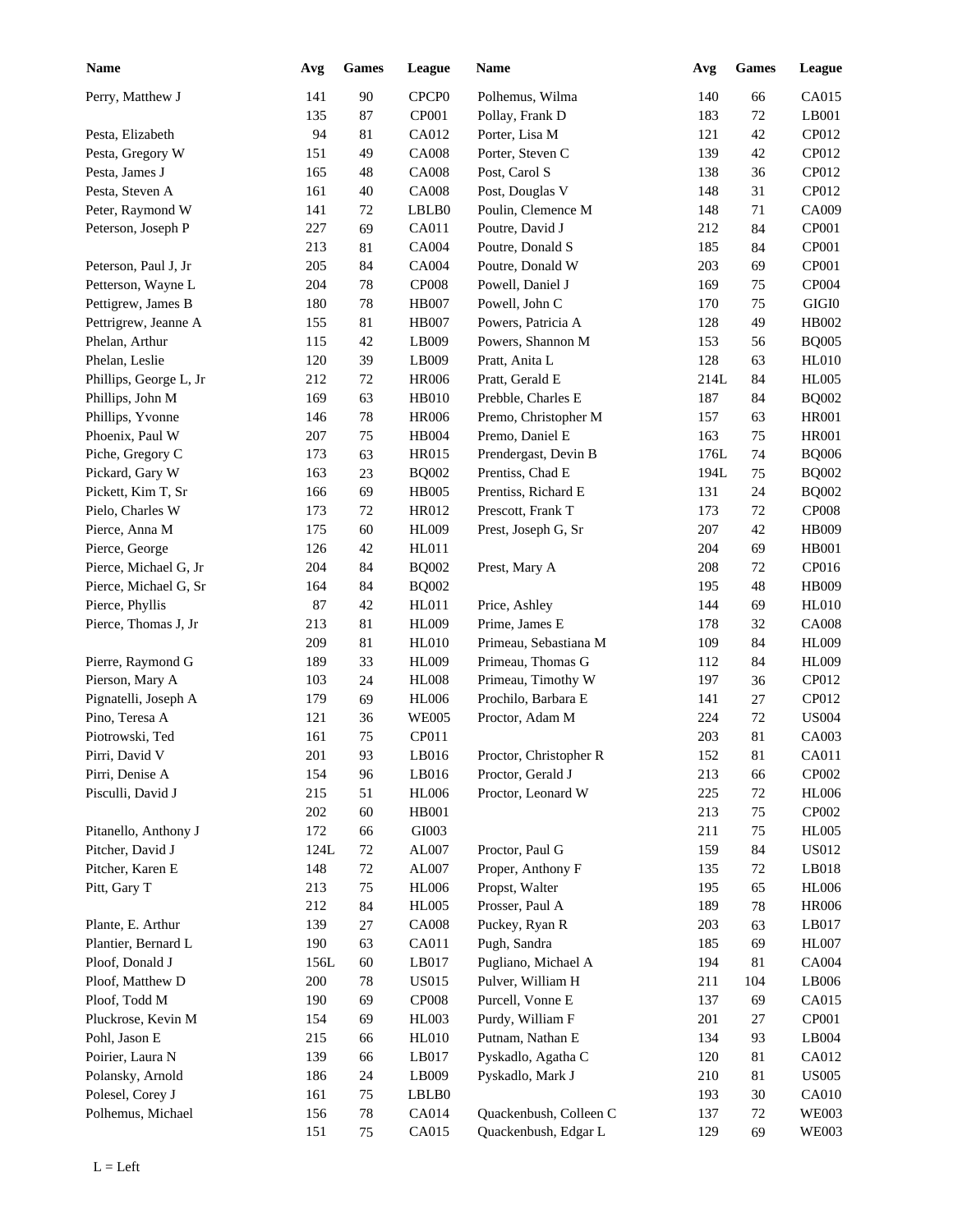| <b>Name</b>                  | Avg  | <b>Games</b> | League       | Name                      | Avg  | <b>Games</b> | League         |
|------------------------------|------|--------------|--------------|---------------------------|------|--------------|----------------|
| Quandt, Phillip O            | 168  | 57           | HBHB0        | Reilly, John F            | 183  | 96           | LB016          |
| Quell, David E               | 206  | 75           | CA004        | Reinemann, Jesse A        | 209L | 75           | AL002          |
| Questel, John A              | 173  | 49           | LBLB0        | Reiniger, Clay A          | 228  | 66           | <b>US004</b>   |
| Questel, Michele L           | 158  | 71           | LBLB0        |                           | 194L | $88\,$       | <b>HR011</b>   |
| Quinn, Jon P                 | 198  | $72\,$       | CP001        | Reiniger, Clay E          | 232  | 75           | <b>US004</b>   |
| Quintal, Susan J             | 164  | 21           | <b>HB007</b> | Renaghan, Michael E       | 166  | 78           | CP001          |
| Rabideau, Chad M             | 169  | 69           | CP010        | Renna, Patricia           | 132  | 84           | <b>HB005</b>   |
| Racht, Wayne F               | 202  | 87           | CP010        |                           | 132  | 84           | <b>HB007</b>   |
| Radick, Charles Z            | 205  | 108          | LB006        | Renna, Timothy M          | 132  | 71           | HR014          |
|                              | 200  | 24           | GIS01        | Reploeg, Laura            | 97   | 48           | HB002          |
| Radley, Jodi L               | 158  | 66           | HR002        | Rescott, James P          | 171  | 78           | HR012          |
| Radliff, Sean E              | 166  | 29           | CA010        | Restino, Travis M         | 143L | 81           | <b>BQ002</b>   |
| Rahmas, Stanley J            | 111  | 58           | GIGI0        | Reu, Patricia A           | 140  | 54           | CA006          |
| Rainville, Nathan P          | 178  | 79           | CP009        | Reu, William E            | 149  | 60           | CA006          |
| Rainville-Pommier, Barbara J | 146  | 85           | CP009        | Reynolds, Karen A         | 153  | 57           | LB013          |
| Ramella, Chris M             | 152  | 36           | LB015        | Rhoades, Deloris          | 154  | 84           | <b>HB007</b>   |
| Randall, Frederick L         | 125  | 57           | CA014        | Rhodes, Richard D         | 154  | 84           | <b>CP008</b>   |
| Rankin, Edward               | 154  | 84           | GI010        | Rhodes, Robert A          | 178  | 69           | <b>HR001</b>   |
|                              |      |              | <b>HL010</b> |                           |      |              |                |
| Ransford, John C             | 166  | 60           |              | Riberdy, Brian D          | 195  | 78           | <b>HL003</b>   |
| Rapp, Lisa M                 | 130  | 39           | LB015        | Riberdy, David R          | 147  | 63           | <b>HL003</b>   |
| Rapp, Mark W                 | 187  | 45           | LB015        | Riberdy, Pamela J         | 176  | 78           | <b>HL003</b>   |
| Rarick, Regina A             | 117  | 60           | <b>WE003</b> | Riccitelli, Frank J       | 148  | 33           | <b>CA010</b>   |
| Rasheed, Thelma J            | 171  | 78           | <b>US017</b> | Riccitelli, JoAnn P       | 93   | 33           | <b>CA010</b>   |
| Ravenell, Donald C           | 182  | 72           | <b>US018</b> | Riccitelli, John J        | 187  | 32           | LB015          |
| Ray, Dorothy M               | 162  | 75           | GI012        | Rice, Brian W             | 229  | 72           | <b>BQ003</b>   |
| Ray, Richard W, III          | 192  | 81           | GI012        |                           | 229  | 78           | <b>BQ001</b>   |
| Ray, Richard W, Jr           | 204  | 30           | GI012        | Rice, Edward J            | 167  | 59           | <b>WE002</b>   |
| Ray, Terry P                 | 215  | 108          | LB006        | Rice, Jonathan E          | 192  | 77           | <b>BQ001</b>   |
| Raylinsky, Casimir E         | 197  | 84           | <b>CP008</b> | Richbart, Richard A       | 196  | 72           | CP002          |
| Raymond, Louis J             | 172  | 81           | AL003        | Richmond, Matthew J       | 188  | 75           | GI012          |
| Raymond, Michael             | 191  | 72           | <b>HB005</b> | Richmond, Wendy M         | 153  | 69           | GI012          |
| Razanousky, Frank M          | 132L | 104          | CA005        | Rickert, Steve            | 177  | 72           | <b>HR001</b>   |
| Razzano, Jennifer M          | 134  | 33           | GI012        | Riddell, Matthew J        | 186  | 90           | LB016          |
| Rebhum, Charles R            | 184  | 45           | <b>HB004</b> | Rielly, Joseph T, Sr      | 188  | 63           | <b>HL010</b>   |
|                              | 172  | 33           | HBHB0        | Rifenburgh, William H, Jr | 181  | 81           | <b>BQ002</b>   |
| Rebhun, Jean C               | 148  | 66           | <b>HB007</b> | Rigney, Kyle              | 190  | 48           | HB009          |
| Rebhun, Leonard J            | 195  | $80\,$       | HR011        | Riley, Daniel J           | 195  | 27           | HBHB0          |
|                              | 182  | $75\,$       | HR015        | Riley, Kathleen M         | 154  | 75           | <b>US009</b>   |
| Rector, Bret H               | 135  | 57           | HR012        | Ring, Jason S             | 203  | 81           | HB001          |
| Rector, Jason R              | 193  | $30\,$       | HR012        | Riservato, Anthony M      | 202  | 63           | CA004          |
|                              | 178  | $72\,$       | <b>HR010</b> |                           | 197  | 60           | CP001          |
| Rector, Pamela M             | 144  | $72\,$       | HR012        | Ritrovato, Carrie A       | 128  | 81           | <b>HB005</b>   |
| Rector, Stephen J, Jr        | 167  | 36           | HR012        | Ritz, Mark E              | 172  | 81           | CP001          |
| Rector, Stephen L, Sr        | 185  | 75           | HR012        | Rivenburg, Tim J          | 178  | 57           | LB007          |
| Redman, Damian S             | 183  | $42\,$       | CP008        | Rivera, Samuel, Jr        | 182  | 84           | ${\rm G I}010$ |
| Reed, Charles J              | 155  | 75           | HL011        | Robbins, Ernie            | 173  | 78           | LB017          |
| Reed, Kelly                  | 133  | 36           | HL011        | Robbins, Kathy            | 164  | 68           | LB017          |
| Reed, Kevin                  | 179  | 60           | HL011        | Roberts, Edwin C, Jr      | 196  | 81           | HB004          |
| Reed, Stan                   | 163  | 75           | HR012        | Roberts, Frank A          | 183  | 81           | GI004          |
| Reed, Thomas M               | 226  | 69           | <b>HL006</b> | Roberts, Fred J           | 205  | 96           | LB016          |
|                              | 206  | 36           | LB009        |                           | 203  | 42           | LB015          |
| Reedy, Mary L                | 136  | $72\,$       | LB017        | Roberts, Karen L          | 125  | 75           | <b>BQ005</b>   |
| Rehder, Richard A            | 183  | 78           | HR012        | Roberts, Sandra E         | 155  | 72           | GI013          |
| Rehonis, Daniel J            | 214  | 81           | AL002        |                           | 148  | 75           | CA006          |
| Rehonis, John M              | 153L | 79           | AL002        | Robertson, Ralph          | 169  | 81           | <b>HR005</b>   |
|                              |      |              |              |                           |      |              |                |
| Reilly, Daniel A             | 124  | 81           | <b>HB006</b> |                           | 166  | 78           | <b>HR010</b>   |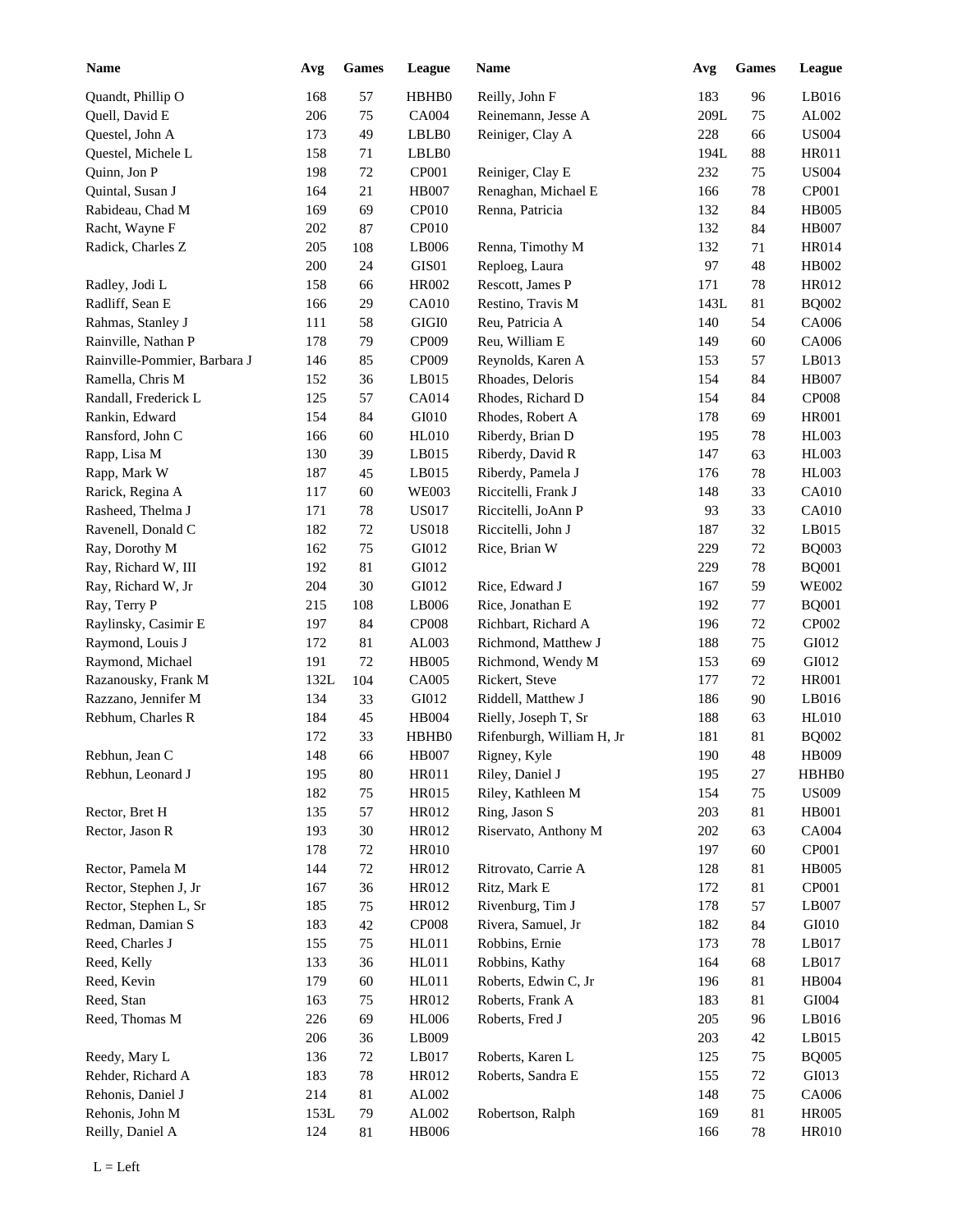| <b>Name</b>           | Avg  | <b>Games</b> | League       | <b>Name</b>            | Avg  | <b>Games</b> | League            |
|-----------------------|------|--------------|--------------|------------------------|------|--------------|-------------------|
| Robilotto, Joseph L   | 166  | 69           | LBLB0        | Rosenberger, John W    | 184  | 75           | LB007             |
| Robinson, Delorise    | 134  | 69           | <b>US017</b> | Rosenberger, Willaim   | 150  | 57           | HR012             |
| Robinson, Larry L     | 132  | 24           | <b>US009</b> | Rosencrans, Mary       | 106  | 80           | <b>US007</b>      |
| Robinson, Lisa M      | 173  | 48           | GI007        | Rosenthal, Alfred J    | 185  | 78           | <b>CP008</b>      |
| Robitaille, Donna J   | 140  | 48           | CA013        | Rosko, Leon J          | 175  | 78           | HB004             |
| Robitaille, William E | 176L | 69           | CA013        | Ross, Anita F          | 138  | 75           | CP013             |
| Rock, Christopher M   | 212  | 78           | <b>CA004</b> | Ross, Gregory P        | 164  | 66           | <b>HR001</b>      |
| Rock, Drew E          | 208  | 36           | LB013        | Ross, Mary L           | 130  | 75           | HB002             |
| Rock, Drieux E        | 187  | 67           | <b>HR005</b> | Rost, David, Sr        | 172  | 39           | GIGI0             |
| Rockwell, Daniel J    | 165  | 96           | LB016        | Roth, Alan J           | 212  | 52           | LB006             |
| Rocque, Jason W       | 210  | 60           | <b>HL006</b> |                        | 209  | 30           | GIS01             |
| Rocque, Raymond A     | 210  | 75           | <b>HL006</b> | Rowe, Daniel J         | 228  | 78           | <b>US004</b>      |
| Roddy, Cathy V        | 125L | 78           | <b>US014</b> |                        | 227  | 84           | <b>HB001</b>      |
| Rodford, Eric J       | 178  |              | <b>HB006</b> |                        | 218  |              | CA003             |
|                       |      | 78           |              |                        |      | 45           |                   |
| Rodford, Jamie E      | 124  | 84           | <b>HB006</b> | Rowe, Richard M        | 150  | 81           | GI013             |
| Roe, Bonnie R         | 135  | 72           | GI009        | Rowe, Robert J         | 224  | 78           | <b>US004</b>      |
| Rogers, James P       | 188  | 32           | HR011        |                        | 218  | 84           | <b>HB001</b>      |
| Rogers, Scott A       | 222L | 81           | <b>HB001</b> | Royce, William H       | 174  | 75           | <b>WE004</b>      |
| Rogers, Scott A       | 200  | 75           | <b>BQ003</b> | Rudolph, Bill          | 141  | 45           | <b>HR001</b>      |
| Roick, Bernice        | 122  | 60           | LB017        | Ruggiero, Vincent A    | 203  | 66           | <b>US003</b>      |
| Rokjer, Daniel C      | 173  | 78           | <b>HR006</b> | Ruggles, John S, Sr    | 184  | 84           | <b>BQ002</b>      |
| Rokjer, Frank W       | 159  | $75\,$       | <b>HR006</b> | Russ, Kenneth A        | 168  | 78           | LB002             |
| Roland, Raymond E     | 165  | 62           | LBLB0        | Russell, Jason G       | 190  | 63           | <b>HB005</b>      |
| Rolfe, Branden L      | 142  | $81\,$       | <b>US011</b> | Russell, Michael J     | 198  | 84           | HR011             |
| Rolfe, Debby E        | 129  | 78           | <b>US011</b> | Russell, Mitchell F    | 194  | 104          | <b>HR011</b>      |
| Rolfe, Elizabeth      | 166  | $72\,$       | <b>US011</b> |                        | 191  | 78           | <b>HR010</b>      |
| Rolfe, Jeremy P       | 166  | $75\,$       | <b>US011</b> | Russell-Maiello, Cory  | 120  | 63           | HR002             |
| Rolfe, Martin O       | 156  | $81\,$       | <b>US011</b> | Rustin, Tim T          | 137  | 76           | CPCP <sub>0</sub> |
| Rolfe, Melissa A      | 127  | $81\,$       | <b>US011</b> | Rutkey, Frank J        | 167  | 72           | LB001             |
| Romano, Jeffrey D     | 181  | 72           | <b>HR004</b> | Ryan, Courtney L       | 170  | 33           | <b>US014</b>      |
| Romano, Ronald L      | 167  | 75           | <b>US006</b> | Ryan, Francis M        | 177  | 51           | HBHB0             |
| Romano, Zachary D     | 210  | 24           | <b>HR004</b> | Ryan, Jean A           | 122  | 78           | <b>US014</b>      |
| Ronda, Michael P      | 197  | 63           | <b>HL006</b> | Ryan, Joseph S         | 196  | 75           | GI003             |
| Rondeau, Allen C      | 164  | 70           | <b>HR001</b> | Ryan, Laura J          | 166  | $81\,$       | <b>HB007</b>      |
| Rondeau, Francis S    | 192  | 63           | <b>US005</b> | Ryan, Lindsey C        | 85   | 30           | <b>HB009</b>      |
| Rondeau, James        | 177  | 57           | <b>HR001</b> | Ryan, Matthew F        | 142  | 54           | HBHB0             |
| Rondeau, James L      | 187  | 62           | <b>US005</b> | Ryan, Michael T        | 171L | 78           | <b>BQ002</b>      |
| Rondeau, Paul J       | 166  | 56           | <b>US005</b> | Rybicki, Larry W       | 184  | 66           | LB001             |
| Rooney, Sean M        |      |              |              |                        |      |              | LB001             |
|                       | 139  | 66           | AL007        | Rys, Matthew R         | 189  | 75           |                   |
| Rootes, Thomas R      | 154  | 66           | GI012        | Rys, Robert S          | 141  | 72           | LB001             |
| Rorick, Lee           | 130  | $22\,$       | LB017        | Rzesuto, John O        | 157  | 33           | $\rm GIGI0$       |
| Rosa, Jeanette F      | 102  | $27\,$       | <b>WE003</b> | Rzesuto, Mary          | 132  | 36           | $\rm GIGI0$       |
| Rosa, Pedro           | 117  | $27\,$       | <b>WE003</b> | Safford, David E       | 197  | 81           | GI013             |
| Rosario, John         | 214  | 79           | <b>HL005</b> |                        | 195  | 75           | GI014             |
|                       | 212  | 84           | HB001        |                        | 191  | 81           | GI002             |
| Rose, Dawn M          | 123  | 33           | CP014        | Sagendorf, Cathy A     | 165  | 76           | CA015             |
| Rose, George H, Jr    | 179  | 56           | <b>HR006</b> | Sagendorf, James A     | 203  | 48           | CA014             |
| Rose, James H         | 120  | $75\,$       | <b>HL003</b> |                        | 203  | 51           | CA015             |
| Rose, Kelly R         | 108  | 30           | HL001        | Salamida, Joseph M     | 209  | 83           | CA004             |
| Rosecrans, Eileen     | 105  | $75\,$       | <b>US007</b> |                        | 203  | 24           | CA003             |
| Rosekrans, Donald G   | 180L | 33           | CA010        | Salamida, Michael      | 177  | 51           | <b>WE001</b>      |
|                       | 180  | 84           | GI004        | Salerno, Charles A, Jr | 212  | 78           | CA015             |
| Rosekrans, Donald J   | 168L | $75\,$       | GI004        |                        | 208  | 78           | CA014             |
| Rosen, Derek J        | 217  | 69           | <b>HL009</b> | Salerno, Elizabeth T   | 118  | 63           | <b>WE005</b>      |
| Rosen, Joseph A       | 221  | 81           | <b>HL005</b> | Salerno, Kathleen A    | 140  | 63           | CA015             |
| Rosenberg, Bernice    | 116  | 48           | <b>BQ005</b> | Salisbury, Allen S     | 205  | 81           | LB013             |
|                       |      |              |              |                        |      |              |                   |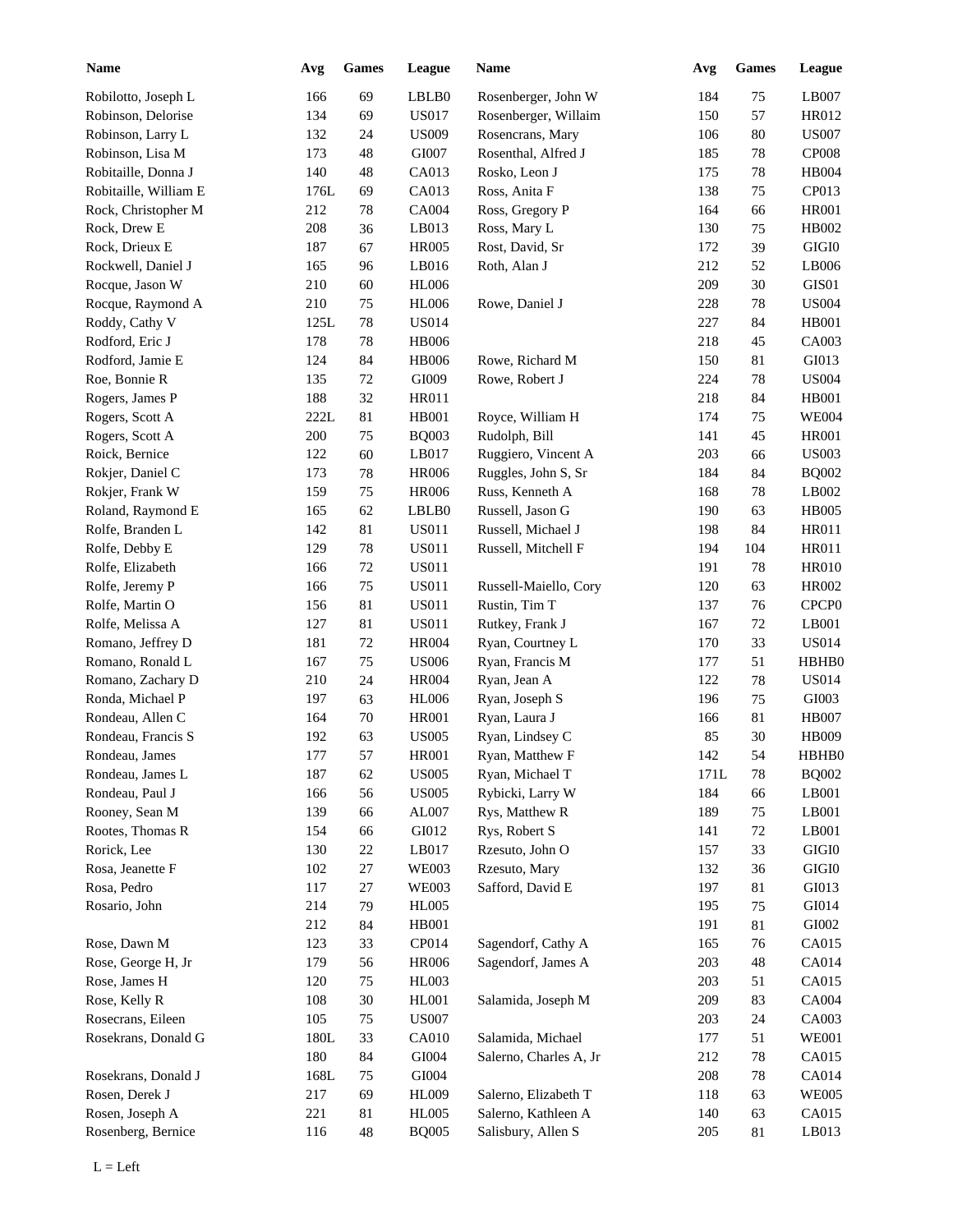| <b>Name</b>             | Avg  | <b>Games</b> | League       | Name                                     | Avg  | <b>Games</b> | League            |
|-------------------------|------|--------------|--------------|------------------------------------------|------|--------------|-------------------|
|                         | 200  | 72           | GI002        | Schofield, Brian P                       | 166  | 69           | AL003             |
| Salisbury, Eileen M     | 143  | 75           | LB013        | Schongar, Carol A                        | 136  | 81           | <b>HB007</b>      |
| Salisbury, Matthew T    | 212  | 81           | CP001        | Schott, Richard C                        | 211  | 75           | CP002             |
| Sally, Terri            | 170  | 81           | LB013        | Schrader, Joanne                         | 137  | 71           | CA009             |
| Samarija, Chris         | 212  | 75           | US012        | Schramek, Robert L                       | 145  | 75           | HL003             |
| Samboy, Anita B         | 159  | 75           | HR016        | Schrimsher, James F                      | 200  | 75           | <b>HL009</b>      |
|                         | 157  | 72           | <b>HR008</b> | Schrimsher, Melanie L                    | 144  | 72           | <b>HL009</b>      |
| Samboy, Bret P          | 216  | 64           | <b>HR011</b> | Schroeder, Janet M                       | 154  | 81           | <b>US007</b>      |
| Samboy, Bruce T         | 186  | 75           | HR016        | Schwartz, Kenneth                        | 223  | 78           | CP002             |
|                         | 170  | 100          | HR011        | Scifo, John J                            | 121  | 82           | <b>US005</b>      |
| Samsel, James J         | 184  | 72           | <b>US008</b> |                                          | 118  | 67           | <b>US008</b>      |
| Sandercox, Wayne E      | 185  | $72\,$       | LB013        | Scifo, Joseph J                          | 209  | 78           | <b>US019</b>      |
| Sanders, Chris          | 126  | 81           | <b>HB006</b> |                                          | 196  | 84           | <b>US003</b>      |
| Sanders, Rachel L       | 116  | 39           | AL007        | Scifo, Nancy W                           | 144  | 78           | <b>US019</b>      |
| Sanderson, Kristina M   | 96   | 59           | <b>BQ004</b> | Scifo, Robert P                          | 190  | 74           | <b>US019</b>      |
| Sanderson, Peter J      | 165  | 65           | <b>BQ004</b> |                                          | 178  | 78           | GI004             |
| Sano, Anthony M         | 188  | 75           | <b>CP008</b> | Scorsone, Aaron A                        | 196  | 81           | GI004             |
| Sansone, Keith J        | 175  | 74           | <b>HR001</b> | Scott, Brian P                           | 166  | 79           | GI010             |
| Sansone, Thomas F       | 164  | 65           | GI003        | Scott, Jordan M                          | 170  | 52           | GI010             |
| Santos, Joseph C        | 157  | 39           | LB016        | Scott, Matthew W                         | 155  | 36           | <b>HR001</b>      |
| Santspree, John         | 162  | 84           | GI003        | Scott, Michael W                         | 165  | 83           | CPCP <sub>0</sub> |
| Santspree, John E       | 189  | 75           | GI003        | Scott, Nancy A                           | 139  | 72           | <b>HL007</b>      |
| Sardos, John R          | 121  | 26           | LB005        | Scott, Paul J                            | 140  | 72           | <b>HL006</b>      |
| Sargood, Edward J       | 210L | 63           | <b>BQ003</b> | Scotti, Christopher J                    | 141  | 80           | CP017             |
|                         | 201  | 21           | BQS01        | Scriven, Laura                           | 152  | 69           | <b>HB006</b>      |
| Sarkisian, Wendy A      | 192  | 33           | LB015        | Scriven, Robert E                        | 202  | 78           | <b>HB006</b>      |
| Sass, William D, Jr     | 156  | 75           | <b>US003</b> | Scriven, Terry J                         | 172  | 81           | <b>HB006</b>      |
| Saunders, Joel F        | 200  | 57           | LB008        | Scriven, Wendy L                         | 132  | 69           | <b>HB006</b>      |
| Sauter, R. Michael      | 213  | 78           | HB004        | Seabury, Edward F                        | 199  | 75           | <b>HB006</b>      |
|                         | 206  | 42           | CP002        |                                          | 158  | 75           | <b>HB006</b>      |
| Savaria, Scott J        | 133  | 54           | HBHB0        | Seabury, Ernest P<br>Seabury, Michelle L | 109  | 63           | <b>HB006</b>      |
| Sawyer, Christine       |      |              |              |                                          |      |              |                   |
|                         | 130  | 75           | LB017        | Seabury, Robert H, Jr                    | 208  | $72\,$       | <b>BQ006</b>      |
| Sbrega, Pam L           | 131  | 55           | <b>BQ005</b> | Seale, John F                            | 166  | 75           | <b>BQ001</b>      |
|                         | 129  | 30           | BQS01        | Sedmak, Thomas A                         | 159  | 67           | <b>CA008</b>      |
| Scaccia, Jennifer       | 188  | 75           | AL002        | Seeley, Gavin O                          | 194  | 72           | <b>US003</b>      |
| Scaccia, Jiacomo        | 215  | 72           | AL002        | Seepo, Drew                              | 188  | $72\,$       | LB001             |
| Scaccia, Joseph P       | 224  | 62           | ALAL0        | Seguin, Kristin M                        | 139  | 57           | <b>HB005</b>      |
|                         | 218  | 79           | AL002        | Seidl, Charles                           | 174L | 33           | LB009             |
| Scalisi, Victoria R     | 160  | 66           | HR012        | Seidl, Michele                           | 139  | 30           | LB009             |
| Scattergood, Marilyn J  | 124  | $78\,$       | GI012        | Selby, Scott W                           | 207  | 75           | <b>US004</b>      |
| Scelsi, Marc M          | 216  | 75           | <b>HL006</b> |                                          | 203  | 27           | GIS01             |
| Scelsi, Michael A       | 175  | $30\,$       | <b>HL006</b> |                                          | 203  | 66           | CA003             |
| Schaap, Michael E       | 208  | $72\,$       | GI002        | Semenick, Shirley                        | 171  | 75           | CA009             |
| Schell, Paula A         | 160  | 39           | CP012        | Senecal, Ted R, Jr                       | 173L | $78\,$       | <b>BQ002</b>      |
| Scherl, Melissa A       | 149  | 95           | CP014        | Senecal, Tyler C                         | 213  | 60           | LB006             |
| Schermerhorn, Kenneth M | 199  | 39           | <b>HL008</b> | Serson, Amy L                            | 112  | 48           | HB009             |
|                         | 194  | $75\,$       | CP017        | Serson, Austin T                         | 124  | 48           | HB009             |
| Scheuer, Donald V, Jr   | 209  | 99           | LB011        | Severence, Paul T                        | 128  | 33           | CP009             |
| Scheuer, Kimberly M     | 182  | 69           | LB011        | Sgambati, Cathy A                        | 153  | $72\,$       | $\rm HL004$       |
| Schindler, Henry L, Jr  | 143  | 36           | GI011        | Sgambati, Francis A                      | 177  | $78\,$       | <b>HL004</b>      |
| Schindler, Judy A       | 144  | 75           | HL003        | Shafer, Kathleen M                       | 159  | 77           | CP005             |
| Schmidt, Al             | 165  | 66           | $\rm GIGI0$  | Shafer, Todd C                           | 217  | 84           | CP005             |
| Schmigel, Louis M       | 215  | 66           | <b>BQ006</b> | Shanahan, Michael E                      | 159  | 24           | HL009             |
| Schmigel, Michelle T    | 164  | 75           | <b>BQ005</b> | Shaw, Kelli A                            | 138  | 75           | LB013             |
| Schmitt, Robert J       | 208  | 36           | GI001        | Sheedy, Kimberly C                       | 155  | 58           | GI012             |
| Schnurr, Joe P          | 189  | 93           | LB016        | Sheedy, Thomas J                         | 189  | 43           | <b>CA008</b>      |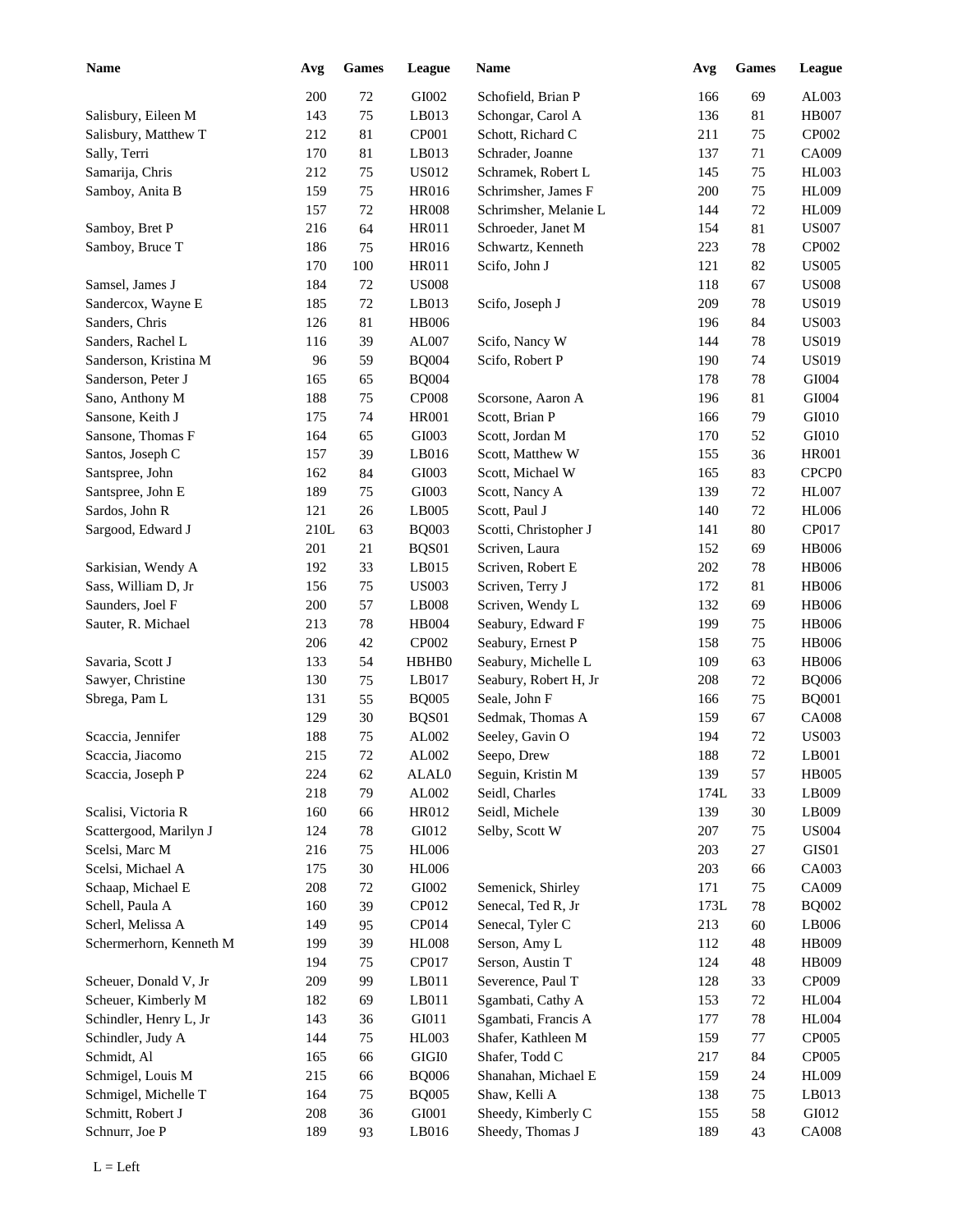| <b>Name</b>                 | Avg        | <b>Games</b> | League       | Name                 | Avg  | <b>Games</b> | League       |
|-----------------------------|------------|--------------|--------------|----------------------|------|--------------|--------------|
| Sheehan, Carol Anne         | 154        | 84           | <b>WE001</b> | Simonik, Edward J    | 167  | 60           | HR012        |
| Sheehan, Matthew B          | 116        | 27           | <b>HR010</b> | Siptroth, Chris A    | 201  | 63           | <b>BQ004</b> |
| Shellard, Drew W            | 151        | 49           | GI001        | Siptroth, Patricia A | 144  | 72           | <b>BQ004</b> |
| Shellard, Jack              | 153        | 69           | GI001        | Siskin, Todd         | 110  | 60           | LB005        |
| Shepard, Amanda A           | 126        | 72           | HL009        | Skiba, Jesse L       | 148  | 78           | GI012        |
| Shepard, Joseph W           | 169        | $72\,$       | CP001        | Skiba, Karyn J       | 167  | 66           | GI012        |
| Shepard, Joshua D           | 211        | $72\,$       | <b>HB001</b> | Skiba, Robert        | 161  | 78           | HR016        |
| Shepard, Thomas A, Jr       | 180L       | $72\,$       | HR015        | Skiba, Robert T      | 202  | 66           | GI012        |
| Sheridan, Megan             | 117        | 54           | GI010        | Skiff, Earl V        | 142  | 90           | LB014        |
| Sherman, Kayleigh M         | 106        | 48           | HB009        | Skiff, Garry E, Jr   | 200  | 96           | LB014        |
| Sherman, Matthew D          | 231        | 42           | <b>HB001</b> | Skiff, Garry E, Sr   | 185  | 75           | <b>US006</b> |
| Sherman, Robert E           | 132        | 63           | <b>HR010</b> | Sleicher, Kyle J     | 203  | 100          | HR011        |
| Shevy, Denise F             | 139        | 81           | <b>US007</b> | Slingerland, John F  | 200  | 48           | LB015        |
| Shevy, Robert F             | 172        | 75           | <b>US007</b> |                      | 193  | 56           | LB006        |
| Shimer, Gregory A           | 207        | 66           | HB011        | Smail, Julian A      | 181  | 87           | <b>US005</b> |
| Shippee, Charles B          | 147        | 69           | <b>HR009</b> | Smarro, Drew M       | 222  | 84           | <b>HL005</b> |
| Shippee, Sandra D           | 123        | 57           | <b>HR009</b> |                      | 221  | 78           | <b>US004</b> |
| Shipski, Justin T           | 209        | 66           | CP002        |                      | 213  | 78           | CA003        |
| Shoemaker, Brian P          | 203        | 81           | <b>HB004</b> | Smarro, Ralph S      | 215L | 81           | <b>US014</b> |
| Shoemaker, Hal              | 146        | 78           | <b>HR004</b> | Smart, James E       | 182  | 49           | <b>US005</b> |
| Shoemaker, Jennifer M       | 139        | 78           | <b>HB007</b> | Smith, Amanda L      | 209  | 72           | <b>HL010</b> |
| Shoemaker, Robert G         | 225        | 75           | <b>US004</b> | Smith, Andrew R      | 225  | 112          | LB006        |
|                             | 217        | 21           | <b>HB004</b> | Smith, Carol M       | 136  | 69           | LBLB0        |
| Shoemaker, Robert P         | 217        | 69           | <b>HB001</b> | Smith, Cheryl J      | 91   | 78           | <b>US009</b> |
|                             | 214        | 75           | HB004        | Smith, Christopher M | 222L | 112          | LB006        |
|                             | 212        | 69           | <b>US004</b> | Smith, Dean P        | 210  | $81\,$       | <b>HL005</b> |
| Showers, Laura              | 120        | 69           | HR002        | Smith, Deborah J     | 171  | $81\,$       | <b>US014</b> |
| Shufelt, Clayton W          | 155        | 68           | <b>WE002</b> |                      | 165  | 78           | <b>US009</b> |
|                             | 152        | 57           | <b>WE003</b> | Smith, Donald F      | 118  |              | CA006        |
| Shufelt, Patrick J          | 216        | 72           |              |                      |      | 56<br>81     | CP001        |
| Shufelt, Robin S            |            | 54           | <b>HL006</b> | Smith, Donald S      | 183  |              |              |
|                             | 146<br>144 | 63           | <b>HL007</b> | Smith, Edward        | 122  | 65           | <b>WE004</b> |
|                             |            |              | <b>HL009</b> | Smith, Eric J        | 203  | 78           | <b>HB001</b> |
| Shufelt, Rodger P           | 210        | 81           | <b>HL010</b> | Smith, Jo-Ann M      | 185L | 69           | <b>HL010</b> |
|                             | 205        | $75\,$       | <b>HL006</b> | Smith, Joseph M      | 230  | 63           | <b>HL005</b> |
|                             | 205        | 84           | <b>HL009</b> |                      | 224  | 72           | <b>US004</b> |
| Shufelt, Thomas J, Jr       | 211        | $78\,$       | <b>US004</b> | Smith, Karla J       | 166  | $72\,$       | LB013        |
|                             | 209        | $78\,$       | GI002        | Smith, Kevin P       | 172  | 78           | HR003        |
| Shufelt, Thomas J, Sr       | 169L       | $75\,$       | GI002        | Smith, Louis M       | 196  | 72           | CP002        |
| Shufelt, Zackary T          | 203        | $24\,$       | <b>HL006</b> | Smith, Lynn A        | 175  | 31           | <b>HB009</b> |
|                             | 194        | $81\,$       | <b>HL010</b> |                      | 161  | 63           | <b>HB010</b> |
| Shumway, William C          | 204        | 57           | <b>BQ003</b> | Smith, Maureen       | 113  | 69           | <b>HR003</b> |
| Shunk, Paul F               | 170        | 78           | <b>BQ002</b> | Smith, Robert D      | 183  | 78           | HR012        |
| Shuster, Charlie J          | 178        | 71           | <b>HL006</b> | Smith, Ronald F      | 145  | 27           | LB013        |
| Siddons, Andrew J           | 154        | 75           | LB017        | Smith, Rupert S      | 209  | 21           | <b>HB001</b> |
| Sidoti, Charles A           | 202        | $42\,$       | LB009        |                      | 209  | 75           | <b>HL005</b> |
|                             | 200        | 75           | LB007        |                      | 204  | 33           | <b>HB009</b> |
| Sieczkarski-Yattaw, Diana L | 204        | 62           | CP005        |                      | 200  | 81           | HB010        |
| Sierens, Justin R           | 143        | 69           | CP004        | Smith, Russell       | 167  | 66           | <b>US002</b> |
| Sifka, Christopher M, Jr    | 216        | 72           | <b>HL006</b> | Smith, Scott P       | 187  | 69           | <b>HL005</b> |
| Simmons, James R            | 176        | 63           | HB011        | Smith, Steven D      | 226  | 27           | <b>HL006</b> |
| Simon, Leon A               | 179        | 59           | <b>US018</b> |                      | 218  | $72\,$       | <b>HL005</b> |
| Simonds, Terrence J         | 200        | 74           | GI001        | Snyder, Kathleen R   | 118  | 63           | <b>WE005</b> |
| Simonian, Randy P           | 187        | 75           | <b>CA008</b> | Snyder, Michael J    | 192  | $75\,$       | LB001        |
| Simonian, Richard P         | 161        | 75           | <b>CA008</b> | Solomon, Jeff J      | 197  | 94           | LB014        |
| Simonian, Richard R         | 205        | 66           | CA004        | Solomon, Jeffery A   | 188  | 72           | LB001        |
|                             | 202        | 40           | <b>CA008</b> | Somaio, Vincent      | 186  | 69           | CP001        |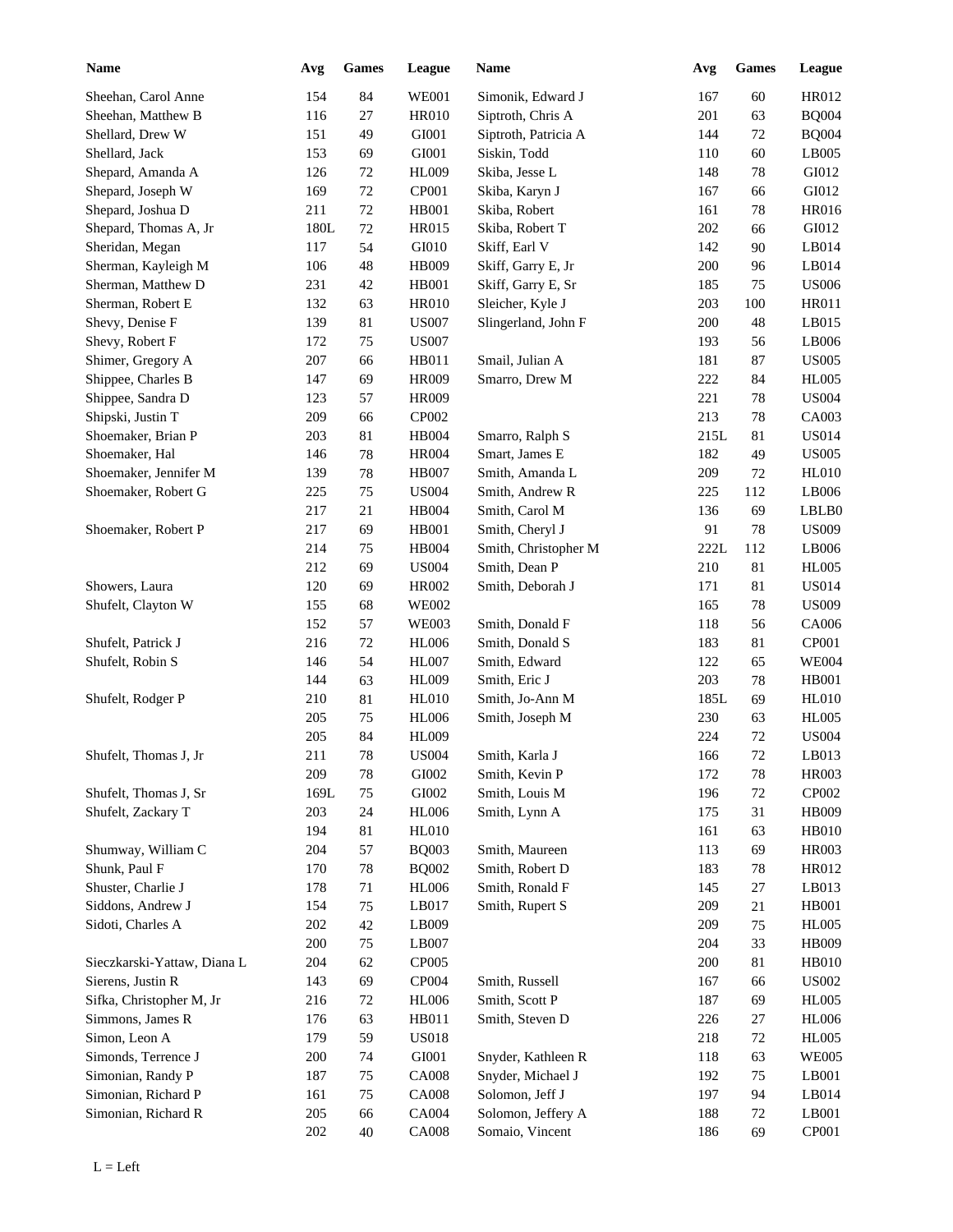| <b>Name</b>              | Avg     | <b>Games</b> | League        | <b>Name</b>               | Avg  | <b>Games</b> | League       |
|--------------------------|---------|--------------|---------------|---------------------------|------|--------------|--------------|
| Sommers, Jennifer L      | 106     | 21           | LB011         | Stebbins, Kathleen M      | 147  | 77           | GI007        |
| Soper, Laura A           | 112     | 21           | <b>BQ005</b>  | Stedman, James B          | 212  | 63           | LB018        |
| Soro, James K            | 198     | 39           | LB009         |                           | 201  | 88           | CA005        |
|                          | 196     | 68           | GI002         | Steele-Duncan, Leatrice H | 159  | 66           | <b>US008</b> |
| Soro, Judith J           | 119     | 34           | LB009         | Stein, Thomas A           | 198  | 69           | LBLB0        |
| Soto, Nicole             | 132     | 69           | <b>HB006</b>  | Stephenson, Kristen N     | 100  | 56           | <b>US010</b> |
| Soto, Robert S           | 185     | 51           | GIGI0         | Sternberg, Kevin J        | 197  | 66           | CP004        |
| Soulier, David O         | 225     | 36           | CA004         | Stevens, Arthur           | 179  | 75           | <b>HR001</b> |
|                          | 221L    | $72\,$       | CA003         | Stevens, Chad S           | 157  | 39           | <b>BQ001</b> |
|                          | 216     | 27           | CA010         | Stevens, Colleen          | 139  | 63           | <b>HB007</b> |
| Sousis, Brian K, Sr      | 226     | 75           | AL002         | Stevens, Darrin M         | 227  | 66           | HB004        |
| Sousis, Gary P           | 148     | 42           | <b>US009</b>  | Stevens, David M, Jr      | 191  | 42           | HBHB0        |
| Spain, Mary Ann          | 171     | 75           | <b>US008</b>  | Stevens, David M, Sr      | 221  | 47           | HBHB0        |
| Spain, Matthew J         | 206     | 75           | <b>US008</b>  |                           | 221L | 81           | HB004        |
| Spall, John C            | 187     | 21           | AL003         | Stevens, Glenn W          | 147  | 57           | <b>HR001</b> |
| Spaulding, David M       | 197     | 81           | CA014         | Stevens, Joseph E         | 176L | 81           | <b>HR001</b> |
| Spaulding, Michael E     | 195     | 69           | CA015         | Stevens, June H           | 156  | 83           | <b>HB007</b> |
| Spencer, Sean P          | 165     | 31           | <b>HB009</b>  |                           | 151  | 68           | HB002        |
| Spenziero, Anthony P     | 200     | 59           | GI002         | Stevens, Mark E           | 161  | 51           | <b>BQ001</b> |
| Spenziero, Christian     | 188     | 30           | GI002         | Stevens, Michael J        | 154  | 70           | <b>BQ001</b> |
| Spiak, Danielle          | 137     | $72\,$       | <b>BQ005</b>  | Stevens, Robert M         | 210  | 78           | <b>HB001</b> |
| Spickler, Matthew B      | 220     | 80           | GI002         | Stevens, Thomas M         | 219  | 78           | <b>HR010</b> |
| Spitalny, Aram W         | 138     | 33           | <b>HL001</b>  |                           | 202  | 104          | HR011        |
| Spitalny, Cindy S        | 115     | 33           | <b>HL001</b>  |                           | 199  | 75           | HR015        |
| Sponable, DeBorah A      | 104     | 42           | <b>WE003</b>  | Stevens, Tia-Marie        | 182  | 47           | HR014        |
|                          |         |              |               |                           |      |              |              |
| Sponable, Jason E        | 162     | 27           | LB004         | Stevers, Gerald R, Jr     | 153  | 72           | <b>WE002</b> |
| Sponable, William M      | 142     | 45           | <b>WE003</b>  | Steverson, Courtney M     | 146  | 70           | CA007        |
| Sprague, Gary D          | 188     | 68           | <b>HR006</b>  | Stewart, Deborah          | 155  | 72           | LB005        |
| Sprague, Michelle A      | 156     | 72           | <b>HR006</b>  | Stewart, George E, Jr     | 150  | 69           | CP011        |
| Sprague, Zachary T       | 152     | 45           | <b>BQ002</b>  |                           | 147  | 63           | LBLB0        |
| Spratt, Ann M            | 119     | 39           | LB009         | Stewart, Janice R         | 145  | 66           | LBLB0        |
| Sprinad_Koval, LisaMarie | 120     | 63           | CP016         | Stewart, Joseph F         | 197  | 69           | <b>CA008</b> |
| Squazzo, Peggy           | 164     | 66           | <b>HR005</b>  | Stewart, Marjorieann      | 142  | 54           | LBLB0        |
| Squiers, Rodney W        | 191     | 76           | <b>BQ003</b>  | Stewart, Thomas J         | 210  | 78           | <b>BQ006</b> |
| St Andrew, Leon D        | 215     | $81\,$       | <b>US012</b>  | Stoberski, Stanley W      | 158  | 75           | CA006        |
| St Clair, Dwayne R       | $201\,$ | 24           | $\rm{H}L006$  | Stockholm, Eric G         | 171  | $80\,$       | CP001        |
| St Denis, Edwin K        | 200     | 84           | <b>HL009</b>  | Stockholm, Jeffrey E      | 205  | 77           | CP001        |
| St Denis, Scott A        | 216     | $72\,$       | <b>HL009</b>  |                           | 203  | 42           | CP012        |
| St Denis, Todd M         | 136     | $78\,$       | <b>US003</b>  | Stockholm, Karen G        | 144  | 36           | CP012        |
| St Denis, Traci A        | 140     | 27           | CA010         | Stoddard, Clifford        | 215  | 75           | <b>HL006</b> |
| St Gelais, Christopher M | 166     | 69           | CA014         |                           | 214  | 81           | <b>HL005</b> |
| St Gelais, Harold J      | 166     | $78\,$       | CA014         | Stone, Faith-Ann          | 91   | 36           | LB009        |
| St John, Denise A        | 164     | 75           | <b>US015</b>  | Stone, Jason J            | 120  | $60\,$       | CA015        |
| St. Pierre, Jody         | 119     | 69           | HR002         | Stone, Lisa A             | 143L | 54           | <b>BQ004</b> |
| St.Louis, Tammy M        | 151     | 63           | CP016         | Stone, Mike D             | 127  | 87           | <b>BQ002</b> |
| Stackewicz, Paul E       | 215     | $81\,$       | <b>HL005</b>  | Stone, Richard H, Jr      | 172  | 67           | <b>BQ004</b> |
| Stahlman, Susan B        | 102     | 75           | HR012         | Stopera, Frank T          | 159  | 68           | GI003        |
| Staltari, Frank          | 205     | 63           | LB001         | Stopera, Karl E           | 206  | 56           | GI003        |
| Stanley, Scott T         | 185     | $75\,$       | LB005         | Stopera, Karl R           | 179  | 84           | $\rm GI003$  |
| Stannard, Alfred A       | 138     | $78\,$       | HB013         | Stott, Betty J            | 132  | 61           | CA009        |
| Stannard, James W        | 196     | 66           | HB013         | Stovall, Gino H           | 189  | 75           | LB002        |
|                          | 194     | 69           | <b>BQ003</b>  | Stowell, Charles J        | 175  | 81           | <b>BQ002</b> |
| Starks, Lawrence A       | 160     | 31           | CP004         | Stowell, Gregory P        | 203  | 74           | <b>HL003</b> |
|                          | 157     | 63           | GI010         | Stowell, Niel P           | 184L | 75           | <b>BQ004</b> |
| Starks, Phillip G        | 148     | 84           | ${\rm G}I010$ | Stowell, Roseanne E       | 152  | 75           | <b>BQ004</b> |
| Starr, Edward N          | 196     | 63           | <b>BQ003</b>  | Stowell, Tammy M          | 125  | 68           | HL003        |
|                          |         |              |               |                           |      |              |              |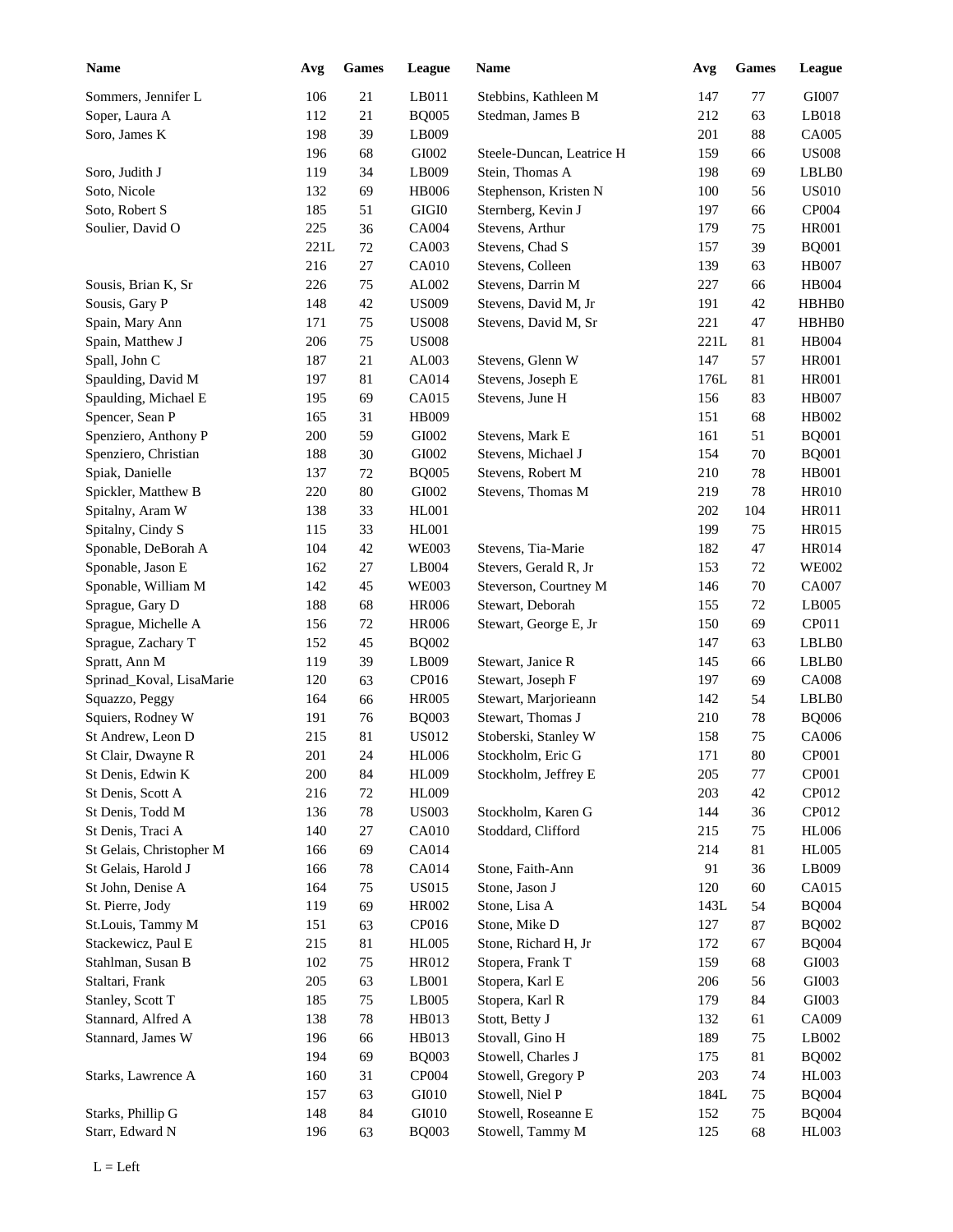| <b>Name</b>                         | Avg        | <b>Games</b> | League            | <b>Name</b>                             | Avg        | <b>Games</b> | League                       |
|-------------------------------------|------------|--------------|-------------------|-----------------------------------------|------------|--------------|------------------------------|
| Strack, Brian M                     | 193        | 78           | <b>US002</b>      | Tanski, Michael S                       | 186        | 45           | LBLB0                        |
| Strack, David L                     | 210        | 66           | <b>US002</b>      | Tanski, Stephen M                       | 169        | 50           | LBLB0                        |
| Strack, Leo J                       | 180        | 81           | <b>US002</b>      | Tarbox, Susan R                         | 126        | 72           | CP007                        |
| Strack, Robert T                    | 190        | 78           | <b>US002</b>      | Tate, Mark S                            | 212        | 84           | <b>HB010</b>                 |
| Strack, Thomas L                    | 216        | $72\,$       | <b>US002</b>      | Taylor, Max J, Jr                       | 228        | 75           | <b>BQ003</b>                 |
| Stradinger, Todd L                  | 212L       | 78           | <b>BQ006</b>      | Teal, Gail R                            | 131        | 35           | <b>HR008</b>                 |
| Streeter, Duane H                   | 185L       | 81           | AL003             | Teal, Tracie A                          | 121        | 63           | <b>HR002</b>                 |
| Streeter, Jeffery M                 | 204        | 78           | AL003             | Teator, William M                       | 122        | 65           | LBLB0                        |
| Strife, Mark W                      | 224        | 60           | CP002             | Tedesco, Gaetano M                      | 165        | 66           | <b>HR006</b>                 |
| Strock, Amanda M                    | 122        | 51           | GI009             | Tepedino, Vincent M                     | 195        | 85           | CP001                        |
| Strope, Greg C                      | 146        | 24           | HB009             | Terry, Dawn                             | 142        | 66           | LB013                        |
| Stroud, Kenneth W                   | 214        | 65           | <b>US004</b>      | Teta, James R                           | 182        | 81           | AL002                        |
|                                     | 201        | 84           | HR011             | Teta, Robert E                          | 180        | 81           | AL002                        |
| Stuhr, Edward P, Jr                 | 155        | 81           | CP010             | Teta, Robert M                          | 217        | 81           | AL002                        |
| Stutter, Andrew                     | 183        | 78           | <b>US009</b>      |                                         | 201        | 81           | CA003                        |
|                                     | 160        | 72           | <b>WE002</b>      | Tetrault, Bill E                        | 179        | 36           | HB009                        |
| Suarez, Diane M                     | 129        | 57           | <b>HR002</b>      |                                         | 163        | 24           | <b>HB004</b>                 |
| Sullivan, Bonita M                  | 136        | 81           | HR016             | Tetrault, Linda A                       | 134        | 36           | HB009                        |
|                                     | 127        | 78           | <b>HR014</b>      | Therrien, Kurt S                        | 214        | 72           | CP002                        |
| Sullivan, Marlayna C                | 145        | 69           | <b>HR014</b>      | Thibault, Sean P                        | 177        | 96           | LB016                        |
|                                     | 143        | 75           | HR016             | Thibeault, William J                    | 189        | 72           | <b>HR010</b>                 |
| Summer, David A, Sr                 | 208        | 78           | AL002             |                                         | 181        | 57           | <b>HR015</b>                 |
| Sundling, Phil                      | 130        | 33           | GIGI0             | Thibodeau, Dorothy J                    | 123        | 81           | CP010                        |
| Surdam, Amy L                       | 133        | 72           | <b>BQ005</b>      | Thibodeau, Hank J                       | 206        | 66           | <b>HL005</b>                 |
|                                     | 128        | 27           | BQS01             | Thibodeau, Joseph                       | 190        | 81           | CP010                        |
| Surdam, Leo M, III                  | 187        | 66           | <b>BQ002</b>      | Thomas, Christopher K                   | 216        | 72           | <b>HL010</b>                 |
| Surdam, Stephen D, Sr               | 223        | 87           | <b>BQ002</b>      |                                         | 200        | 72           | LB008                        |
|                                     | 210        | 30           | BQS01             | Thompson, AnnMarie                      | 134        | 78           | <b>HR009</b>                 |
| Surprenant, Gail                    | 141        | 66           | <b>HR008</b>      | Thompson, Caye                          | 117        | 81           | GI013                        |
| Surprise, Jacqueline                | 120        | 48           | <b>HB006</b>      | Thompson, May B                         | 139        | 72           | <b>HL009</b>                 |
| Swayne, Robert W                    | 156        | 78           | CP005             | Thompson, Vaughn F                      | 156        | 28           | <b>HR009</b>                 |
| Swedish, Scott A                    | 196        | 38           | <b>HL009</b>      | Thornton, Mickey                        | 113        | 72           | <b>US009</b>                 |
|                                     | 137        | $87\,$       | CPCP <sub>0</sub> | Thornton, William W                     | 198        | 78           | <b>HB005</b>                 |
| Sweeney, Ashley L<br>Sweet, Joanne  | 133        | $42\,$       | <b>HL008</b>      | Thrane, Gary F, Jr                      | 185        | 45           | HB009                        |
| Sweet, Steven P                     | 167        | 42           | <b>HL008</b>      | Thrash, Donald S                        | 143        | 51           | HBHB0                        |
| Sweeter, Jeremiah C                 | 176        | 54           | CP010             | Tibbits, Jeffrey M                      | 186        | 24           | GIS01                        |
| Sweeter, Stacey A                   |            | 51           | CP010             | Tilley, Gregory R                       |            |              |                              |
| Sydor, Gene                         | 115<br>141 | 45           | LB001             | Tilley, Robert R                        | 194        | 80           | GI003<br>$\rm GI003$         |
| Sykes, Jason P                      |            |              |                   |                                         | 205        | 80           |                              |
|                                     | 193        | 84           | <b>BQ002</b>      | Tilley, Sandra A<br>Timmerman, Amanda M | 161        | 21           | <b>HR009</b>                 |
|                                     | 185        | 27<br>75     | <b>BQ003</b>      | Timmerman, Jean M                       | 80         | 24           | <b>BQ005</b>                 |
| Sykes, Paul A, Jr<br>Sykes, Terry E | 209<br>206 | $72\,$       | <b>BQ003</b>      | Tinkle, Christopher L                   | 173<br>216 | 78<br>84     | <b>BQ005</b><br><b>HL005</b> |
| Symington, Al                       |            |              | <b>BQ003</b>      |                                         |            |              |                              |
|                                     | 144        | 78           | GI009             | Tmyal, Reg J<br>Toma, Patrick           | 191        | 24           | BQS01                        |
| Szalowski, Steven J                 | 165        | 34           | <b>HL008</b>      |                                         | 160        | 34           | <b>WE002</b>                 |
| Szomjassy, Joseph M                 | 204        | $78\,$       | LB001             | Tommasini, Anthony J                    | 168        | 75           | CA011                        |
| Szpila, Joshua                      | 209        | $72\,$       | <b>HL010</b>      | Tomney, David K                         | 129        | 78           | <b>HL010</b>                 |
| Szpila, Karin M                     | 158        | 75           | <b>HL010</b>      | Tomney, Leslye                          | 110L       | 78           | <b>HL010</b>                 |
| Szpila, Robert J                    | 214        | 69           | HL010             | Toth, Jamie L                           | 92         | 24           | GI010                        |
| Taber, Margaret D                   | 118        | 60           | <b>BQ001</b>      | Touzin, Charles E, Jr                   | 198        | 60           | AL002                        |
| Taber, Richard J                    | 190        | 57           | <b>BQ001</b>      | Towne, Colton B                         | 190        | 75           | <b>BQ003</b>                 |
| Taddeo, Angela G                    | 144        | 74           | <b>HR005</b>      | Towne, Kyle E                           | 208        | 75           | <b>BQ003</b>                 |
| Taddeo, Joseph                      | 163        | 35           | <b>HR005</b>      | Towsley, Darryll S                      | 153        | 54           | CP001                        |
| Tambasco, Frank                     | 195        | 81           | CP001             | Trance, Drew M                          | 174        | 50           | LB016                        |
| Tanner, Karen                       | 108        | 87           | CPCP <sub>0</sub> | Traver, Susan P                         | 145        | 97           | LB011                        |
| Tansey, Elizabeth                   | 118        | $81\,$       | CA012             | Travis, David L                         | 148        | 81           | CP004                        |
| Tanski, Darlene J                   | 97         | 42           | LBLB0             | Travis, Michele F                       | 117        | 75           | CP004                        |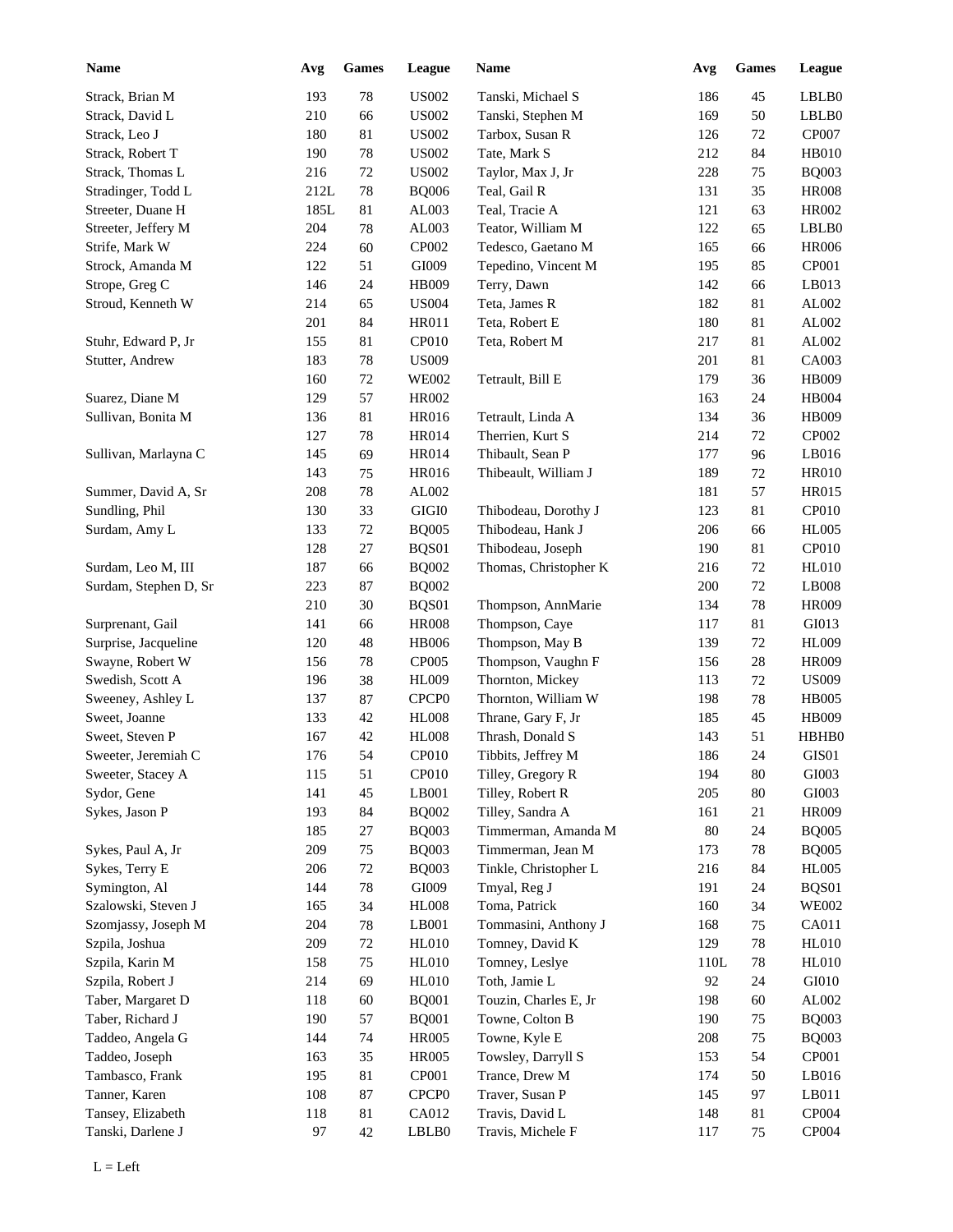| <b>Name</b>           | Avg  | <b>Games</b> | League       | Name                   | Avg  | <b>Games</b> | League        |
|-----------------------|------|--------------|--------------|------------------------|------|--------------|---------------|
| Traynham, Jacque      | 166  | 73           | <b>US009</b> | VanAmburgh, Mark R     | 190  | 63           | <b>HR001</b>  |
| Treece, Jarel M       | 156  | 75           | LB013        | VanDerhyden, Ralph R   | 162  | 69           | CA006         |
| Tremblay, Andrew W    | 177  | 78           | CA014        |                        | 151  | 66           | GI013         |
| Tremblay, Angela R    | 114  | 81           | CA011        | VanDetta, Jennifer C   | 108  | 81           | <b>HL009</b>  |
| Tremblay, Leonard E   | 193  | 81           | CA014        | VanKempen, Tina M      | 136  | 78           | AL007         |
| Trexler, Brian        | 151  | 33           | HL001        | VanZandt, John C       | 189  | 60           | GI004         |
| Trigonis, Alex        | 117  | 33           | CP017        |                        | 184  | 60           | HB011         |
| Trinchillo, Marc      | 204  | $75\,$       | CA011        | Varcasio, Thomas J     | 140  | 81           | <b>US012</b>  |
| Trinkle, Ann B        | 150  | 75           | <b>BQ005</b> | Vardaro, James F       | 170L | 45           | LB001         |
| Trinkle, Timothy N    | 209  | 33           | <b>BQ001</b> | Varin, Paul C          | 153L | 78           | CA013         |
|                       | 206  | 75           | <b>BQ003</b> | Vartigian, Diane L     | 140  | 60           | <b>HR016</b>  |
| Troicke, Edward C     | 216  | 33           | GI002        | Vartigian, Lawrence E  | 162  | 60           | <b>HR016</b>  |
| Trong, Jeff L         | 163  | 30           | GI012        | Vaughan, James R       | 176  | 57           | CA014         |
| Trumblee, Gary        | 158  | 45           | LB001        | Venaziano, Arthur      | 201  | 78           | ALAL0         |
| Tucker, Jo Ann C      | 159  | 78           | HL007        | Venson, Benjamin P     | 197  | 75           | <b>US018</b>  |
| Turner, James E       | 223L | 78           | <b>HB001</b> |                        | 193  | 27           | GIS01         |
|                       | 215  | 30           | GIS01        | Venson, Michele        | 177  | 81           | <b>US017</b>  |
| Turner, Loretta J     | 201  | 69           | <b>US008</b> | Vertucci, Nathan D     | 134  | 78           | <b>HR006</b>  |
| Turner, Ronald P      | 115  | 81           | <b>HR016</b> | Vicalvi, Matthew J     | 177  | 84           | <b>US012</b>  |
|                       |      | 75           |              |                        |      |              | CP011         |
|                       | 114  |              | <b>HR006</b> | Vilardi, Anthony C     | 204  | 72           |               |
| Twardowski, Jerry W   | 176  | 57           | LB001        |                        | 204  | 75           | <b>HL006</b>  |
| Twarog, David A       | 194  | 81           | CA015        | Vilardi, Kimberly      | 138  | 33           | <b>HL008</b>  |
|                       | 187  | 81           | <b>CA014</b> | Vilardi, Michael J     | 207  | 63           | <b>HL006</b>  |
| Tymula, Becky J       | 153  | 81           | <b>HR003</b> |                        | 183  | 30           | <b>HL008</b>  |
| Tymula, Carol A       | 105  | 78           | <b>HR016</b> | Villegas, Julio M      | 155  | 93           | GI010         |
| Ubrich, Trish         | 93   | 72           | <b>HL009</b> | Vink, Karon M          | 117  | 21           | <b>WE005</b>  |
| Udwary, Ruth A        | 138  | 45           | <b>HR008</b> | Viola, Mary A          | 133L | 60           | LB017         |
| Udwary, Sharon        | 143  | 78           | <b>HR008</b> | Visconti, Carl E       | 188  | 84           | CP017         |
| Upton, Maria          | 133  | 76           | <b>WE003</b> | Vogel, Danielle        | 151  | 81           | LB017         |
| Upton, Robert A, Jr   | 177  | 30           | <b>WE004</b> | Vogel, Karl R          | 181  | 72           | <b>US012</b>  |
| Upton, Robert R       | 151  | 78           | <b>WE003</b> | Vogel, Willaim J       | 149  | 78           | LB017         |
| Upton, Sandra J       | 115  | 29           | <b>WE005</b> | Vogt, Gerry, Jr        | 135  | 31           | HBHB0         |
| Urvalek, Gregory P    | 178  | 78           | GIGI0        | Vollor, Kenneth W      | 156  | 75           | <b>BQ003</b>  |
| Vaccaro, John A       | 192  | 80           | LB016        | Von Fricken, Alex J    | 229L | 81           | AL002         |
| Vaillancourt, Brian D | 135  | 81           | <b>HL009</b> | Von Fricken, Anthony J | 190  | $81\,$       | AL002         |
| Vaillancourt, Diane T | 133  | $81\,$       | <b>HL009</b> | Von Fricken, Eric L    | 188  | 51           | <b>HR015</b>  |
| Valdes, Felix M, Jr   | 158  | $72\,$       | GIGI0        | Von Fricken, John D    | 228  | 81           | AL002         |
| Valenzi, Carm         | 148  | 69           | CP007        |                        | 227  | 81           | HB001         |
| Valigorsky, Frank J   | 210  | 78           | <b>US004</b> | VonFrickon, Patrick J  | 184  | 45           | CA014         |
|                       | 196  | 81           | GI004        | Voss, Michael A        | 216  | 78           | <b>US004</b>  |
| Vallee, Alexander J   | 184  | $81\,$       | AL002        | Vrijian, Vahan C       | 209  | 66           | CP002         |
|                       | 183  | 78           | AL003        | Wagner, Jennifer M     | 148  | 96           | LB016         |
| Van Arnum, Amy L      | 162  | $81\,$       | <b>HL004</b> | Wagner, Thomas J       | 210  | 96           | LB016         |
| Van Brocklen, Ruth M  | 107  | 66           | HR016        | Waite, Kathleen M      | 117  | 78           | <b>BQ005</b>  |
| Van Buskirk, Mark     | 116  | 66           | LB005        | Waitekus, Pamela H     | 201  | 24           | <b>BQ005</b>  |
| Van Cleef, Allen E    | 134  | 33           | <b>HL008</b> | Walczak, Michael A     | 138  | 51           | <b>BQ002</b>  |
| Van Cleef, Tiffany R  | 135  | 39           | <b>HL008</b> | Walders, James D       | 176  | 75           | <b>US009</b>  |
| Van Dyke, John W      | 184  | 60           | CP010        | Waldo, Charles H       | 197  | 63           | <b>US006</b>  |
| Van Dyke, Lisa J      | 138  | 73           | CP010        | Waldo, Charles J       | 166  | 72           | <b>US006</b>  |
| Van Pelt, Alice       | 139  | $72\,$       | <b>US006</b> | Waldron, Brian A       | 189  | 82           | ${\rm G}I012$ |
| Van Pelt, Wayne E     | 170  | 81           | <b>US006</b> | Waldron, Deb           | 172  | 75           | HB012         |
| Van Vranken, Allan A  | 177  | 78           | CA014        | Walizer, Clinton E     | 204  | 81           | <b>BQ004</b>  |
|                       | 170  | $27\,$       | GIS01        | Walizer, Edward F      | 160  | 81           | <b>BQ001</b>  |
| Van Wormer, Colleen A | 178  | $72\,$       | CA015        |                        | 154  | 75           | <b>BQ003</b>  |
| Van Wormer, Robert A  | 191  | 84           | LB016        | Walizer, Lance E       | 184  | 69           | <b>BQ003</b>  |
| VanAmburgh, Linda J   | 158  | 78           | HR014        |                        | 180  | 66           | <b>BQ001</b>  |
|                       |      |              |              |                        |      |              |               |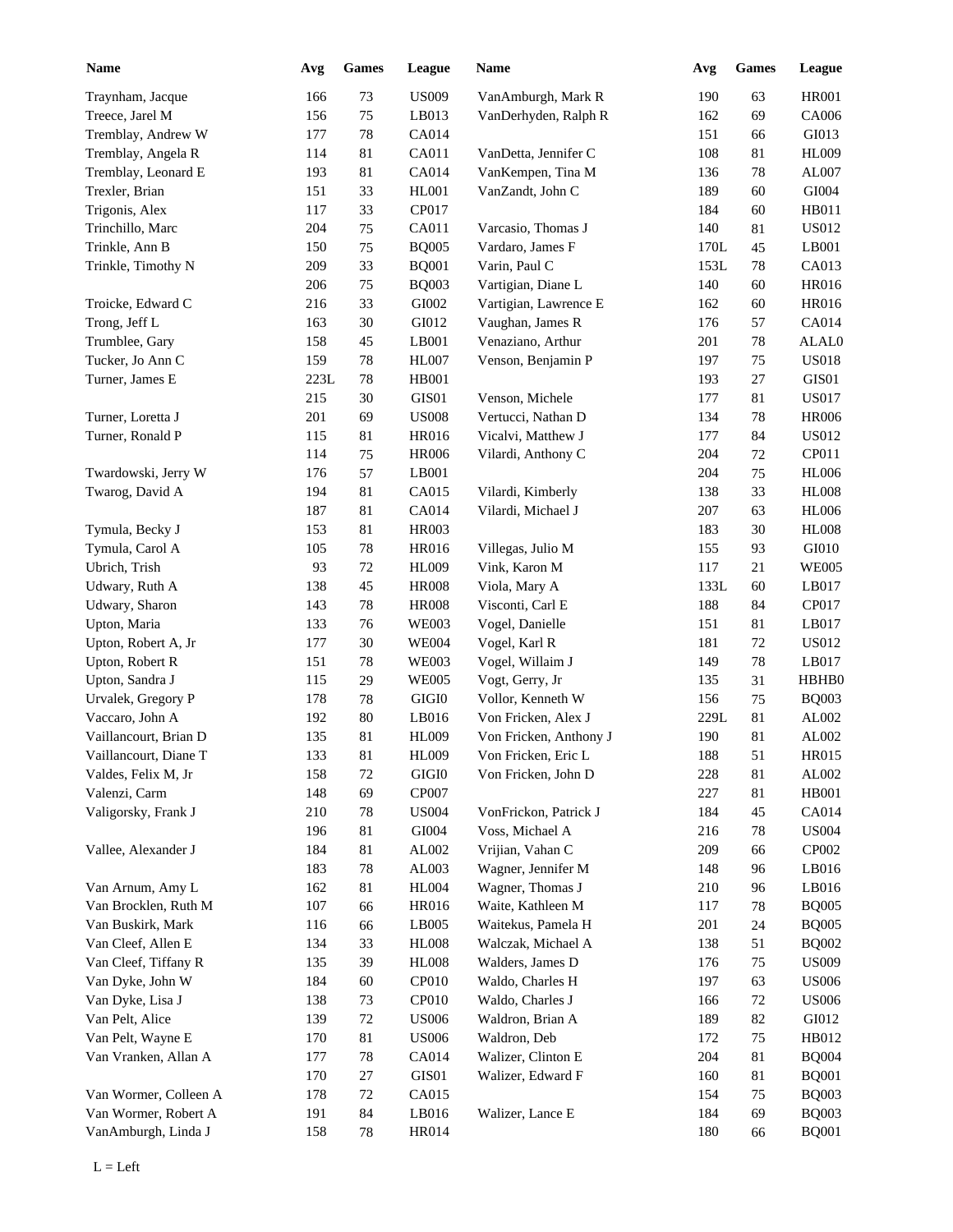| <b>Name</b>          | Avg | <b>Games</b> | League         | <b>Name</b>             | Avg  | <b>Games</b> | League            |
|----------------------|-----|--------------|----------------|-------------------------|------|--------------|-------------------|
| Walizer, Logan R     | 92  | 27           | <b>BQ003</b>   | Weeden, Cory C          | 198L | 81           | <b>BQ006</b>      |
| Walker, Dean E       | 202 | 93           | LB016          |                         | 189  | 30           | BQS01             |
| Walker, Michael L    | 216 | 66           | <b>HL005</b>   | Weeden, Michael R       | 214L | 78           | <b>BQ006</b>      |
|                      | 213 | 66           | CP002          |                         | 212  | 78           | <b>BQ002</b>      |
| Walker, Wayman       | 205 | 69           | <b>US018</b>   | Weeden, Richard F       | 155  | 21           | <b>BQ006</b>      |
| Wall, Jason D        | 157 | 78           | AL007          | Weeden, Wesley J        | 195  | $78\,$       | <b>BQ001</b>      |
| Wallace, Daniel C    | 216 | 75           | CP008          | Weglarz, Alex J         | 220L | 81           | <b>HB001</b>      |
| Wallace, Judith C    | 158 | 63           | CA015          |                         | 213  | 57           | <b>US004</b>      |
| Walsh, Bruce E       | 144 | $72\,$       | <b>HR016</b>   | Wehnau, Paul J          | 211  | 104          | <b>HR011</b>      |
| Walsh, Daniel M      | 207 | 74           | GI012          | Wehnau, Paul L, Jr      | 151  | 72           | HR014             |
|                      | 205 | 69           | CA011          | Weir, James L           | 175  | 87           | GI011             |
| Walsh, David J       | 211 | 69           | CA004          | Weir, Kevin C           | 194  | 72           | <b>BQ001</b>      |
|                      | 209 | 78           | CA003          | Weir, Lynne R           | 173  | 87           | GI011             |
|                      | 208 | 24           | GIS01          | Weir, Terry A           | 147  | 33           | <b>BQ001</b>      |
|                      | 202 | 72           | CA014          |                         | 146  | 63           | <b>BQ005</b>      |
| Walsh, Edward J      | 192 | 66           | <b>HR006</b>   | Weismann, Mildred E     | 137  | 66           | <b>US006</b>      |
| Walsh, Kristin L     | 176 | 68           | CA015          | Weiss, Carrie           | 123  | 48           | LB016             |
| Walsh, Lorraine H    | 127 | 81           | CA012          | Weiss, Rebecca J        | 173  | 74           | <b>HB007</b>      |
| Walsh, Lorraine M    | 141 | 75           | GI013          |                         | 166  | $72\,$       | <b>HB006</b>      |
|                      | 140 | $81\,$       | CA012          | Weiss, Rusty            | 201  | 75           | <b>HB006</b>      |
| Walsh, Mary J        | 173 | 69           | <b>HL010</b>   | Welcome, Catherine A    | 124L | $72\,$       | <b>CA007</b>      |
| Walsh, Maryrose      | 156 | 72           | <b>HR016</b>   | Wells, Daniel J         | 184L | 75           | AL004             |
| Walsh, Paul E        | 178 | $81\,$       | LB002          | Welser, Arthur          | 134  | 78           | GI013             |
| Walsh, Thomas D, Jr  | 224 | 72           | <b>US004</b>   | Wendell, Jeannie        | 109  | 51           | HR002             |
|                      | 214 | $30\,$       | GIS01          | Wensley, Tina M         | 149  | 68           | <b>HR004</b>      |
|                      | 213 | $81\,$       | CA003          | Werneburg, Candylynn M  | 129  | 81           | US014             |
| Walther, John C, III | 229 | 57           | <b>US004</b>   | Werner, Donald F        | 147  | 75           | HB013             |
|                      | 225 | 72           | HB001          | Wertman, Adam C         | 152  | 59           | <b>HL006</b>      |
| Walton, Paula J      | 111 | 75           | <b>HL009</b>   | Whalen, Mitchell P      | 198  | 78           | <b>BQ006</b>      |
| Ware, Frank, Jr      | 230 | 36           | <b>US018</b>   | Whitcomb, Daniel G      | 151  | 90           | CPCP <sub>0</sub> |
| Wark, Cathy S        | 159 | 69           | HR009          | White, Andrew           | 139  | 36           | $\rm GIGI0$       |
| Wark, Richard A, Jr  | 203 | 51           | <b>HR009</b>   | White, Dallas S, III    | 184  | 81           | AL002             |
| Wark, Rick A, III    | 223 | 75           | AL002          | White, Mark D           | 174  | 57           | GI010             |
|                      | 206 | 66           | HR009          | White, Sharon L         | 107  | 58           | HL007             |
|                      | 198 | 60           | HR011          | White, Sheila M         | 160  | 39           | <b>US009</b>      |
| Warmt, Michael J, Sr | 215 | $78\,$       | <b>US004</b>   |                         | 154L | 62           | <b>US014</b>      |
| Warner, Thomas J     | 210 | $78\,$       | <b>US004</b>   | Whiting, Larry L        | 157  | 60           | LB017             |
| Watrobski, Douglas J | 186 | $81\,$       | GI002          | Whitman, Keith          | 171  | 76           | <b>US014</b>      |
| Watrobski, Loreen M  | 143 | 90           | CP014          | Whitman, Robert A       | 170  | 81           | <b>BQ004</b>      |
| Watson, Gregory C    | 192 | 74           | <b>US018</b>   | Whitman, Tonya          | 158L | 79           | <b>US014</b>      |
| Watson, Peter H, Jr  | 153 | 33           | CA010          | Whittle, Geoffery E, Sr | 179  | 94           | LB014             |
| Waugh, Edward L      | 172 | $81\,$       | ${\rm GIO}01$  | Wickes, Christopher E   | 209L | 73           | <b>HL005</b>      |
|                      | 168 | 81           | ALAL0          | Wickham, Stephanie R    | 178  | 81           | <b>HL009</b>      |
| Waytkus, Brittany L  | 151 | 75           | <b>BQ005</b>   | Wicks, Michael K        | 167  | 72           | <b>HR001</b>      |
| Waytkus, Jeffrey S   | 180 | $81\,$       | <b>BQ002</b>   | Wickswat, Kevin D       | 142  | 63           | CP001             |
| Weatherwax, Drew H   | 151 | 78           | GI001          | Wigard, Billy A         | 199  | 87           | CP001             |
| Weatherwax, George   | 185 | 66           | <b>HR005</b>   |                         | 188  | 84           | CP017             |
| Weaver, James, Jr    | 169 | 59           | $\rm GIGI0$    | Wilczynski, Krystal L   | 110  | 90           | CPCP <sub>0</sub> |
| Weaver, Joshua M     | 173 | $78\,$       | <b>HR004</b>   | Wildberger, Charles E   | 200  | $30\,$       | HL001             |
| Weaver, Randy M      | 171 | 75           | LB013          |                         | 195  | $78\,$       | <b>HL009</b>      |
| Weber, Eric C        | 207 | $21\,$       | CP002          | Wildberger, Jeffrey C   | 212  | 45           | <b>HL009</b>      |
| Wedro, Elfreda A     | 145 | 87           | GI011          | Wildberger, Susan F     | 157  | $30\,$       | <b>HL001</b>      |
| Wedro, James R       | 187 | 84           | ${\rm G I}011$ |                         | 151  | $75\,$       | <b>HL009</b>      |
| Weeden, Alton E      | 162 | $78\,$       | HL011          | Wiley, Richard H, Sr    | 150  | 33           | HL001             |
|                      |     |              | HR012          | Wilhelm, Veronica       |      |              | AL007             |
|                      | 139 | $78\,$       |                |                         | 132  | 66           |                   |
| Weeden, Bruce W      | 204 | 78           | <b>BQ001</b>   | Wilhite, Dana A         | 116  | 78           | GI012             |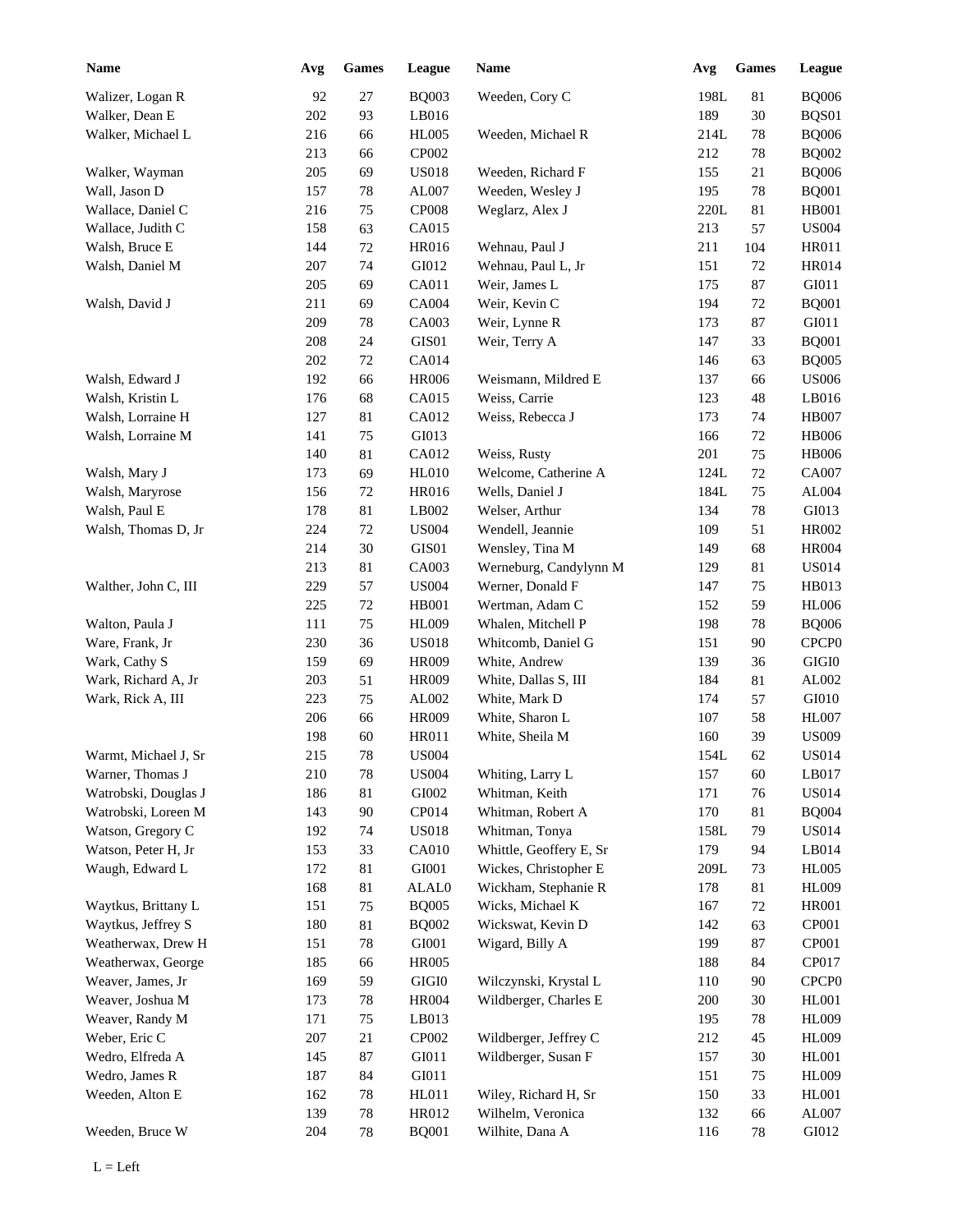| <b>Name</b>            | Avg    | Games  | League       | Name                     | Avg     | Games  | League            |
|------------------------|--------|--------|--------------|--------------------------|---------|--------|-------------------|
| Willetts, Jeffrey A    | 178    | 87     | CP004        | Yando, Allen P           | 170     | $78\,$ | <b>HL004</b>      |
| Willetts, Marion B     | 143    | $90\,$ | CP004        | Yando, Anthony C         | 179     | 72     | <b>US015</b>      |
| Williams, Billie Jo    | 142    | 63     | HR012        | Yando, Jeremy M          | 231     | 30     | GIS01             |
| Williams, Bryant L     | 186    | 36     | <b>US018</b> |                          | 225     | 81     | AL002             |
| Williams, Jude         | 130    | 81     | GI009        | Yando, Marcella L        | 161L    | 81     | <b>US015</b>      |
| Williams, Lynda A      | 136    | 75     | <b>HR008</b> | Yando, Misty             | 183     | $78\,$ | <b>US015</b>      |
| Williams, Nicholas R   | 182    | 49     | AL004        | Yando, Nayomi N          | 199     | 60     | AL002             |
| Williams, Philip J     | 195    | 81     | <b>WE001</b> |                          | 188     | 74     | <b>US015</b>      |
|                        | 192    | 84     | <b>WE004</b> | Yando, Patrick H, Jr     | 192L    | 80     | <b>US015</b>      |
| Williams, Robert W     | 198    | 75     | <b>HL006</b> |                          | 190L    | 81     | AL002             |
|                        | 197    | 33     | HL001        | Yando, Patrick H, Sr     | 211     | 66     | AL002             |
|                        | 197    | 60     | <b>HL005</b> |                          | 199     | 81     | <b>US015</b>      |
| Williams, Roberta      | 88     | 35     | <b>WE003</b> |                          | 196     | 27     | GIS01             |
| Willsey, Colleen M     | 132    | 96     | GI010        | Yando, Penny M           | 171     | 74     | <b>US015</b>      |
| Willsey, Dave G        | 187    | 78     | <b>HL009</b> | Yando, Valerie M         | 152     | 81     | <b>US015</b>      |
| Willsey, Donald E      | 184L   | 84     | <b>US003</b> | Yankus, Edward V         | 199     | 66     | <b>BQ001</b>      |
| Willson, John J        | 177    | 78     | GI003        | Yankus, Vanessa J        | 168     | 78     | <b>BQ001</b>      |
| Wilmot, Earl M         | 165    | 78     | CA014        | Yarrington, Steven M     | 208     | 66     | LB013             |
| Wilson, Dennis G       | 185    | 84     | CP001        |                          | 198     | 93     | LB004             |
| Wilson, Ellen A        | 160    | 81     | <b>HL004</b> | Yarter, Gerald L         | 166     | 75     | LB005             |
| Wilson, James R        | 171    | 72     | <b>US008</b> | Yarter, Suzanne C        | 158     | 75     | LB005             |
|                        | 165    | 42     | <b>US015</b> | Yetto, Dawn M            | 153     | 57     | HB012             |
| Wilson, Kimberly M     | 173    | 77     | <b>US008</b> | Yetto, John G, Jr        | 190L    | 81     | HB012             |
|                        | 169    | 47     | <b>US015</b> | Yetto, Jonathan M        | 207     | 42     | <b>HB001</b>      |
|                        | 160    | 84     | <b>HB007</b> |                          | 197     | 75     | HB012             |
| Wilson, Mark S         | 195    | 84     | CP001        | Yonconish, Gretchen      | 132     | 74     | <b>BQ005</b>      |
|                        |        | 33     |              |                          |         |        |                   |
| Winglosky, Travis E    | 200    |        | LB009        | Young, Dinah M           | 152     | $78\,$ | <b>HR003</b>      |
| Winterbourne, Donald E | 177    | 69     | <b>WE002</b> | Young, Donald J          | 196     | 45     | LB015             |
| Wisher, Eric E         | 198    | 39     | GI012        | Young, Linda J           | 129     | $42\,$ | HB002             |
| Witazek, Joseph E      | 187    | 78     | <b>CA008</b> | Young, Melissa L         | 131     | 81     | <b>HR003</b>      |
| Withcusky, Carolyn M   | 130    | 75     | <b>BQ005</b> | Young, Randall I         | 176     | 96     | LB016             |
| Wojcik, Kevin H        | 116    | $81\,$ | <b>US012</b> | Young, Tim M             | 166     | 78     | <b>BQ003</b>      |
| Wojeski, Peggy         | 138    | 63     | <b>HR008</b> | Young, William J         | 144     | 72     | <b>HR005</b>      |
| Wojtaszek, C J J       | 195    | 84     | <b>HR010</b> | Zajesky, Robert K        | 202     | 66     | ALAL0             |
| Wojtaszek, Craig J     | 159    | 78     | <b>HR010</b> | Zajesky, William E, Sr   | 179     | $81\,$ | ALAL0             |
| Wolbert, Arlene        | 118    | $27\,$ | <b>HL010</b> | Zajicek, James R         | $201\,$ | 84     | CP001             |
| Wolf, Joseph J         | 129    | $72\,$ | <b>HR010</b> | Zakrzewski, Steven M, Sr | 151     | 69     | <b>BQ003</b>      |
| Wolf, Lawrence G, Sr   | 102    | 62     | AL005        | Zareski, Edward R, Jr    | 175     | 63     | <b>HB006</b>      |
| Wolf, Marie A          | 136    | $78\,$ | AL005        | Zareski, Ryan            | 177     | 63     | <b>HB006</b>      |
| Wolf, Matthew A        | 102    | $81\,$ | AL005        | Zawistowski, Joseph M    | 200     | 81     | CA011             |
| Wolfrum, Joseph T      | $212L$ | $72\,$ | <b>BQ001</b> | Zawistowski, Raymond M   | 158     | 81     | CP008             |
| Wong, John P           | 173    | $81\,$ | <b>HR004</b> | Zdeb, Jessica N          | 121     | 55     | CPCP <sub>0</sub> |
| Wood, Anthony          | 177    | 62     | <b>HL006</b> | Zennaiter, Joseph J      | 193     | 62     | HL003             |
| Wood, Audrey I         | 162    | 93     | CP014        |                          | 187     | 24     | HL001             |
| Wood, Deana M          | 156    | 65     | HB002        | Zeppieri, Greg J         | 176     | 81     | CP001             |
| Wood, Leonard          | 157    | 75     | CP011        | Zielonko, Jeffrey T      | 228     | 75     | <b>US004</b>      |
| Wood, Raymond L        | 175    | 104    | CA005        | Zimmerman, Raymond R     | 166     | 48     | $\rm GIGI0$       |
| Wright, Audrey         | 140    | 36     | GI011        | Zimmernann, Matthew E    | 157     | 63     | <b>US009</b>      |
| Wright, Glen           | 168    | 74     | GI003        | Zittel, Dorothy          | 153     | 60     | <b>HL010</b>      |
| Wright, Michael T      | 206    | 71     | GI003        | Zoller, Steven F         | 192     | 75     | ${\rm GIO}02$     |
| Writer, Nathan A       | 183    | 57     | <b>US005</b> | Zovistoski, Bertha       | 117     | $75\,$ | AL005             |
| Wulff, Mary E          | 136L   | 51     | <b>BQ005</b> | Zovistoski, Frank J      | 158     | 77     | AL005             |
| Wulff, Wendy L         | 153    | 66     | <b>BQ005</b> | Zovistoski, Jeff E, Jr   | 198     | 69     | AL005             |
| Wunning, Frederick J   | 173    | 78     | GI012        | Zovistoski, Jeffrey E    | 186     | $72\,$ | AL005             |
| Wysocki, Corey J       | 194    | 60     | <b>BQ001</b> | Zusy, Karen A            | 130     | 72     | HL011             |
|                        | 188    | 54     | <b>BQ006</b> | Zusy, William            | 144     | 78     | HL011             |